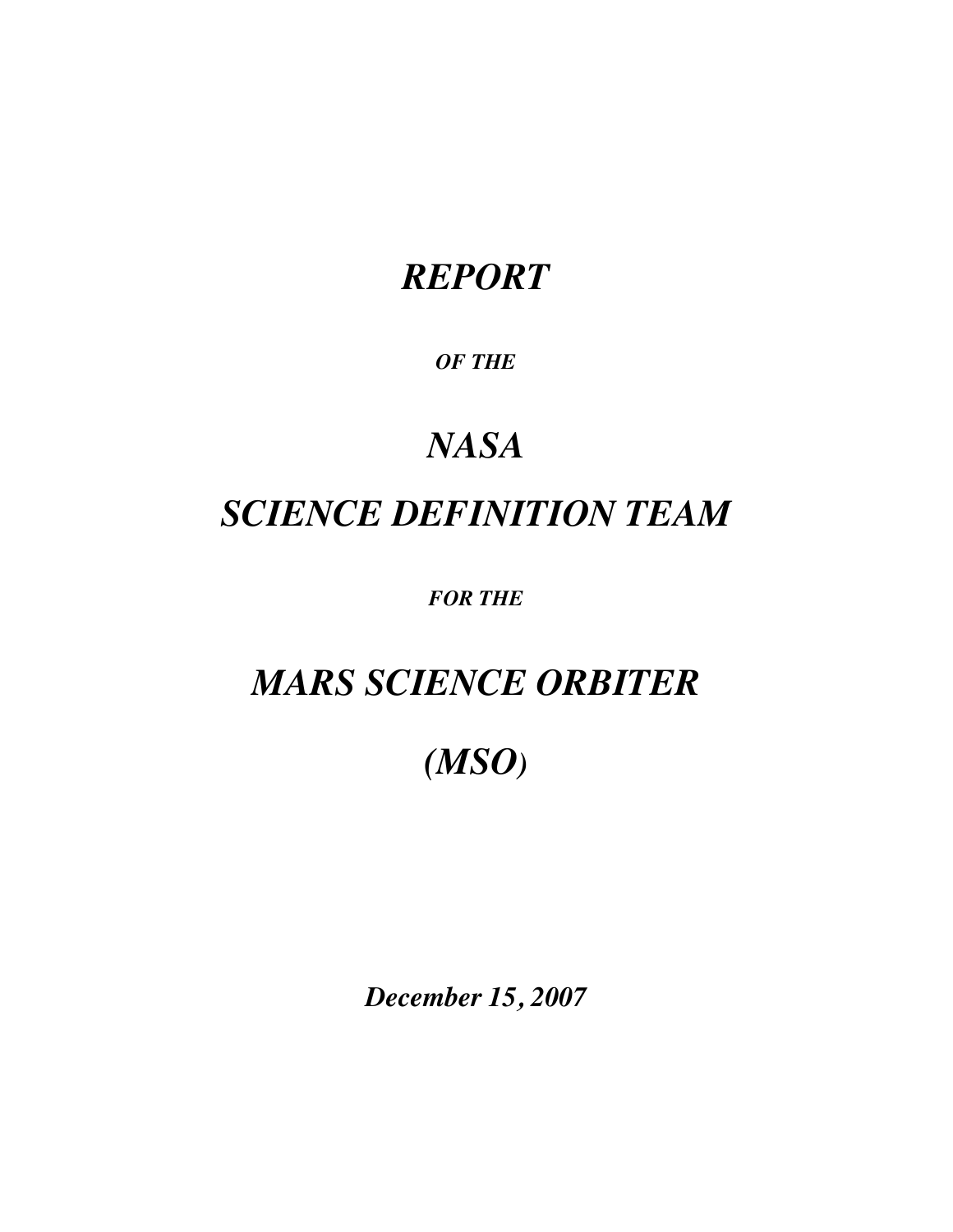### **CONTENTS**

| 1.                 |                    | <b>PREAMBLE</b>                                                      | $\mathbf{1}$   |
|--------------------|--------------------|----------------------------------------------------------------------|----------------|
| 2.                 |                    | <b>EXECUTIVE SUMMARY</b>                                             | $\mathbf{3}$   |
| 3.                 |                    | <b>MSO MISSION OBJECTIVES</b>                                        | 5              |
| 4.                 |                    | <b>MSO MISSION REQUIREMENTS</b>                                      | $\overline{7}$ |
| 5.                 |                    | <b>SCIENCE OBJECTIVES</b>                                            | 10             |
|                    | 5.1<br>5.2         | <b>Atmospheric Composition</b><br>Atmospheric State                  | 10<br>15       |
|                    | 5.3<br>5.4         | <b>Surface Change Science</b><br><b>Summary of Measurement Goals</b> | 22<br>25       |
| 6.                 |                    | <b>MSO MISSION IMPLEMENTATION</b>                                    | 27             |
|                    | 6.1<br>6.2         | Sample Payload<br>Mission and Spacecraft Design                      | 27<br>28       |
| 7.                 |                    | <b>ISSUES AND CONCERNS</b>                                           | 33             |
|                    | <b>APPENDIX 1:</b> | <b>MSO SCIENCE DEFINITION TEAM</b>                                   | 35             |
|                    | <b>APPENDIX 2:</b> | <b>TRACING MSO REQUIREMENTS</b><br><b>TO MEPAG INVESTIGATIONS</b>    | 36             |
| <b>APPENDIX 3:</b> |                    | <b>LIST OF ACRONYMS</b>                                              | 39             |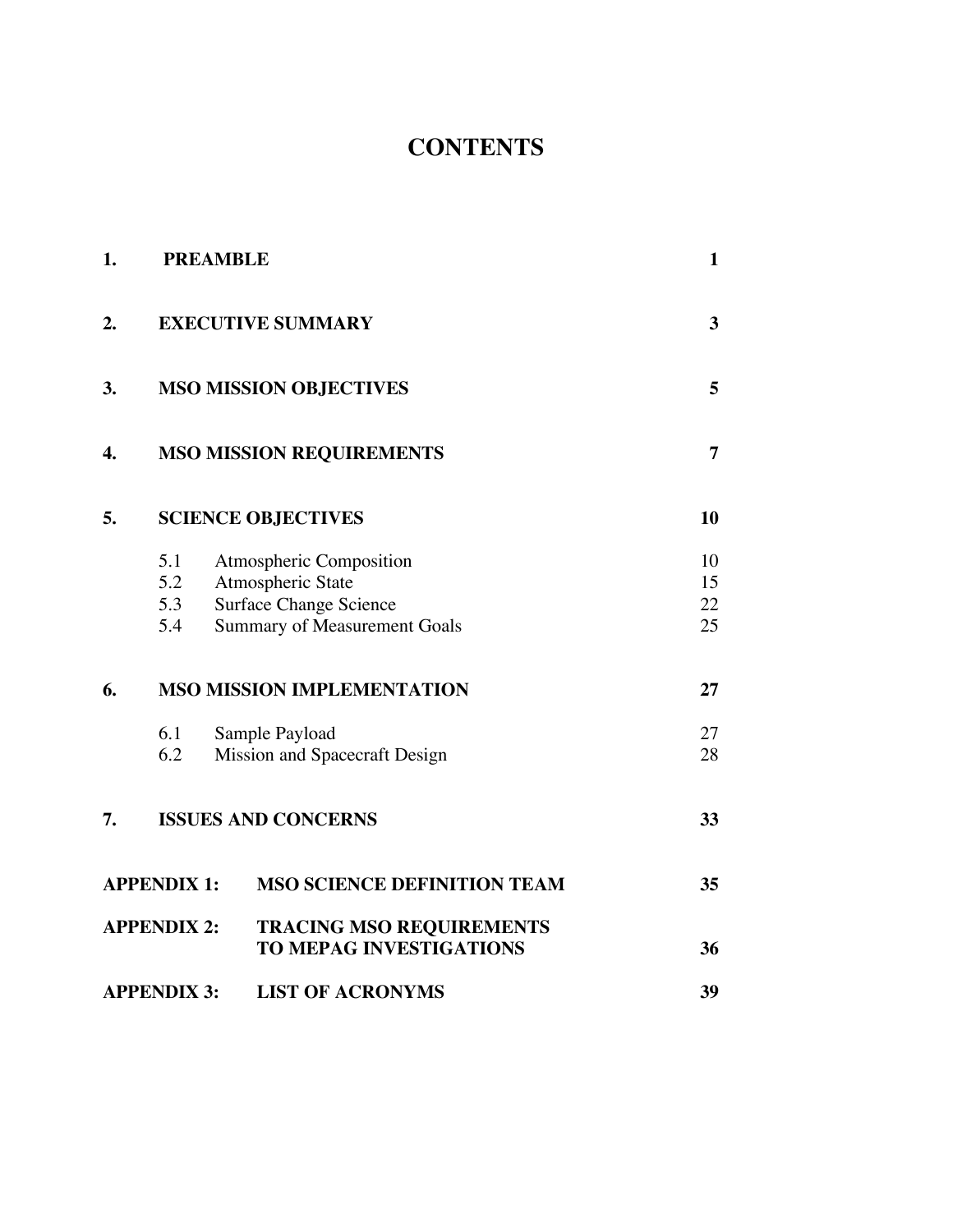### *REPORT OF THE NASA SCIENCE DEFINITION TEAM FOR THE MARS SCIENCE ORBITER*

#### *December 15, 2007*

### **1. PREAMBLE**

NASA is considering that its Mars Exploration Program (MEP) would launch an orbiter to Mars in the 2013 launch opportunity. To further explore this opportunity, NASA has formed a Science Definition Team (SDT) for this orbiter mission, provisionally called the Mars Science Orbiter (MSO). Membership and leadership of the SDT are given in Appendix I. Dr. Michael D. Smith chaired the SDT.

The purpose of the SDT was to define the:

- Scientific objectives of an MSO mission to be launched to Mars no earlier than the 2013 launch opportunity, building on the findings for Plan A [*Atmospheric Signatures and Near-Surface Change*] of the Mars Exploration Program Analysis Group (MEPAG) Second Science Analysis Group (SAG-2).
- Science requirements of instruments that are most likely to make high priority measurements from the MSO platform, giving due consideration to the likely mission, spacecraft and programmatic constraints. The possibilities and opportunities for international partners to provide the needed instrumentation should be considered.
- Desired orbits and mission profile for optimal scientific return in support of the scientific objectives, and the likely practical capabilities and the potential constraints defined by the science requirements.
- Potential science synergies with, or support for, future missions, such as a Mars Sample Return. This shall include imaging for evaluation and certification of future landing sites.

As a starting point, the SDT was charged to assume *spacecraft* capabilities similar to those of the Mars Reconnaissance Orbiter (MRO). The SDT was further charged to assume that MSO would be scoped to support telecommunications relay of data from, and commands to, landed assets, over a 10 Earth year period following orbit insertion. Missions supported by MSO may include planned international missions such as EXOMARS.

The MSO SDT study was conducted during October – December 2007. The SDT was directed to complete its work by December 15, 2007. This rapid turn-around was required in order to allow time to prepare an Announcement of Opportunity (AO) for science investigations, to be released in early 2008.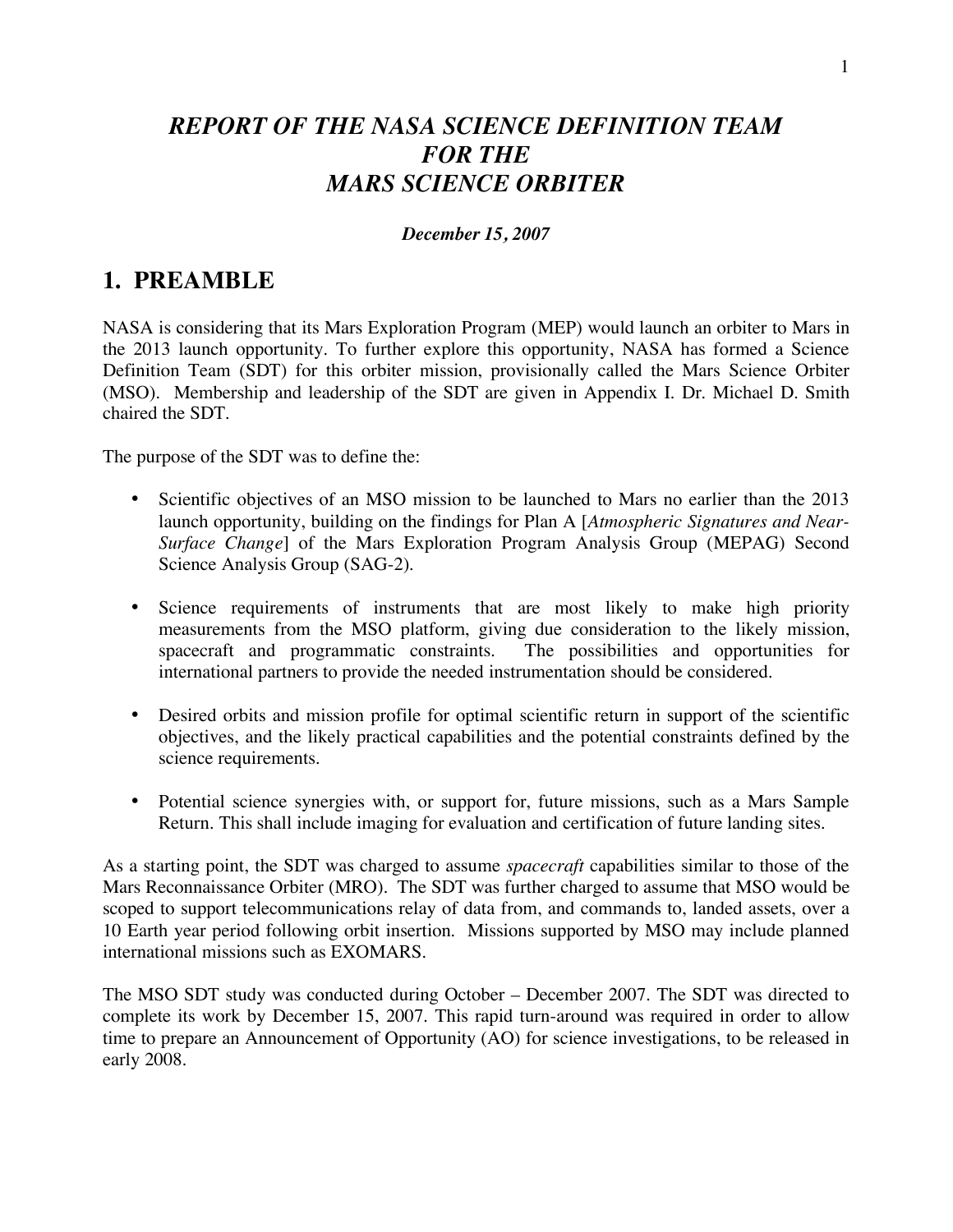The SDT met three times via telecon during October and early November 2007, before its main face-to-face meeting hosted at Caltech on November 12 and 13, 2007. Four additional telecons were held during November and December 2007 to follow up on issues left undecided at the Caltech meeting. During the telecons and face-to-face meeting, the SDT panel members discussed the scope of scientific objectives to be accomplished by the MSO and the resulting measurement requirements. The SDT also considered the potential likely combination of instruments that could credibly achieve the science goals to confirm that there were science payloads that fit within the given MSO constraints. The JPL MSO Project Team described a reference mission which included target payload mass, power, and cost envelopes; mission designs, including options for different orbital inclinations and heights; and issues and concerns regarding various payload instrument candidates, such as pointing requirements.

This report summarizes the activities and recommendations of the SDT. Section 2 gives a highlevel summary of the findings of the SDT. Section 3 identifies the key science objectives and programmatic areas that the SDT believes should be addressed by MSO. Section 4 summarizes recommendations by the SDT regarding mission requirements. Section 5 describes and justifies the scientific objectives of the MSO mission, and lists a set of measurement goals. Section 6 describes a sample reference mission including orbit design and a sample instrument payload. Section 7 identifies a few concerns raised during SDT discussions. Supporting material can be found in the Appendices. In particular, Appendix 2 traces the MSO science questions and candidate investigations to corresponding MEPAG investigations.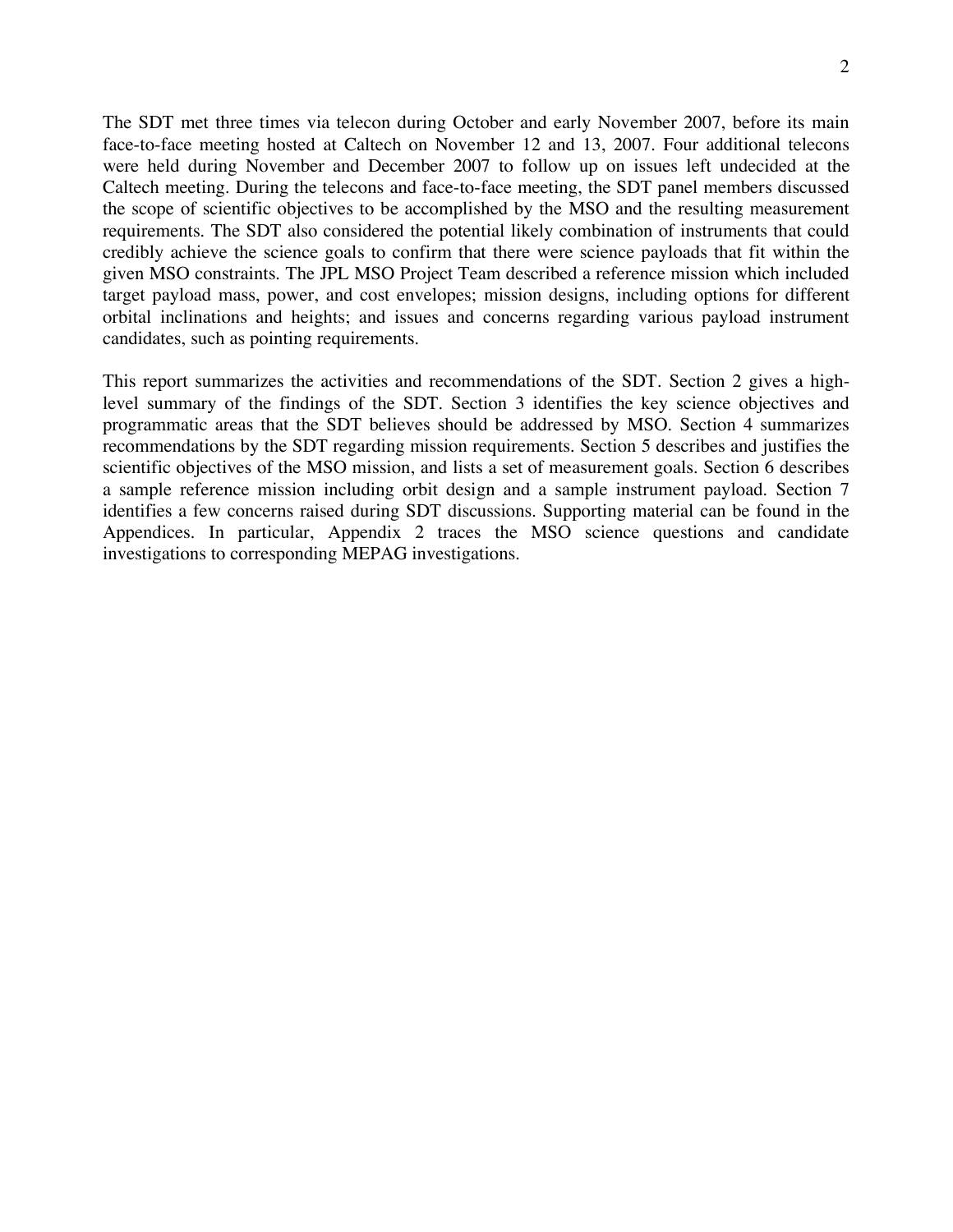### **2. EXECUTIVE SUMMARY**

*The MSO SDT recommends that NASA fly an orbiter mission in 2013 that would largely follow the science goals and objectives of the "Plan A" mission (Atmospheric Signatures and Near-Surface Change) as described by the MEPAG SAG-2 report.*

The SDT recommends the following three main science drivers for the MSO mission: 1) A new and comprehensive view of **Atmospheric Composition** to seek evidence for the present habitability of Mars; 2) A vastly improved characterization of the present **Atmospheric State** to provide new insight into processes that control the martian weather and climate; and 3) An in-depth study of **Surface Change Science** to better understand the crucial interactions at the surface-atmosphere interface. In addition to the above science objectives, NASA may choose to include a very high (sub-meter) spatial resolution imager necessary for landing site certification and the telecommunications equipment necessary for MSO to serve as a long-term (10 Earth years) asset for the relay of data from, and commands to, future landed spacecraft. Scientifically, the inclusion of the sub-meter resolution imager would augment the range of surface change science that could be addressed, while the long-term telecommunications capability holds promise for an extended period of science operations to cover interannual variability. Both, however, may be beyond the funding envelope described for the mission without a major international contribution. Even without sub-meter scale imaging and extended scientific operations, the MSO mission defined below, with one-meter scale imaging and operating for at least one Mars year, would make major advances in the areas of climate and global habitability.

To achieve the atmospheric science objectives would require a capable suite of instruments, some with capabilities not previously flown to Mars. *The SDT recommends inclusion of remote sensing instrumentation with extremely high sensitivity to a broad suite of important trace gases combined with nearly continuous spatial mapping of key minor constituents and of atmospheric state.* As an existence proof that such measurements can be made, the SDT notes, based on instrumentation already flown to study the Earth's upper atmosphere, that a combination of solar occultation, limb sounding, and nadir mapping observations could provide the required two-tiered approach.

*To best achieve all science goals, the SDT recommends a near-circular, high-inclination orbit at an altitude of 300 km with an orbital inclination of 82.5°.* This relatively low altitude would allow the highest possible spatial resolution for imaging and limb-sounding while the inclination would strike a good balance between a rapid change of observed local time during the course of the mission (favored by lower inclination) and the ability to adequately observe the poles (favored by higher inclination).

*The SDT also notes that it would be necessary that the spacecraft be able to point accurately and with sufficient stability to regularly acquire solar occultation and limb-geometry observations as often as possible.* Furthermore, the continuity and global coverage of atmospheric observations on a repeated, daily basis necessary to fully realize the potential of the mapping portions of the investigations envisioned here would require that observations be able to be taken in a nearly continuous fashion (goal of  $\sim 85\%$  coverage along the orbit track).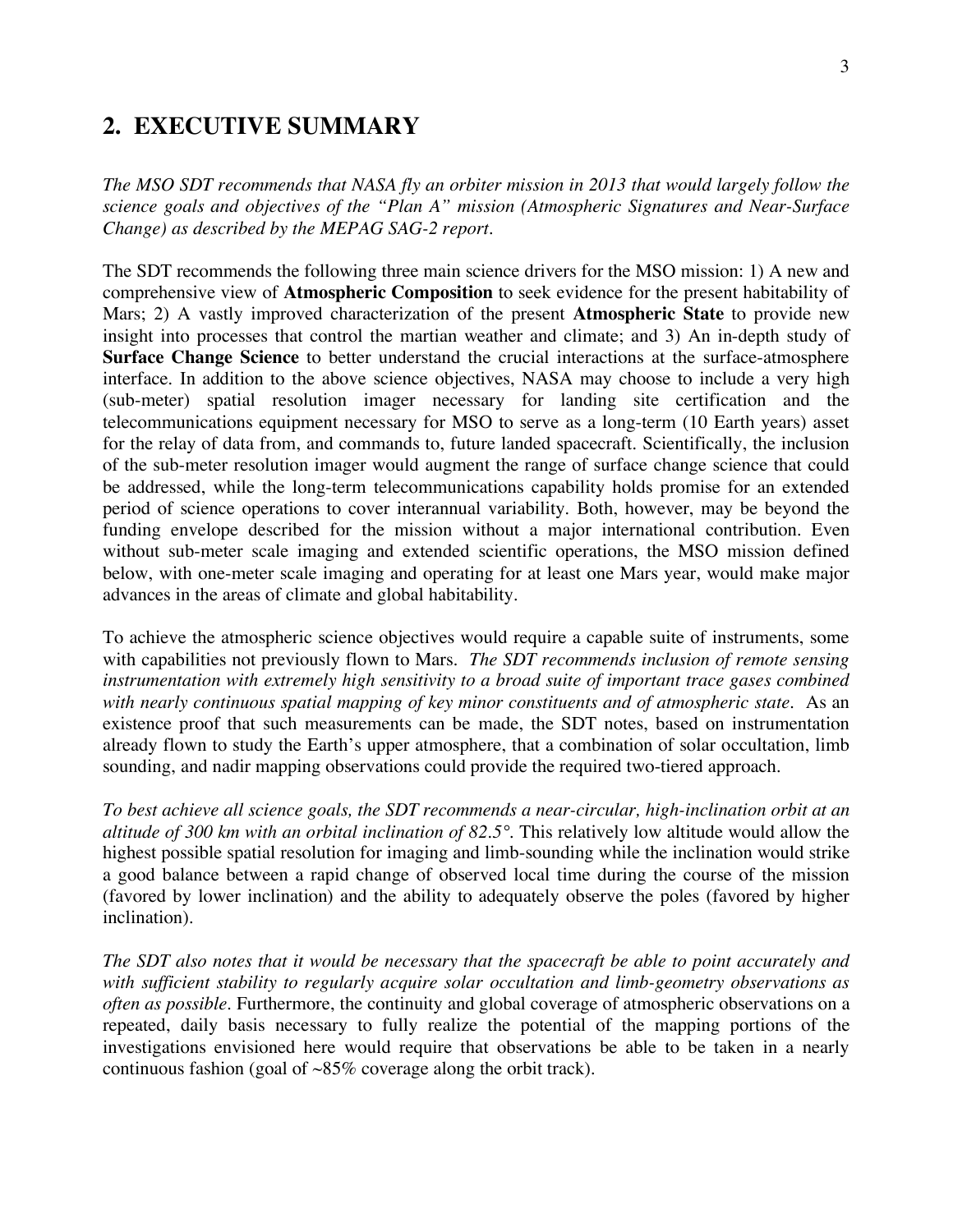*The SDT endorses the planned Science Emphasis Phase, with one Mars year of observations with the science payload, but strongly recommends the goal of extending the phase with science observations to cover additional Mars years to fully leverage the scientific capabilities of MSO.* Presently, the Science Emphasis Phase would be followed by a transition to a near-circular, highinclination orbit at a higher altitude of 400 km for the Telecom Emphasis Phase. The higher altitude satisfies planetary protection requirements, and would also be more desirable for telecommunications relay between Earth and future landed missions. MSO science observations should continue in this higher orbit.

The SDT recognizes that the full instrument suite given as a sample payload in Section 6 may exceed the baseline cost allocated to MSO science instruments. Cost could be reduced to fit within budget by the potential foreign contribution of an instrument or by descope of the instruments. In particular, most *science* goals could be met within budget if the proposed high-resolution camera were descoped from 30 cm to 1 meter per pixel resolution, although site certification requirements would not.

A concern sometimes expressed about MSO is that it would be too focused on a gas or suite of gases that might not be there. Such concerns arise in part from the continuing controversy about the detection (or not) of methane by ground-based or Mars Express observations. The SDT notes the following: 1) the atmospheric objectives of MSO as defined here would encompass a much more comprehensive atmospheric survey designed to characterize the variations of known gases (e.g., water vapor, peroxide, and carbon monoxide), as well as to improve *by an order of magnitude or more* the detection limits of gases not yet seen; 2) a measurement which could definitively state that methane is, or is not, present with a detectability threshold orders of magnitude more sensitive than the presently debated values *would be a major finding whether or not methane is detected*; and 3) the first direct, globally distributed measurements of wind and the measurements of temperature and water vapor even in a dusty atmosphere would yield a *major advance in our ability to understand and to simulate (for science and engineering*) the Mars atmosphere, its dynamic processes and transport.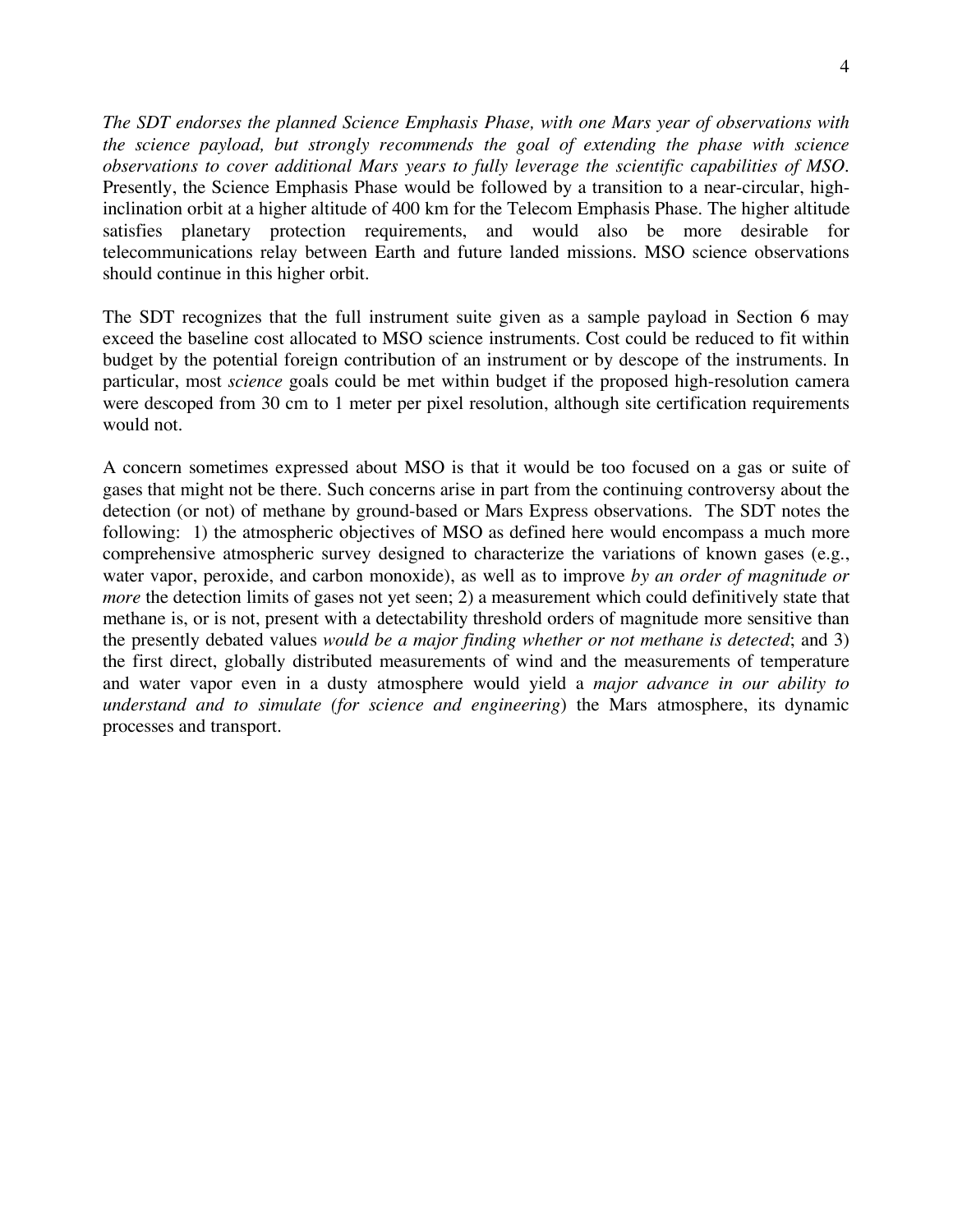### **3. MSO MISSION OBJECTIVES**

Following the recommendations put forth by the MSO SAG-2 Report "Plan A" and the charge of MSO SDT Charter, the SDT identified five major objectives for the MSO mission:

### **3.1 Atmospheric Composition**

The overarching goal of the Atmospheric Composition objective would be to seek atmospheric evidence for present habitability and life through a sensitive and comprehensive survey of the abundance and temporal and seasonal distribution of atmospheric species and isotopologues. It has long been understood that the presence of life on a planet could modify the atmosphere in such a fashion that this "disequilibrium" condition could be detected by remote sensing. Moreover, active abiogenic geological processes also will modify the environment in which these processes occur. The atmospheric signatures of active processes that might be present and at what abundances they exist are largely unknown. Thus, the recommended approach would be to sensitively search for a diversity of signature molecules so that, in addition to characterizing the variations of known minor gases over a broad range of temporal and spatial scales, the detection limits of key gases not yet (unambiguously) detected would be improved *by an order of magnitude or more*.

### **3.2 Atmospheric State**

The Atmospheric State objective seeks to provide new insight into climate processes responsible for seasonal and interannual change. This would be accomplished by both providing new observations that constrain and validate models of atmospheric dynamics and state, and by extending the present record of martian climatology to characterize interannual variability and long-term trends of the atmospheric state, circulation, and cycles of dust, water, and carbon dioxide. New observations would include the first-ever direct observations of vertically resolved wind velocity over the globe on a daily basis, and broad coverage of the diurnal cycle of temperatures, winds, aerosol optical depth, and gas abundances. With these observations and the improved transport and climate models that would result from them, it would be possible to better describe surface-atmospheric interactions key to many climate processes, and may be possible to trace spatially varying minor atmospheric constituents (including water vapor) to localized source areas. Real-time monitoring of the atmospheric state would also play an important role in supporting the implementation of future spacecraft arrival and operation.

### **3.3 Surface Change Science**

The surface science objectives of the MSO mission would be focused on surface change as recorded in surface properties and morphologies due to seasonal cycling of polar layered deposits, aeolian movement of fine material globally and locally, mass wasting, the slow accumulation of small impact craters and possibly the action of water even today in special regions of the planet. Observations with good signal to noise and a combination of spatial-temporal resolutions, from periodic global survey to high resolution imaging of particular areas of activity would continue to improve our understanding of modern processes of surface-atmospheric interaction and surface change and our ability to extrapolate them back into the recent geologic past.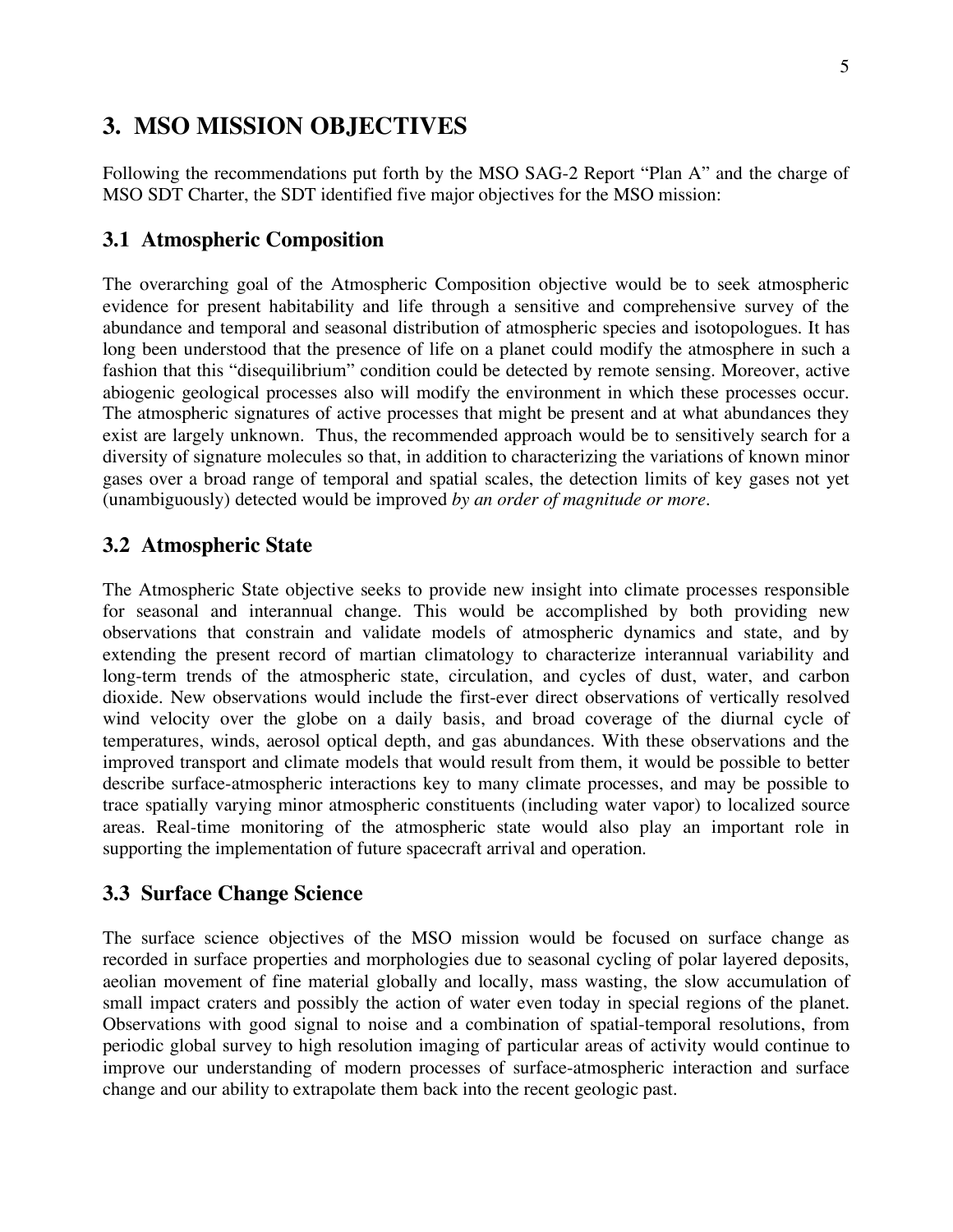#### **3.4 Site Certification Imaging**

Images taken by the HiRISE instrument on-board the Mars Reconnaissance Orbiter have demonstrated the value of high-resolution  $(\sim 30 \text{ cm}$  resolution) imaging for the purpose of site certification for future landed missions. The inclusion of a high-resolution camera with similar capability would allow the certification of new locations for potential landing sites that may be identified by new MSO observations. The SDT concurs that (sub-meter) very high resolution imaging would be required for landing site certification.

#### **3.5 Telecommunications**

The SDT endorses the plan for MSO to provide key telecommunications infrastructure over its planned 10 Earth year lifetime supporting the relay of science data from, and commands to, landed assets. MSO would also provide telecommunications coverage of future planned critical events such as EDL, Mars ascent vehicle launches, and MOI for other missions. This capability would add significantly to the science return and robustness of all future missions to Mars during MSO operations. Because it is likely that science and relay would frequently occur during the same mission phases, special care should be given to ensuring that the science payload and telecommunications packages could be operated concurrently with satisfactory results to both.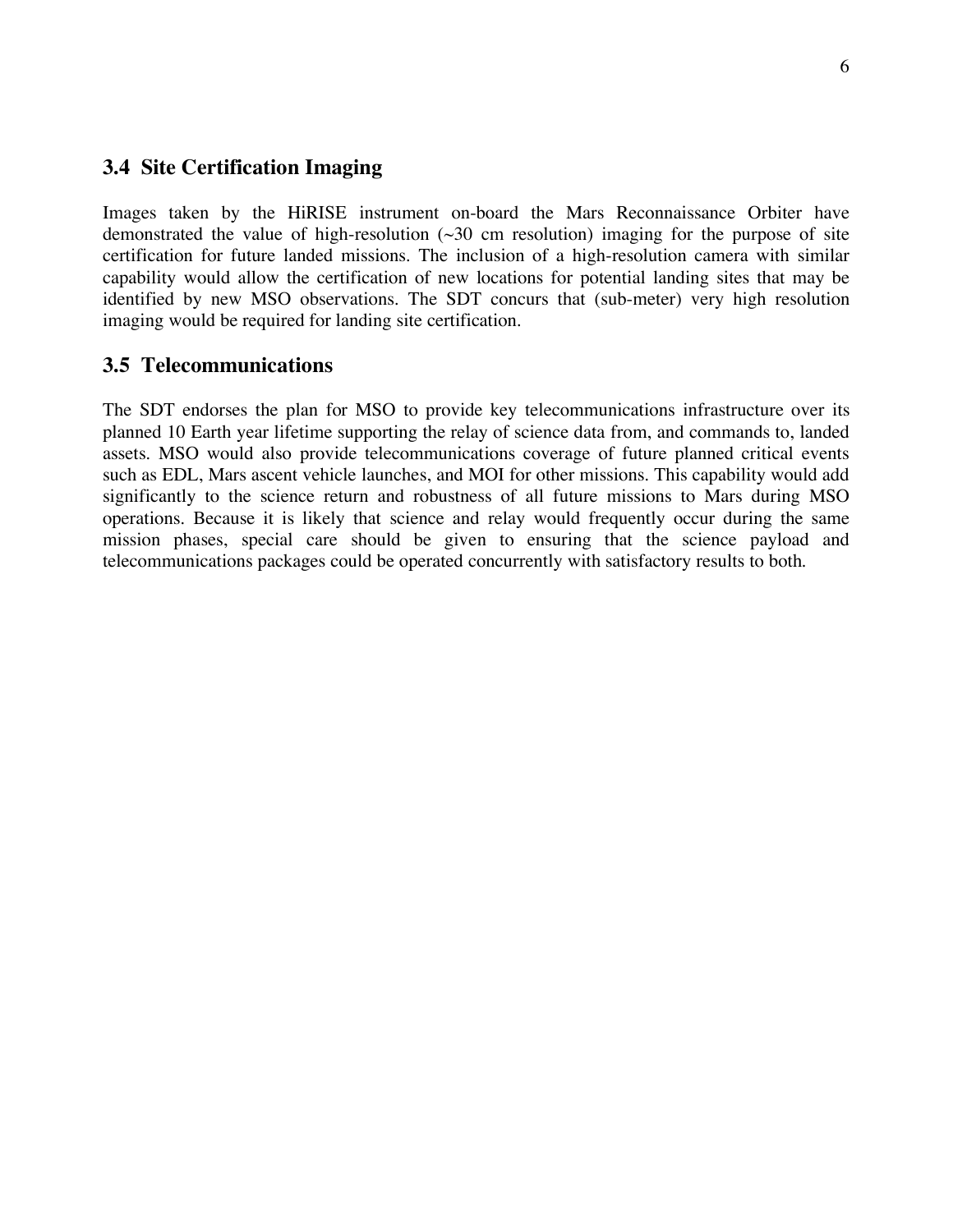### **4. MSO MISSION REQUIREMENTS**

*The SDT fully recommends use of the 2013 opportunity for launch of MSO to Mars*. The favorable energetics of this launch opportunity means that MSO would have sufficient mass margin to accommodate an ambitious payload (mass could also be used to reduce cost and cost risk) and could carry the fuel needed for a long-lived mission. There would also be the potential for considerable synergy with the presently planned 2011 Mars Scout aeronomy mission operating in an extended phase, with simultaneous measurements in the upper and lower atmosphere nicely complementing one another. The provision of a robust telecommunications capability by 2014 could support a still working MSL and/or a newly arrived EXOMARS.

The following discusses other high-level requirements for the mission:

### **4.1 Operational Phases and Mission Life**

MSO would perform its mission during two main operation phases:

- Phase One (Science Emphasis), consisting of a low (300 km), near-circular, high-inclination orbit compatible with science requirements, for a duration of at least 1 Martian year.
- Phase Two (Telecom Emphasis), consisting of a low (400 km), near-circular, highinclination orbit compatible with planetary protection, as well as telecommunications support and long-term station keeping, for a duration of 7 Earth years.

In the context above, the term "emphasis" is used to highlight the idea that while priority is given to one kind of activity, the other would be executed as well, but on a best-effort basis. Thus, during the Science Emphasis phase, telecom tasks would be performed also, and during the Telecom Emphasis phase, science observations would also take place.

The nominal end of the MSO mission would be 10 Earth years after Mars Orbit Insertion (MOI).

### **4.2 Orbit Characteristics**

Remote sensing measurements of the detailed composition and dynamics of the atmosphere favor near-circular orbits, with precession periods that provide full diurnal coverage on a time scale of one Martian season (about 6 Earth months) or less. A high-inclination (not Sun-synchronous), nearcircular orbit at an altitude of a few hundred km would provide the best spatial, seasonal, and diurnal coverage, together with the required vertical resolution.

The SDT spent some time debating the optimal inclination and altitude of the MSO orbit. A study of candidate orbits by the JPL MSO Project Team showed that an inclination of 82.5° would provide a good compromise allowing for sufficiently fast cycling through local time, acceptable latitude distribution of solar occultation points (including pole-to-pole coverage), and the ability to image key parts of the polar regions (see also Section 6). The driving science requirement here would be that the local time of solar occultation points at each latitude cycle through a complete diurnal cycle in one Martian season or less. A lower inclination (e.g. 74°) would allow both a faster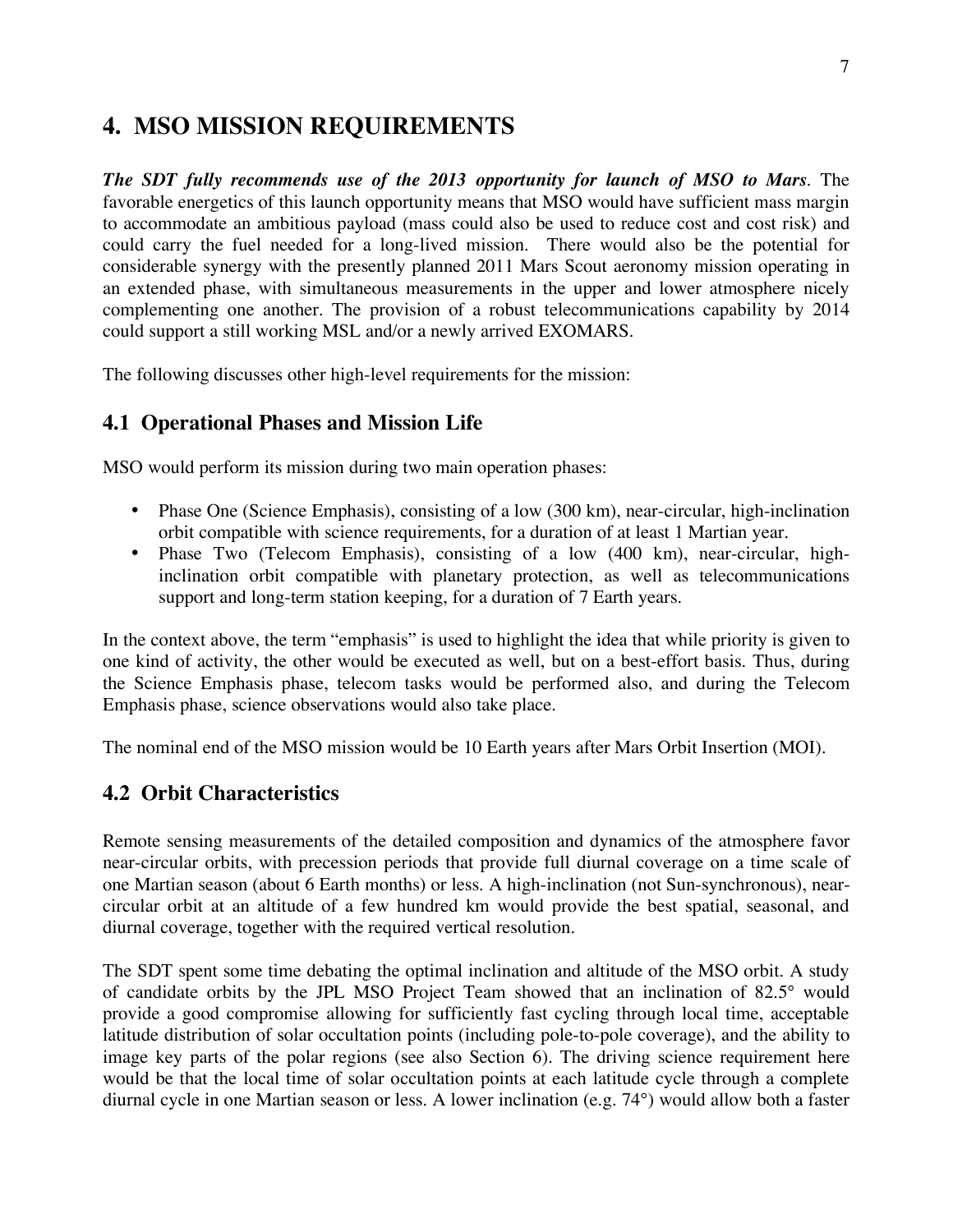precession of local time and a more uniform latitude distribution of solar occultation points, but would not allow the atmosphere above the rotational pole to be imaged and limits nadir-viewing mapping of the polar residual ice caps. A higher inclination (e.g. 85°) would be more favorable to polar surface imaging, but would have a poor latitude distribution of solar occultation points and would not cycle through local time quickly enough to distinguish between diurnal and seasonal variations in observed quantities. After much discussion, the SDT settled on a compromise inclination of 82.5˚.

An orbital altitude of 400 km would have the advantage of giving limb-to-limb coverage for wideangle global imaging of atmospheric phenomena, whereas an altitude of 300 km would tend to leave small gaps near the equator in such coverage, but would provide higher spatial resolution. The SDT recommended the lower altitude pioneered by MRO.

*The SDT recommends this combination (~300 km, ~82.5˚) for the orbit to be advertised in the AO*, but recognizes that there will surely be some discussion on these parameters once the payload has been selected.

### **4.3 Science Observing Capabilities**

The very high sensitivity required to allow the unambiguous interpretation for trace gas species (i.e. the identification of species and quantitative analysis at detection levels well below current upper limits) would likely be best achieved by exploiting the enormous source intensity and long path length of the solar occultation technique. *Therefore, the SDT highly recommends that the MSO mission plan maximize the number of solar occultation measurements possible, ideally two per orbit.*

A mapping capability complementary to the solar occultations would be a crucial element of the science plans endorsed by the SDT. Mapping requires the ability of instruments to be able to view both the limb (along-track and cross-track) and nadir at all points along the orbit. While specific operations, such as a pitch/roll to position for solar occultation or high-resolution imaging of landing sites, may sometimes require movement of the spacecraft that precludes the ability of mapping instruments to view nadir or the limb, *the SDT recommends a goal that such mapping be possible 85% of the time.* If possible, the gaps in mapping operations that do occur should be planned to minimize repeated loss of mapping at any particular latitude.

### **4.4 Archival of Science Data**

Science investigations will provide to the project calibrated data within six months after its receipt on earth. The project will archive copies of all verified, validated, and calibrated data acquired by the mission to the Planetary Data System.

### **4.5 Infrastructure Objectives**

In addition to its scientific objectives, the MSO would provide several infrastructure services to support future Mars missions. First, it is planned that MSO would establish a key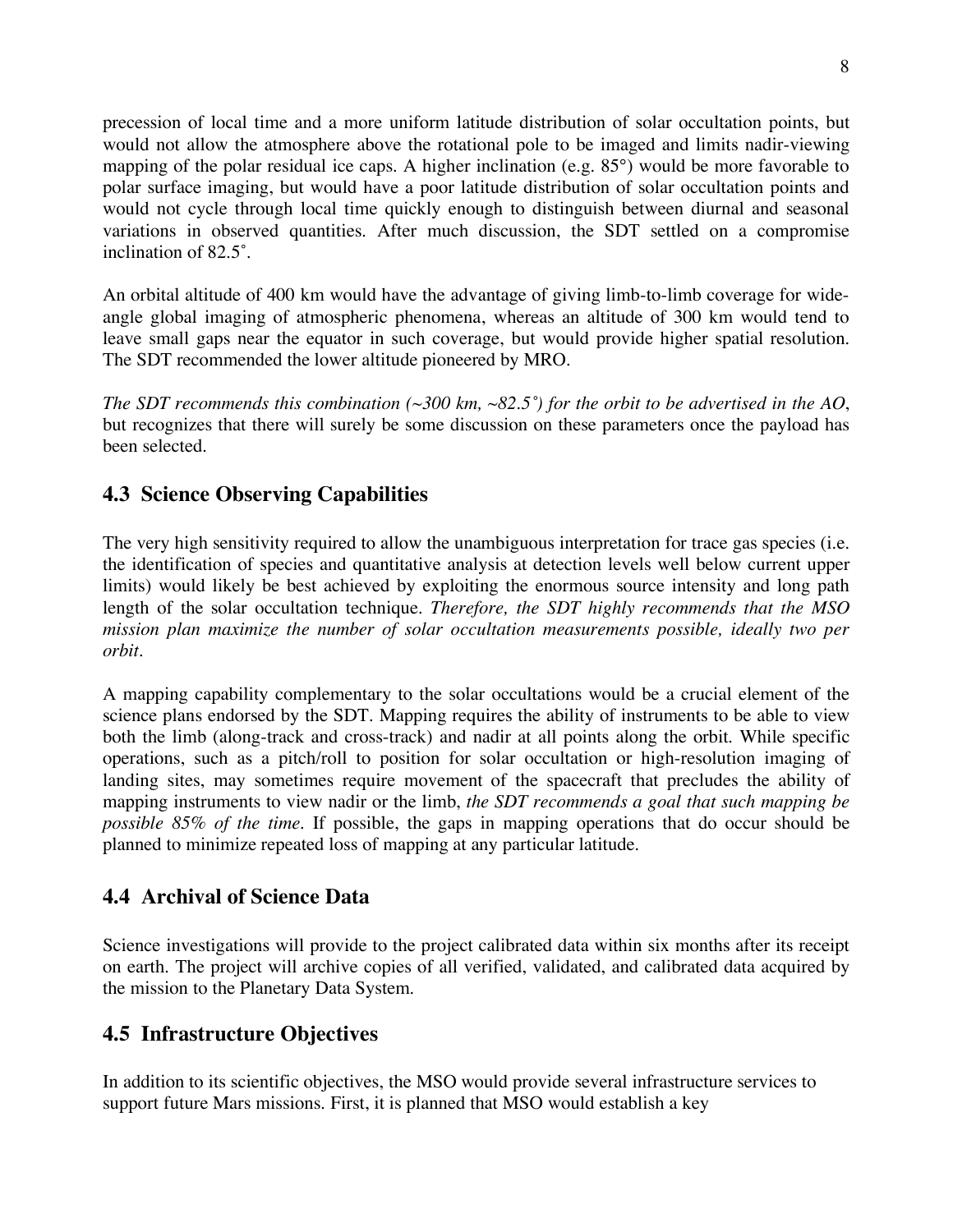telecommunications infrastructure component for future Mars missions, providing coverage of critical events, significantly increasing the robustness and overall science return of the Mars Exploration Program, and enabling greater flexibility of Mars program planning. Using highperformance proximity and deep space links, MSO would offer increased amounts of science data return to Earth for all Mars missions flown during its operational period. By providing access to energy-efficient relay links, MSO would allow user missions to reduce their telecom power and hardware requirements, leaving more delivered mass and power for science instruments. *The SDT endorses MSO's planned capability to provide telecommunications infrastructure.*

The SDT recommends that MSO provides atmospheric data that would support the design of aeroassist and EDL activities of future missions. Principally, the MSO science investigations would study the state, and the spatial and temporal variations (diurnal and seasonal) of Mars' atmosphere. The resulting increase of our knowledge of the atmosphere, and the increased fidelity of the numerical models (GCMs), would directly benefit the design of aero-assist and EDL activities of future missions. In addition, it is envisioned that near-real time monitoring of relevant atmospheric parameters (density, dust optical depth, etc) would provide essential information to MSOconcurrent spacecraft arriving at Mars. *The SDT recommends that MSO be capable of providing the relevant information at regular intervals as needed*, so that aerobraking or aero-entry trajectory parameters could be adjusted if necessary.

### **4.6 Planetary Protection**

MSO will be compliant with NPD 8020.7 (Biological Contamination Control for Outbound and Inbound Planetary Spacecraft), NPG 8020.12 (Planetary Protection Provisions for Robotic Extraterrestrial Missions) and subsidiary documentation (COSPAR PPP) for planetary protection purposes.

### **4.7 Public Outreach**

*MSO science investigations will provide to the MSO project science/technology data suitable for release to the public via the Internet*. *The MSO project will assure regular releases for public information purposes in a timely manner.* The public releases are to convey the excitement and wonder of space exploration to the US taxpayer.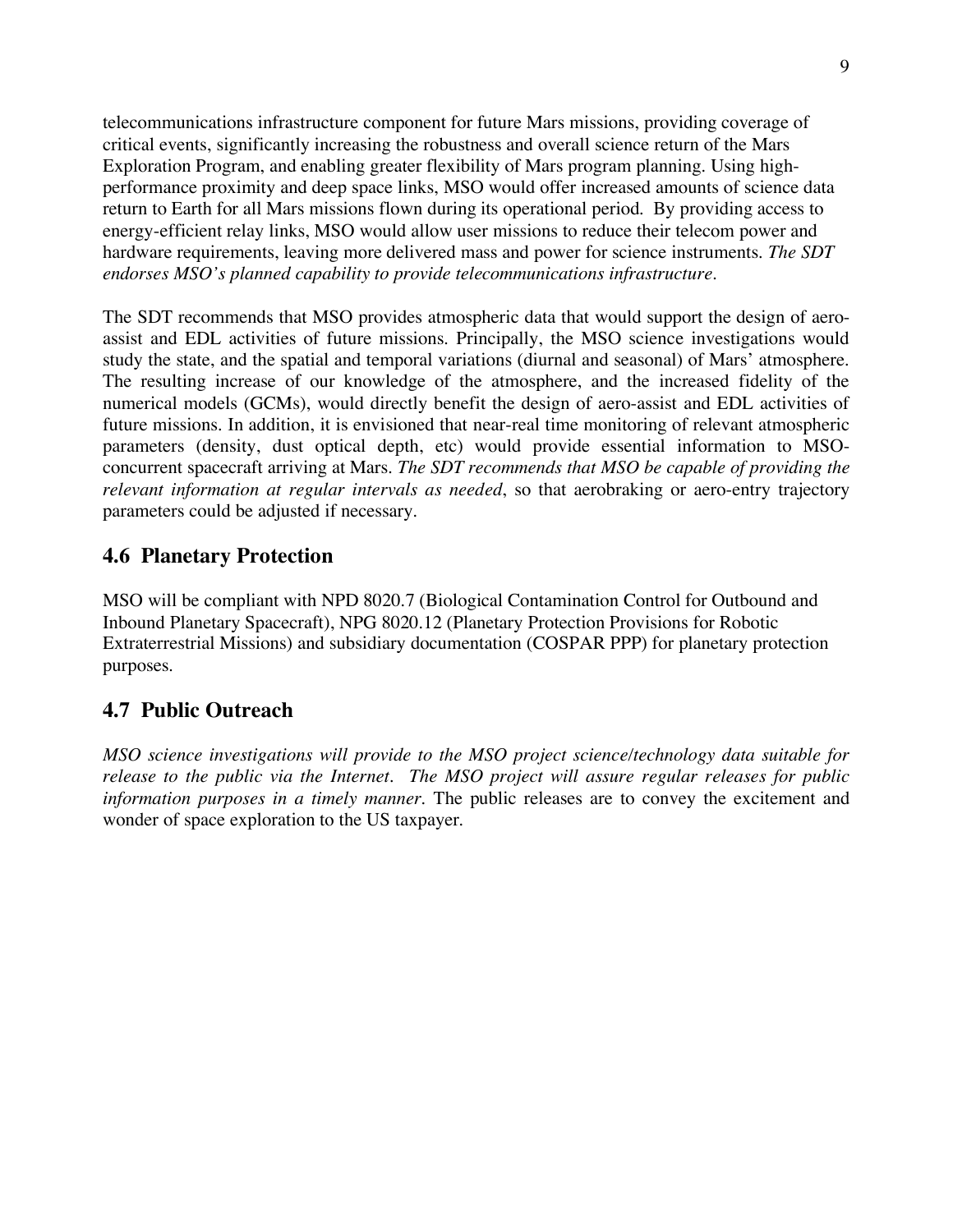### **5. SCIENCE OBJECTIVES**

As briefly described in Section 2, the SDT divided the scientific objectives of the MSO mission into three main categories: 1) **Atmospheric Composition**, 2) **Atmospheric State**, and 3) **Surface Change Science**. Below are details of the justification and measurement goals for each science objective.

### **5.1 Atmospheric Composition**

Measurements of atmospheric composition constitute a primary objective of the MSO mission, thereby enabling comprehensive study of the coupled volatile environment of the Mars atmosphere, surface, and subsurface. Time and spatially dependent exchanges among the photochemically active atmosphere, surface ice of the polar caps, and potential subsurface sources (water vapor in adsorbed or permafrost state, methane from biogenic or geochemical sources) remain poorly constrained due to the limited breadth and sensitivity of existing measurements. Hence, MSO atmospheric observations should include a baseline set of molecular species necessary to isolate the key photochemical, transport, condensation, and biogenic-geochemical processes that control the current chemical state of the Mars atmosphere. In many cases these observations would require exceptional sensitivities relative to prior mission capabilities. Most notably, detection-mapping capability for atmospheric methane presents a core requirement due to its potential as a biogenic marker. Key atmospheric priorities are identified for photochemistry  $(H_2O_2, O_3, CO, H_2O)$ , transport (CO, H<sub>2</sub>O), isotopic fractionation (isotopomers of H<sub>2</sub>O and CO<sub>2</sub>), and surface-subsurface sources (CH<sub>4</sub> and H<sub>2</sub>O). Additional targets of interest include HO<sub>2</sub>, NO<sub>x</sub>, and sulfur/carbon/ chlorine components associated with potential subsurface sources.

### **Photochemistry**

Mars photochemistry exhibits similarities to the terrestrial mesosphere in that  $HO<sub>x</sub>$  radicals (H<sub>2</sub>O<sub>2</sub>, HO<sub>2</sub>, OH, and H) associated with water vapor photolysis exert catalytic control over the trace specie families of  $O_x (O_2, O_3, and O)$ ,  $NO_x (NO_2, NO)$ , and CO. In the case of Mars, these trace oxygen, nitrogen and carbon constituents are produced through photo-dissociation of the bulk  $CO_2/N_2$  atmosphere. Loss and partitioning rates are dominated by reactions with the  $HO_{\rm X}$  radicals HO<sub>2</sub>, OH, and H; for which H<sub>2</sub>O<sub>2</sub> serves as a short-lived (1000 seconds) reservoir (i.e., 2xOH). This link with  $HO<sub>x</sub>$  chemistry leads to a fairly direct correspondence of short-lived trace gas species with the variable distribution of atmospheric water vapor in space and time. Long-lived photochemical products  $(CO, O_2, H_2)$  should exhibit much weaker spatial and temporal variations in the lower atmosphere, associated with transport and condensation effects.

Existing observations of Mars CO,  $O_2$ ,  $O_3$ , and  $H_2O_2$  indicate the activity of homogeneous (gasphase) photochemistry on Mars, but the data are insufficient to define the roles of heterogeneous, transport and non-equilibrium processes. These include heterogeneous loss of  $HO<sub>x</sub>$  on ice clouds,  $HO<sub>x</sub>$  production on charged dust particles, condensation and transport enrichment of species, and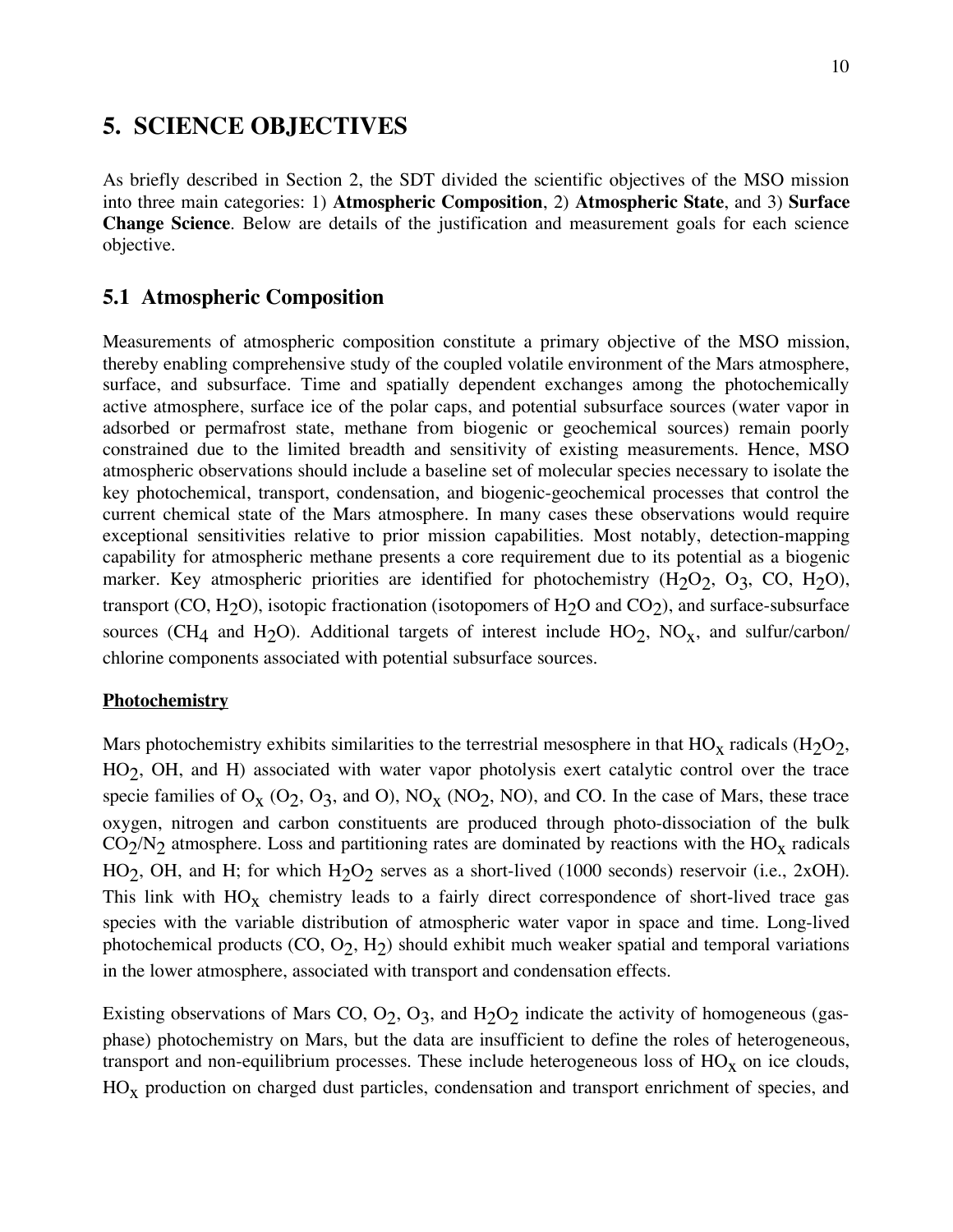*Measurement Goals:* A baseline set of MSO photochemical measurement objectives includes water vapor,  $H_2O_2$ ,  $O_3$ ,  $CO$ , water ice and dust aerosols. Other targets of photochemical interest are  $HO_2$ ,  $O_2$ ,  $H_2$ ,  $NO_2$  or  $NO$ , and  $SO_2$ . Baseline vertical profile ranges are 0–60 km for water vapor, CO, and dust and ice aerosol opacities; and  $0-40$  km for  $H_2O_2$  and  $O_3$ , with 5 km vertical resolution. The sensitivity of the measurements (at 20 km altitude) should be 10 ppbv for water vapor, 100 pptv for  $H_2O_2$ , 1 ppmv for CO, and 1 ppbv for  $O_3$ . Nearly continuous global mapping capability is needed to characterize the dynamic variation of Mars atmospheric water vapor (and hence, the short-lived  $H_2O_2$  and  $O_3$  species), associated with surface and cloud ice formation and sublimation. Such mapping capability would also enable optimum observational constraints on potential heterogeneous chemistry associated with dust and ice aerosol variability, as well as potential subsurface out-gassing and adsorption.

### **Methane and Other Subsurface Source Gases**

In the earliest discussion of the detection of life on Mars, Hitchcock  $\&$  Lovelock suggested that the presence of reduced gases, such as methane  $(CH<sub>4</sub>)$ , in an oxidizing atmosphere would be indirect evidence of life. Indeed, terrestrial microorganisms produce a wide variety of reduced gases as products of both energy-yielding oxidation-reduction (redox) reactions and synthesis and decomposition of organic matter. However, several geological processes may also inject reduced gases into the atmosphere, including direct degassing from magma rising from the subsurface storage regions through the crust, magma degassing into shallow hydrothermal systems, and interaction of rocks with hydrothermal solutions or ground waters. The molecular composition of released gases likely differs from that on Earth and will depend on several variables, including temperature of equilibration, pressure of degassing, and oxidation state.

The discovery of either extant geothermal or biological processes and their source locations would have profound implications for astrobiology and the Mars Exploration Program. The case involving active microbiology is clear. Identifying the locations of active geothermal processes also would be profound. Such places would be obvious targets for future surface exploration.

A key objective of the MSO investigation would be to follow up on the reported observations of methane in the Martian atmosphere. Reports have suggested a seasonal variability in the  $CH<sub>4</sub>$ abundance and meridional and longitudinal variability, implying that the distribution of CH<sub>4</sub> could reveal the location of its source. However, current Martian atmospheric photochemical models indicate that its lifetime is  $\sim$ 250 Mars years, which is so much longer than atmospheric transport timescales that the expectation is that  $CH<sub>4</sub>$  should be well-mixed throughout the atmosphere. If the reported spatial variability is true, then some atmospheric chemical processes (possibly dustrelated), or exchange with the surface/cryosphere have been seriously underestimated in the current models. On the other hand, if observations with significantly higher precision show that  $CH<sub>4</sub>$  is well-mixed, then its distribution will not be a useful guide to locations of active processes. Thus, it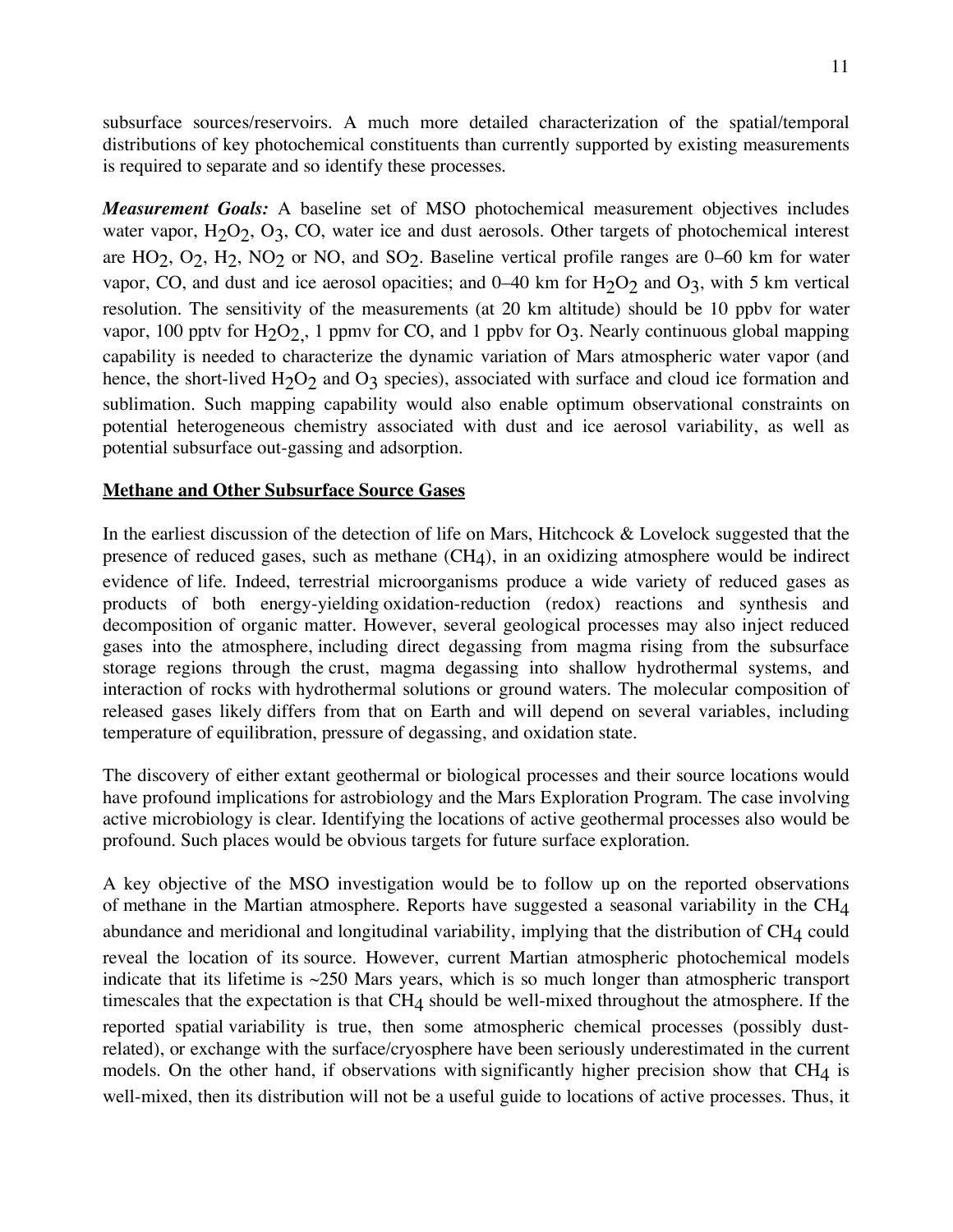is necessary to map co-generated species that have much shorter atmospheric lifetimes and therefore could be tracers leading back to source zones.

The recent putative detections of Martian atmospheric  $CH<sub>4</sub>$  have stimulated numerous hypotheses about the nature of the methane sources, their magnitude, and locales. Efforts to identify the sources of terrestrial methane have found that measurements of  $CH<sub>4</sub>$  isotopologues do not necessarily distinguish between possible abiogenic and biogenic sources. However, it has been found that the abundances of other co-generated species, such as ethane  $(C_2H_6)$ , relative to CH<sub>4</sub> can distinguish between a source from active biology and other potential sources; the  $C_2H_6/CH_4$ abundance ratio is much less than unity for the former, while other sources produce more equivalent amounts of CH<sub>4</sub> and C<sub>2</sub>H<sub>6</sub>. Likewise, precise measurements of the carbon and hydrogen isotopic abundance  $(\sim 10$  per mil) of methane could provide insight into its putative source.

With respect to trace gas disequilibria, this investigation has four specific objectives:

- Identify chemical constituents in the atmosphere that cannot be formed by atmospheric photochemical processes (signature species). Besides the tentative CH4 detections, other chemical signatures arising from possible active subsurface processes may be present in the atmosphere (e.g.,  $SO<sub>2</sub>$ ).
- Locate source regions on the surface for these gases. Knowledge of a source region would provide direction for later missions.
- Determine atmospheric lifetimes of signature species. Knowledge of lifetimes is necessary for indirectly locating a source region and for characterizing the magnitude of the source process.
- Determine character of processes producing signature species. To the extent possible, distinguish between abiogenic and biogenic origins. It may be feasible to identify the existence of active biological processes without waiting for in situ analysis or sample return.

*Measurement Goals:* What atmospheric signatures of active processes that might be present and at what abundances is unknown – this is both a challenge and a major exploration opportunity. Therefore, the measurement requirement is to sensitively detect a diversity of molecules over broad temporal and spatial scales – not only methane. Molecules diagnostic of active geological and biogenic processes include sulfur, nitrogen, and reduced carbon species. These gases will have very low abundances in the Martian atmosphere, and thus state-of-the-art instrumentation approaches are required for their detection.

The detection of an atmospheric constituent in extremely low abundance is made secure only when its presence is confirmed by simultaneous measurement of multiple spectral features. In turn, simultaneous detection of different species can serve as important evidence for the identity of potential source processes; co-generated species may span several orders of magnitude in abundance. There is generally a trade between detection sensitivity and spatial and temporal resolution. For the purpose of maximum understanding of signatures present in the atmosphere and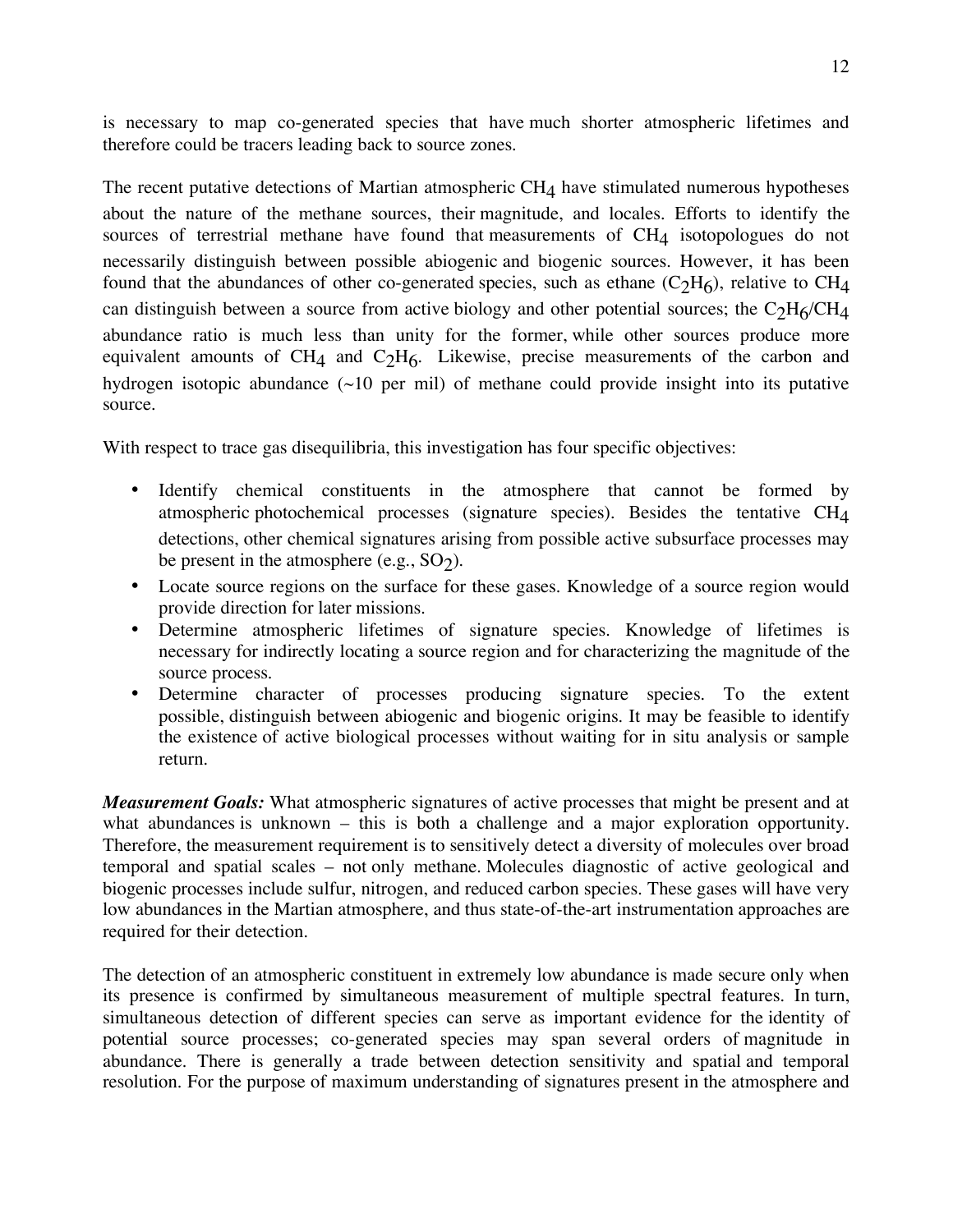their seasonal abundance, a detection threshold of at least a few parts per trillion for a zonal average over 5° of latitude is necessary to significantly exceed current observations.

The search for atmospheric signatures must be global. While long-lived species will be widely distributed, many trace signature molecules have short chemical lifetimes and, consequently, will be detectable only near their sources. These sources will generate plumes, the dynamics of which suggest spatial scales of a few tens of kilometers to hundreds of kilometers. However, actual source vents (as on Earth) are likely to occur at scales from tens of meters to  $\sim$ 1 km. The detection of such plumes, therefore, would require sampling of the full Martian surface with individual measurements having a resolution of better than  $10^4$  km<sup>2</sup> and a sensitivity at least  $\sim$ 1 ppbv, and preferably tens of pptv.

To tie an observed plume of chemicals to its surface source in an optimal fashion, both measurements that would resolve the plume structure and knowledge of the wind field are needed. The latter requires knowledge of the atmospheric state—both temperature fields and the distribution of aerosols—on a global scale with a vertical resolution of less than one scale height. Observation of a detectable signature gas with an appropriate lifetime (e.g.,  $SO_2$ ), could be used to identify interesting source regions, particularly in conjunction with transport modeling. Direct observations of wind with current technologies are inadequate to track species back to localized sources, but they provide the validation needed to have confidence in using circulation models to track the signature species back to its source region (see Section 5.2).

Knowledge of the atmospheric lifetime of a signature species is required to estimate the flux emanating from the surface from observations of an atmospheric plume and to facilitate application of inverse modeling techniques for source location. This requires an understanding of the background atmospheric chemistry, which would be improved by observations of the vertical distribution of composition, temperature, and dust (at half scale height, or 5 km, resolution). In addition, observations would be required under all atmospheric conditions, in particular over the range of dust loading, to assess the potential impact of heterogeneous chemistry, including electrification-related processes; the requisite measurements of species and temperature distribution must be unaffected by the degree of atmospheric dust content.

Besides episodic events, both climatic and biological phenomena may introduce a seasonal signal into the atmospheric composition. Low volatility molecular species may be depleted as ice caps form and reappear as they sublime. When the latter occurs, resulting atmospheric concentrations may be particularly elevated. As on Earth, any biosphere may introduce a distinct atmospheric seasonal cycle. Therefore, it is necessary to monitor the atmosphere over at least one Martian year over a broad latitude range and with observations with full latitudinal coverage at least once per season to optimize detection of seasonal variability and more frequently to optimize detection of episodic events.

### **Isotopic Ratios**

Measurements of hydrogen, oxygen, and carbon isotopic abundance in the Martian atmosphere would allow new and important constraints to be placed on atmospheric chemistry, meteorology and interactions between the atmosphere and surface. Measurements of these isotopologues of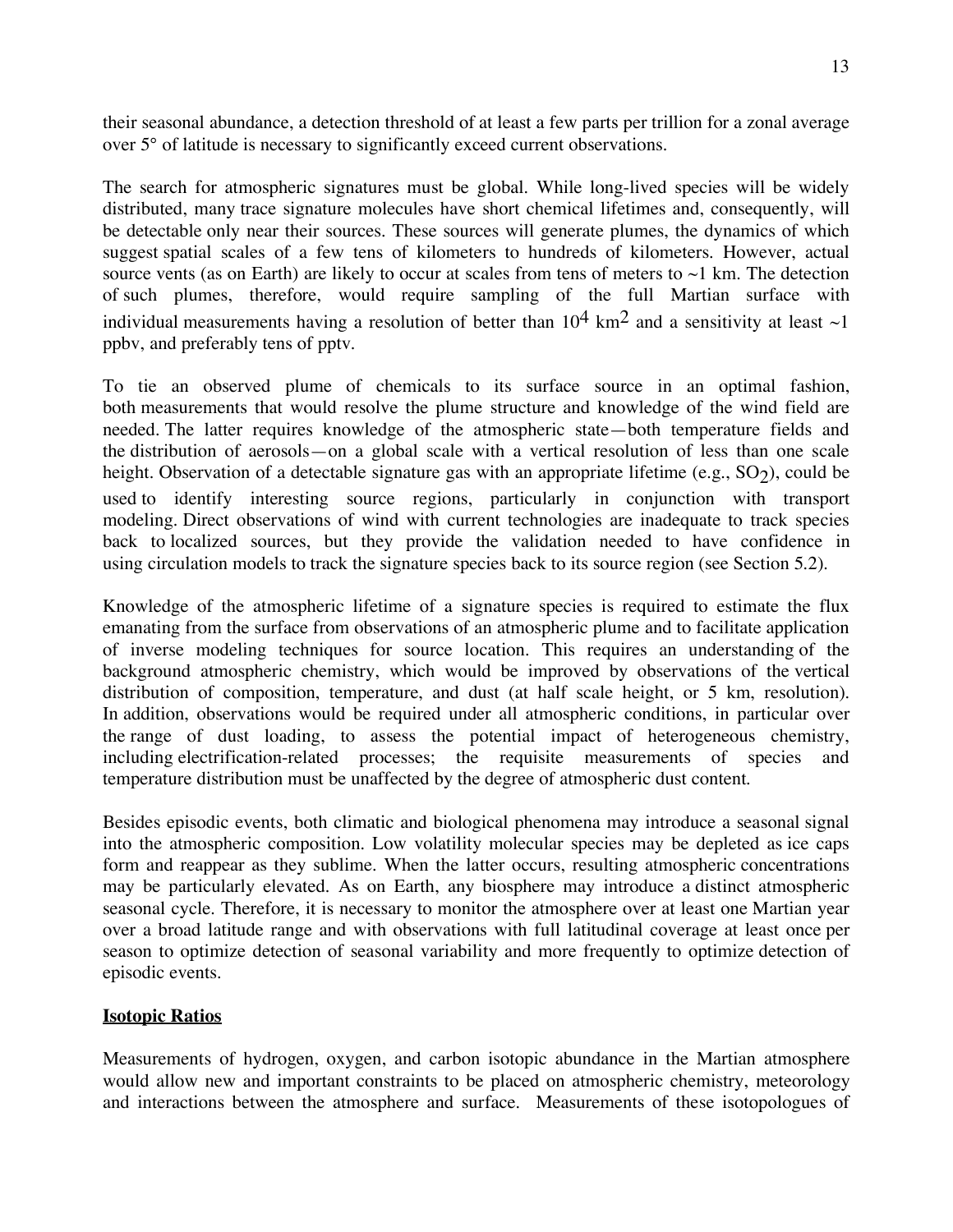CO<sub>2</sub> and water vapor in the lower atmosphere of Mars would provide a boundary condition for aiding in the interpretation of the aeronomy measurements in the upper atmosphere planned for the proposed 2011 Scout aeronomy mission. Currently, knowledge of the isotopic composition of present day Mars is limited to low-precision Viking analyses and Earth-based spectroscopic observations of D/H ratio of Martian atmospheric water vapor and the ratio of D to H atom abundance in the exosphere. Additional, though less direct constraints are provided by measurements of ancient Martian volatiles in the SNC meteorites. While these measurements are significant constraints on models of long-term atmospheric evolution, the generally poor precision and lack of knowledge of the vertical and latitudinal isotopic variations of atmospheric gases limits their usefulness for answering specific questions about the internal dynamics of the Martian atmosphere and its interactions with the surface. Likewise for carbon, measurement of  $13C/12C$  in atmospheric  $CO<sub>2</sub>$  would allow the anomalous observations of this ratio in SNC meteorites to be placed in the context of a well-mixed and large Martian carbon pool. Finally, latitudinally resolved observations of oxygen isotopes in  $CO<sub>2</sub>$  when combined with the carbon isotope measurements would provide new insight into the sublimation and condensation of  $CO<sub>2</sub>$  in polar regions.

*Measurement Goals:* To address these goals, spatially resolved profiles of the isotopologues of the major and minor gases are needed. Precision requirements depend on the isotope. Deuterium content of water must be measured with at least 5% precision and 10% accuracy, while the carbon and oxygen isotopes of  $CO<sub>2</sub>$  and  $CO$  must be measured with 0.5% precision and 2% accuracy. Isotopic abundances need to be measured over the lowest 20 km of the atmosphere (or 40 km for deuterium) with a vertical resolution of 5 km.

### **Trace Gas Inventory**

Primary measurement requirements for MSO trace gases are summarized in Table 1. The desired sensitivities reflect science objectives that may be attained by a combination of infrared and submillimeter (or millimeter) spectral approaches. In general, optimum trace gas detections (methane and isotope ratios) are best supported by infrared solar occultation spectroscopy. Mapping dust and ice aerosol measurements would be best supported by passive infrared limb radiometry or spectroscopy. Optimum mapping and vertical coverage of photochemical species, including aerosol-independent sensitivity below 20 km altitudes, would be best supported by passive submillimeter limb spectroscopy. Global mapping of species would provide latitudinal-longitudinaltemporal coverage and resolution sufficient to resolve the key spatial and temporal correlations among the photochemical, aerosol and surface/sub-surface constituents of the Mars atmosphere.

*Measurement Goals:* Very little is known about the trace gas composition of the Martian atmosphere. Generally, previous attempts to quantify many compounds of interest for studies of photochemistry and surface exchange have been unsuccessful and yielded only very high upper limits. Earth's atmosphere contains many of these compounds due to the existence of biology and volcanism. The table below lists a number of species that might possibly be detected. Given is the current upper limit from existing measurements along with the predicted abundance due only to gas phase photochemistry. A significant improvement in current knowledge would require a sensitivity of about 1–10 pptv.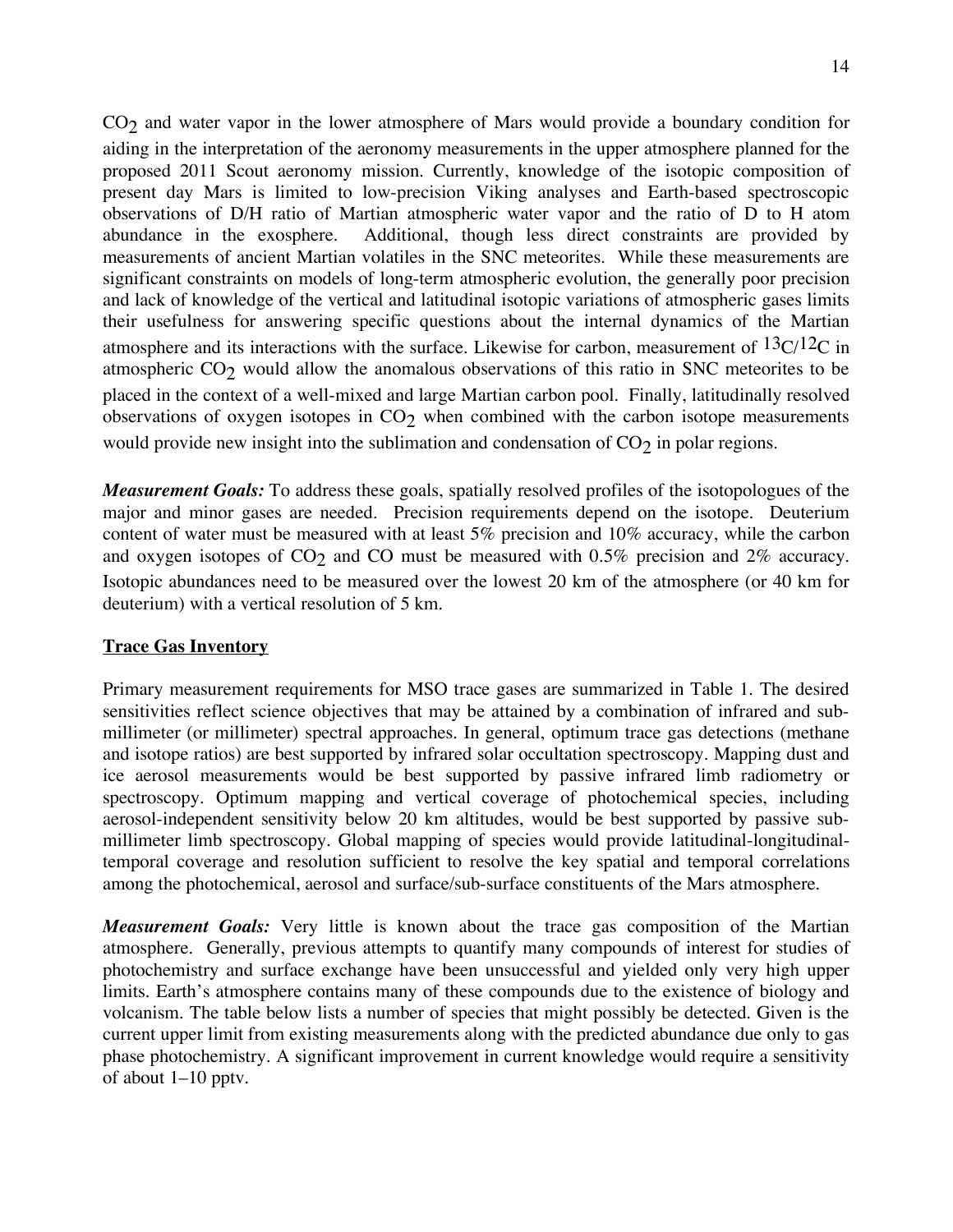| Molecule          | Predicted Abundance due | Upper Limit (ppbv) |
|-------------------|-------------------------|--------------------|
|                   | only to gas phase       | of Existing        |
|                   | photochemistry (ppbv)   | Measurements       |
| HO <sub>2</sub>   | $\sim$ 1                |                    |
| NO <sub>2</sub>   | $-0.1$                  | 10                 |
| $N2$ O            | $-0.001$                | 7                  |
| $C_2H_2$          |                         | $\overline{2}$     |
| $C_2H_4$          |                         | 500                |
| $C_2H_6$          | $\mathbf{\Omega}$       | 400                |
| H <sub>2</sub> CO |                         | 3                  |
| <b>HCN</b>        |                         |                    |
| H <sub>2</sub> S  |                         | 20                 |
| <b>OCS</b>        |                         | 10                 |
| SO <sub>2</sub>   |                         |                    |
| <b>HCl</b>        |                         | $\overline{2}$     |

**Table 1**. Current upper limit and predicted abundances of a number of trace atmospheric species for Mars.

### **5.2 Atmospheric State**

#### **Dynamics, Transport, and Winds**

Measurements of atmospheric dynamics, winds, and transport would be a primary objective of the MSO mission. Mars is a very windy planet, owing fundamentally to its thin, mostly  $CO<sub>2</sub>$ , atmosphere. Despite the low density of the atmosphere, the winds are strong enough to raise large amounts of dust from the surface. At times, the planet becomes almost completely enshrouded in a near-global veil of dust in the atmosphere. The atmospheric dust has an enormous impact on the thermal structure of the atmosphere and thus on the winds (and therefore on the dust raising itself) due to the fact that it strongly absorbs solar radiation and heats the thin atmosphere very strongly. The dust also produces strong effects via its interaction with IR radiation. The winds on Mars transport water vapor, water ice clouds, and  $CO<sub>2</sub>$  ice clouds, along with  $CO<sub>2</sub>$  itself to the condensing and subliming polar caps. The winds also transport and mix all of the minor atmospheric gaseous constituents (e.g., ozone, carbon monoxide,  $H_2O_2$ , etc.), and they are a primary player in all surface-atmosphere interactions and exchanges on the planet. If there are local and/or transient sources of gases such as methane and  $SO<sub>2</sub>$  on Mars, then the winds are critical in determining the distribution of these gases in the atmosphere. Finally, the winds are of crucial importance for spacecraft EDL on Mars.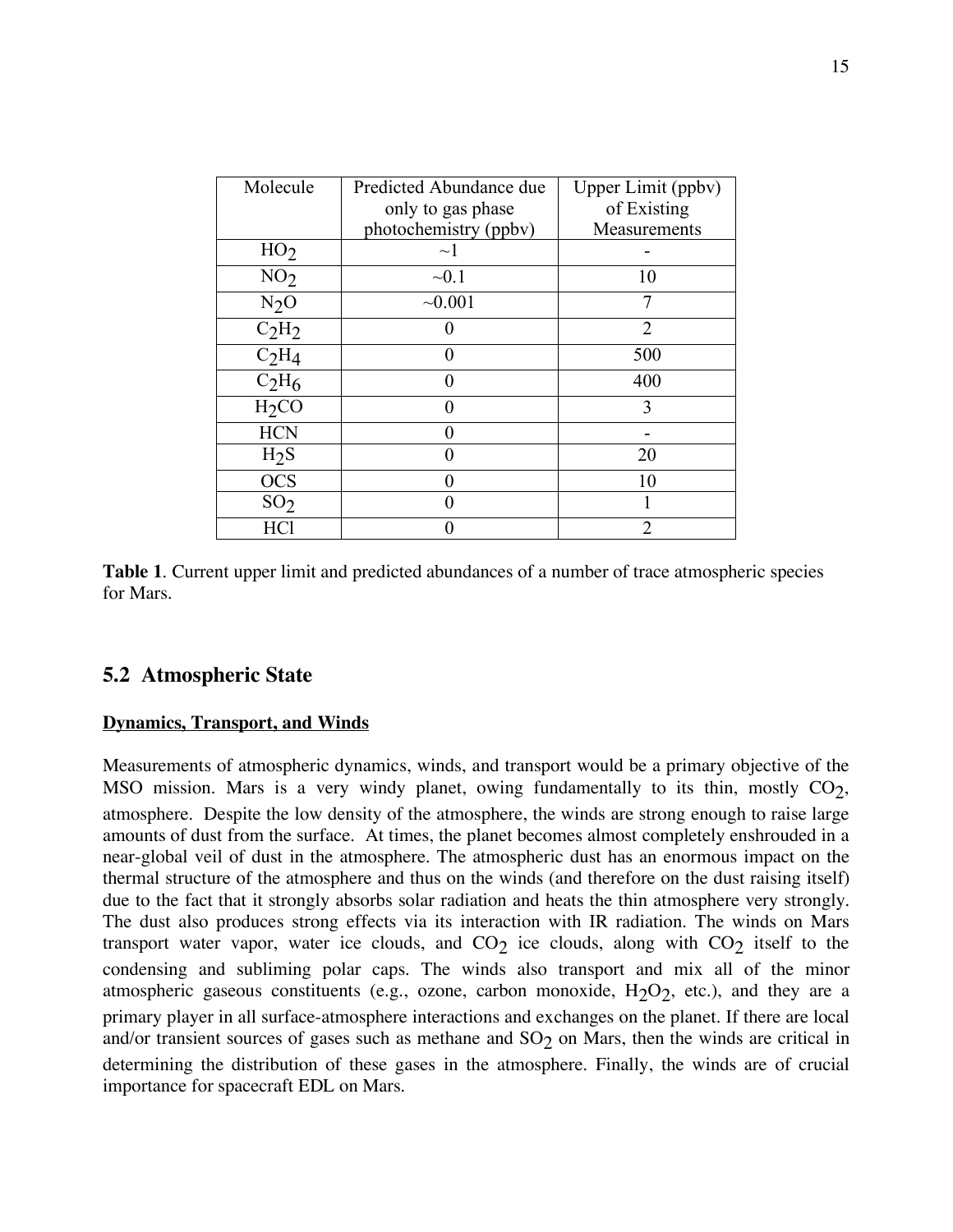Despite the huge importance of winds on Mars, at present there are remarkably very few direct observations of them. Only the Viking Landers and Mars Pathfinder have obtained in-situ wind measurements, at the surface. The only direct wind measurements above the surface have been made from the Earth, and both the spatial resolution and the accuracy (as well as the coverage) of these are very limited. Some winds have been derived from cloud tracking imagery, but these tend to be problematic – most strongly because of the difficulty of determining what altitudes they are relevant to. A primary objective of MSO would be to obtain good direct wind measurements for the first time, with both complete global and local time-of-day coverage, from near the surface to altitudes of  $\sim 80$  km or more. When combined with good measurements of the atmospheric temperatures and the dust and water abundances this would enable, for the first time, a complete characterization of the general circulation of Mars. The latter is the central player in the climate of Mars, which is dominated by the global cycles of dust, water, and  $CO<sub>2</sub>$ . Most importantly, wind measurements throughout the bulk of the lower atmosphere would enable the transport of atmospheric constituents to be directly investigated. This would enable the sources and sinks of these to be determined much better than has previously been possible. The wind measurements would also greatly enhance our ability to design and engineer spacecraft EDL, and other spacecraft maneuvers in the lower atmosphere (e.g., aerocapture). Ultimately, much better knowledge of the Mars winds would most certainly be required for human missions.

Mars atmospheric dynamics have many fundamental similarities to the Earth, as well as a number of major differences. Both planets are relatively small ones with shallow atmospheres that are strongly heated by the Sun. Both planets are rapidly rotating, such that the effects of the planetary rotation are of dominant importance for large-scale motions. Both planets have very similar obliquities at present. These very basic similarities lead to many similarities in the atmospheric dynamics, at both large and smaller scales. Mars has traveling mid-latitude weather systems fundamentally similar to those on Earth. Mars has forced quasi-stationary waves fundamentally similar to those on Earth. Mars has a Hadley cell circulation, which is of tremendous importance for the tropical and subtropical atmospheric circulation. There are also some very large differences between the two planets. Mars has no oceans that strongly buffer seasonal and diurnal temperature changes. One consequence of this is that the summer hemisphere atmospheric dynamics on Mars differs much more greatly from that in the winter hemisphere than it does on Earth. Mars has a very eccentric orbit, which plays a critical role in the "seasonality" on Mars. In particular, the dust storm season occurs during the portion of the annual cycle when Mars is closest to the Sun and the atmospheric heating is strongest. The thinness and  $CO<sub>2</sub>$  composition of the Mars atmosphere cause it to respond much more strongly to the diurnal solar forcing, such that Mars experiences very large thermal tides by comparison with Earth. The smaller size of Mars causes the Hadley cell to be much larger in planetary extent than on Earth; the stronger atmospheric heating causes it to be much stronger and thus much more effective in producing cross-equatorial transport. The Mars topography is huge and characterized by a unique hemispheric asymmetry. This plays a key role in causing the Hadley cell to be much stronger in southern summer than in northern summer, which has a crucial impact on the key climate cycles. The topography also is of critical importance for the weather systems in producing storm zones, and for the quasi-stationary waves that can produce regional climates. Finally, the lack of a tropopause and the lack of substantial ozone on Mars contribute to yield an essentially continuous lower atmosphere that essentially extends from the ground up to the homopause  $(\sim 100 \text{ km})$ .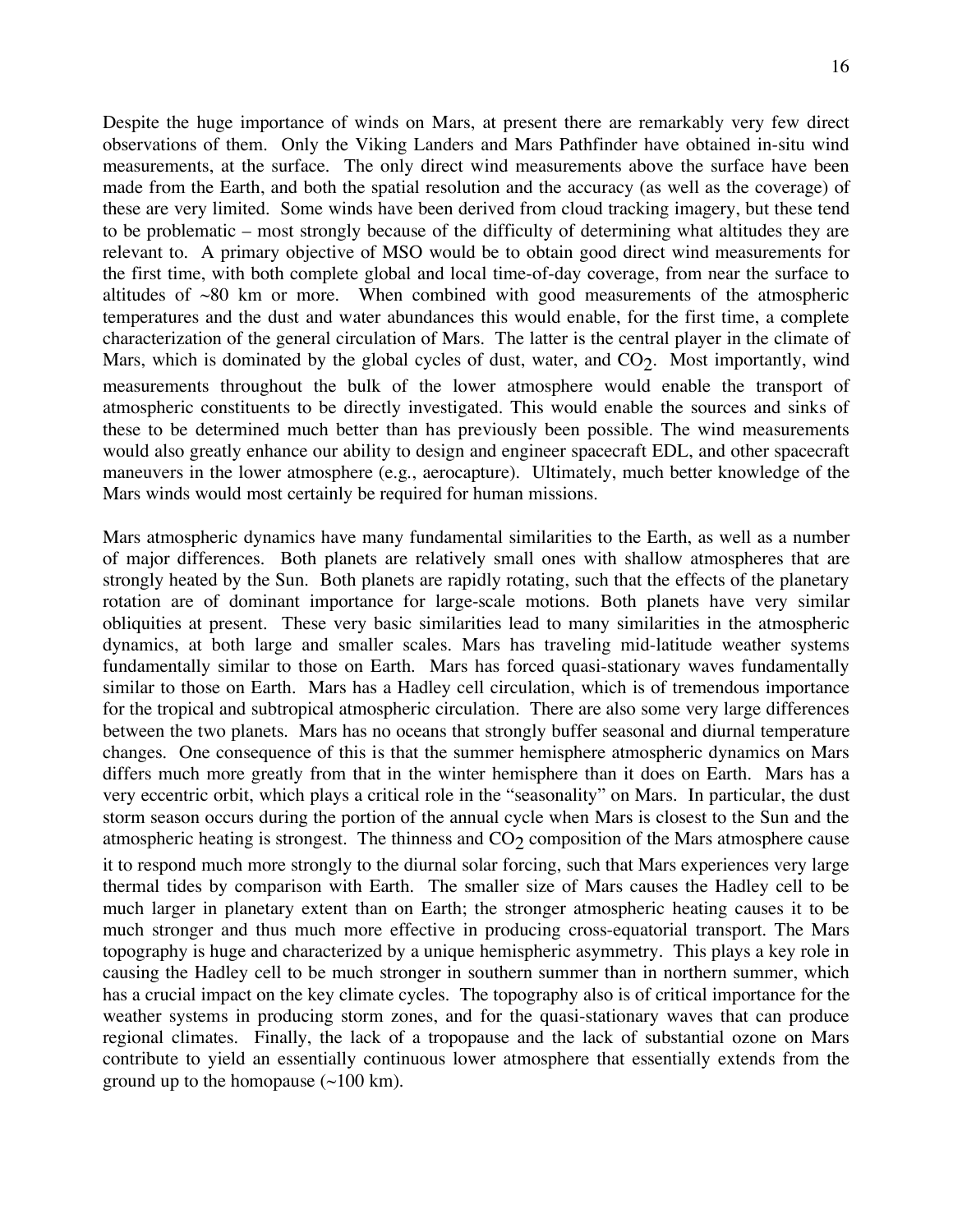While existing measurements of the Mars atmosphere from orbit have now enabled a first-order characterization of temperatures, dust, and water vapor, they have not enabled a characterization of winds and transport. Some indirect inference of winds from temperatures can be made, but this is generally much more difficult to do for Mars than for Earth because of the basic fact that motions are much less geostrophic on Mars (largely because Mars is a much windier planet). Direct measurements of winds from orbit would be required in order to determine the true global distribution of winds in the Mars atmosphere. Near-surface winds, which are absolutely critical for atmosphere-surface interactions, can only be determined by direct observations. The planetaryscale winds on Mars are considerably more two-dimensional than those in the Earth's atmosphere because of the very strong atmospheric heating and the much stronger Hadley cell. The best current Mars circulation models show that meridional jets exist in the Mars atmosphere under dusty conditions, with speeds of  $\sim$ 40–80 m/s and more. Thus two-dimensional (vector) measurements of the horizontal winds would be critically important, in general, for Mars. They are especially so in the context of north-south transport. Such measurements would also be required in order to define the traveling weather systems, the quasi-stationary waves, and the thermal tides, which all have strong zonal and meridional components. The characteristic vertical scale for many atmospheric motions is of the order of the pressure scale height, about 10 km for Mars. Many motions have larger vertical scales than this, but there are many examples of motions that have smaller vertical scales – e.g., gravity waves, slope winds, and western boundary currents. Thus the winds need to be measured with a minimum vertical resolution of  $\sim$ 10 km, but any possible improvement in this resolution is highly desirable. A vertical resolution of  $\sim$ 5 km would be much better than one of  $\sim$ 10 km, especially so in the context of transport. It would also be commensurate with the MSO measurements of temperatures, dust, and water. The MSO orbit, which would be high-inclination, essentially limits the longitudinal resolution of the wind measurements. At an altitude of  $\sim$ 300 km this means that there are about 13 orbits per sol, which limits the longitude resolution to  $\sim 30^{\circ}$ . For large-scale circulations, this is not a primary limitation because of the fact that the major components of the general circulation are much closer to planetary scale than on Earth. Finally, the desired latitude resolution is  $\sim 5^{\circ}$ ; 10° is a minimum resolution. Extremely sharp latitudinal gradients of wind exist on Mars, especially in association with the winter polar vortexes, and in these regions even higher resolutions ( $\sim$ 2–3° or better) are very desirable, at least at times. In the core of the polar vortexes the winds tend to be predominantly zonal, so the highest latituderesolution wind measurements there could be one-dimensional and still be highly useful.

Transport is the movement of energy, momentum, and material both vertically and horizontally from place to place on the planet by atmospheric winds. The effects of such winds are reflected in atmospheric temperature structure, in the mass distributions of non-uniformly mixed gases, and in the structure and intensity of the wind field itself. The transports themselves are key to understanding the cycles of dust and water vapor and the redistribution of heat and momentum. Despite the short radiative time constant of the thin  $CO<sub>2</sub>$  Martian atmosphere, transports of heat and momentum are sufficient to affect the polar heat balance, the seasonal polar caps and their interannual variation. Furthermore, the transports of material from surface sources to atmospheric or surface sinks are important to explaining the distribution of water vapor and aerosol and potentially of regional sources of trace gases which have subsurface origins, either geochemical or biochemical in nature. Vertical mixing and transport in the atmosphere also affect photochemically important gases (e.g., CO).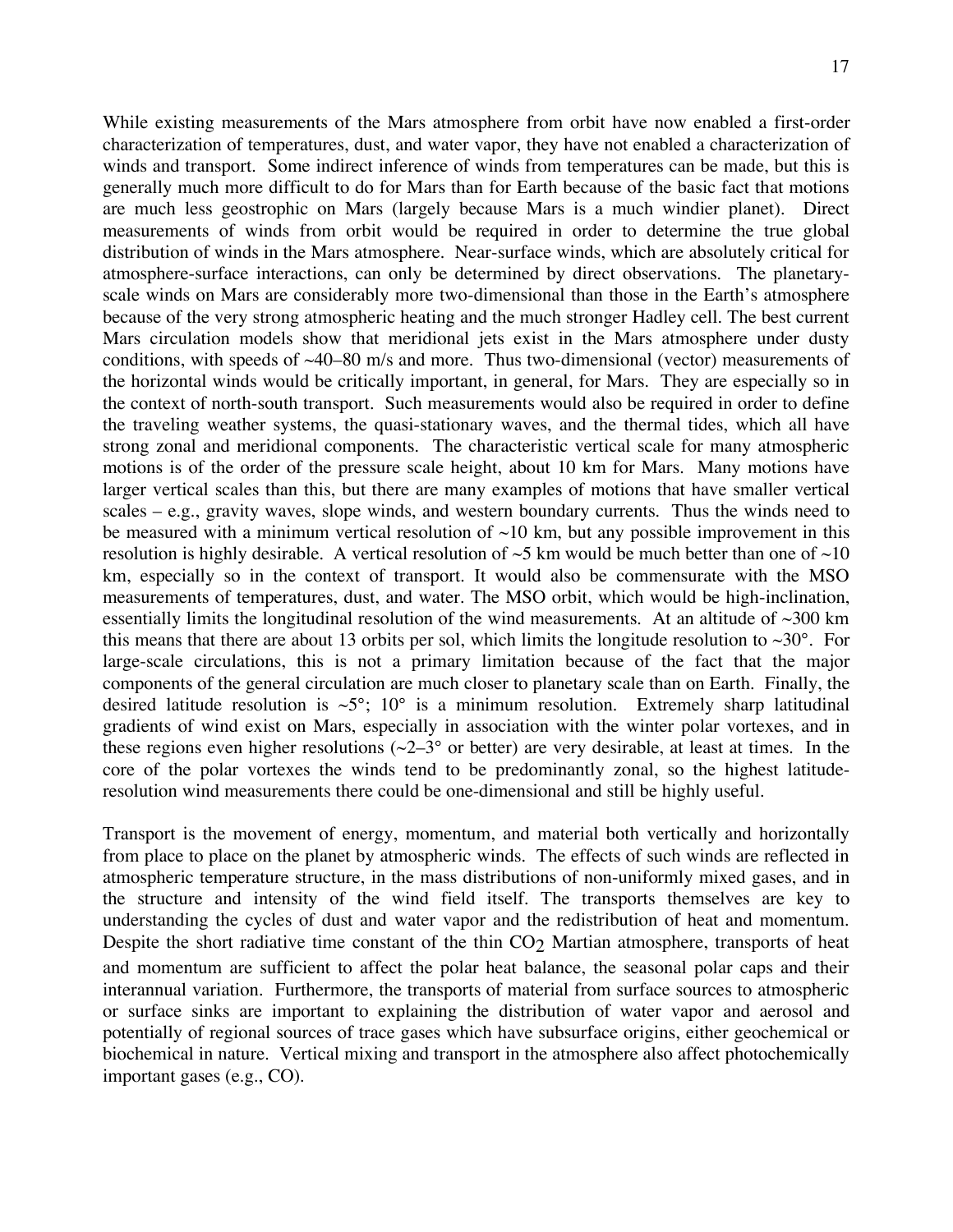In principle transports of energy, momentum or material can be derived from direct measurements of winds and of the transported quantity (e.g., temperature or water vapor). In practice, remote sensing techniques from orbital platforms have adequate temporal and spatial coverage to address directly only regional and global components of the transport and even then (and even for Earth) remotely sensed winds seldom have the precision to directly derive atmospheric transports. In part this is due to the fact that it is not just the flux of material or energy that is important, but its fluxdivergence, which requires spatial derivatives that tend to amplify measurement noise and error.

Thus, the determination of transport and its inverse, in which trace species are tracked back to their sources, is done using atmospheric circulation models. One approach is to validate the model predictions by comparison with observed winds and with the transported trace gases themselves. This requires having a good description of atmospheric heating which for Mars depends upon the distributions of dust and ice, surface albedo and thermal inertia. A second approach is to use methods of data assimilation in which a blend of model predictions and direct observations is produced, essentially applying systematic corrections to the model predictions as a function of time. Data assimilation methods have the advantage that the modeled quantities can be analyzed more objectively (than trial and error methods) to diagnose both the model limitations and observational systematic errors.

In either case, whether using assimilation or simulation alone, the analysis works best when a suite of tracers with different life cycles and spatial variations is used. Gases with lifetimes of months to a few years are most diagnostic; shorter lifetimes will localize the tracer, while long lifetimes will produce uniformly mixed distributions that are no longer independent. One exception to the latter is that non-condensable inert gases (e.g., argon or CO) can reveal seasonal transport given the massive condensation/sublimation of up to 30% of the Martian atmosphere in the polar regions. For transport purposes, water vapor, carbon dioxide, ozone, methane and their isotopes, together with some shorter lived, higher order hydrocarbons, can provide the variety of trace gases needed to test and improve model predictions and our basic understanding of the physical processes involved in their origin, loss and transport.

The value of wind measurements should not be underestimated in this analysis of transport and the ability to define surface (and thus subsurface) sources and sinks. While temperature measurements alone provide powerful constraints on model simulations, particularly when coupled with observations of aerosol loading, the system is not wholly constrained without the additional observations of winds and/or pressure.

*Measurement Goals:* The baseline set of wind measurement objectives for MSO would be composed of two-dimensional (vector) horizontal winds, observed over the whole globe each sol, on both the day and night sides. The minimum precision that is needed is  $\sim$ 10 meters/sec, but the goal is  $\sim$ 5 meters/sec over at least a good portion of the lower atmosphere. The minimum vertical resolution for the wind measurements is  $\sim 10$  km, but doing better than this is an extremely important goal. The minimum latitude resolution of the wind measurements is  $\sim 10^{\circ}$ , but a resolution of  $\sim$ 5° is much better. Even higher latitudinal resolutions are very desirable at least at times, in certain regions of the planet (e.g., the winter polar vortexes). The wind measurements need to be obtained throughout the lower atmosphere, extending from within the lowest scale height to ~80 km. Even higher altitude measurements would be very valuable, especially in relation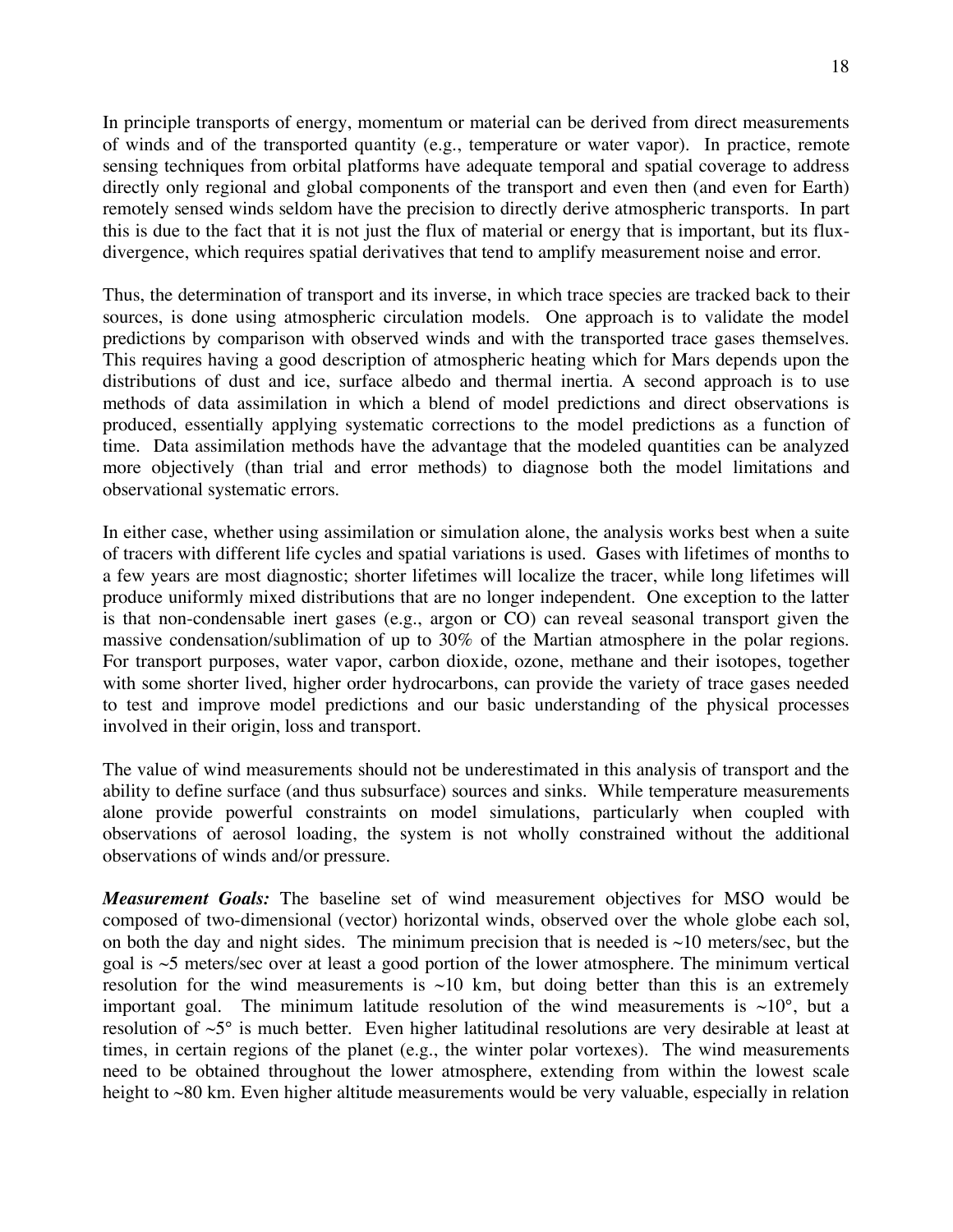to the Mars Scout aeronomy mission proposed for launch in 2011. Good wind measurements in the lowest scale height would be very valuable for the scientific objectives of the MSO Mission, but it is recognized that these would be difficult to obtain. It is fully recognized that a wind instrument would have to make a number of trade-offs between the various measurement specifications (e.g., precision, vertical resolution, and latitudinal resolution) in order to be feasible in the basic contexts of cost, volume, power, and schedule. A wind instrument that would be flexible enough to allow some of these trade-offs to be made during the mission (and even changed from sol to sol) is viewed as distinctly advantageous.

An understanding of transport and the ability to invert tracer distributions to define regional sources and sinks (including photochemical loss higher in the atmosphere) essentially requires the same wind, temperature and opacity measurements as described previously plus observations of the timevarying concentrations of trace gases (including water vapor). Optimally, a suite of trace gases having a range of lifetimes and/or spatially varying sources should be measured. Requirements include planetary-scale coverage throughout at least one Martian year and preferably for several diurnal cycles. Measuring both horizontal components of the wind is much preferred. Various combinations of precision and vertical resolution of the wind components could produce comparable results, but terrestrial experience has shown that the value of wind measurements on model simulations and transport inversion is significantly greater when the vertical resolution of wind observations is comparable to an atmospheric scale height or better and the latitude resolution is 10˚ or better, particularly in the vicinity of the stronger jets.

#### **Climate Characterization**

An initial assessment of the current Martian climatology has been obtained by data returned from Viking, Mars Global Surveyor (MGS), Mars Odyssey, Mars Express, and Mars Reconnaissance Orbiter (MRO). The key atmospheric state parameters observed to date have been the atmospheric temperature profile as a function of height, the column-integrated optical depth of dust and water ice aerosol, and the column abundance of water vapor. These observations show a distinct and generally repeatable dependence on season, latitude, and longitude, although significant variations from one Martian year to the next are also observed, most notably associated with the intermittent occurrence of global-scale dust storm events.

Martian seasons are generally similar to those of Earth because of the similar obliquities of the two planets. Differences between Martian seasons are more extreme, however, because of the lack of moderating oceans and because of the large Martian orbital eccentricity. Mars' perihelion is currently near southern summer solstice; this, coupled with inter-hemispheric topography differences, enhances the differences in climate between the two hemispheres. TES on MGS created an invaluable dataset showing geographical and seasonal variations in dust, temperature, clouds and water vapor for three Mars years. MOC wide-angle daily global maps in red and blue wavelengths left a similar legacy in the visible portion of the spectrum for four Mars years, and MARCI on MRO is adding to this continuous record. Although many of the weather phenomena observed are fairly repeatable from year to year, there are notable exceptions – especially for the dust cycle. An early dust storm, similar to the first 1977 Viking storm, was observed in Mars Year (MY) 25 (2001), and a perihelic storm similar to the second 1977 Viking storm was observed in the most recent year (2007, MY 28). There were no such "global-scale events" in MY 24, 26, or 27.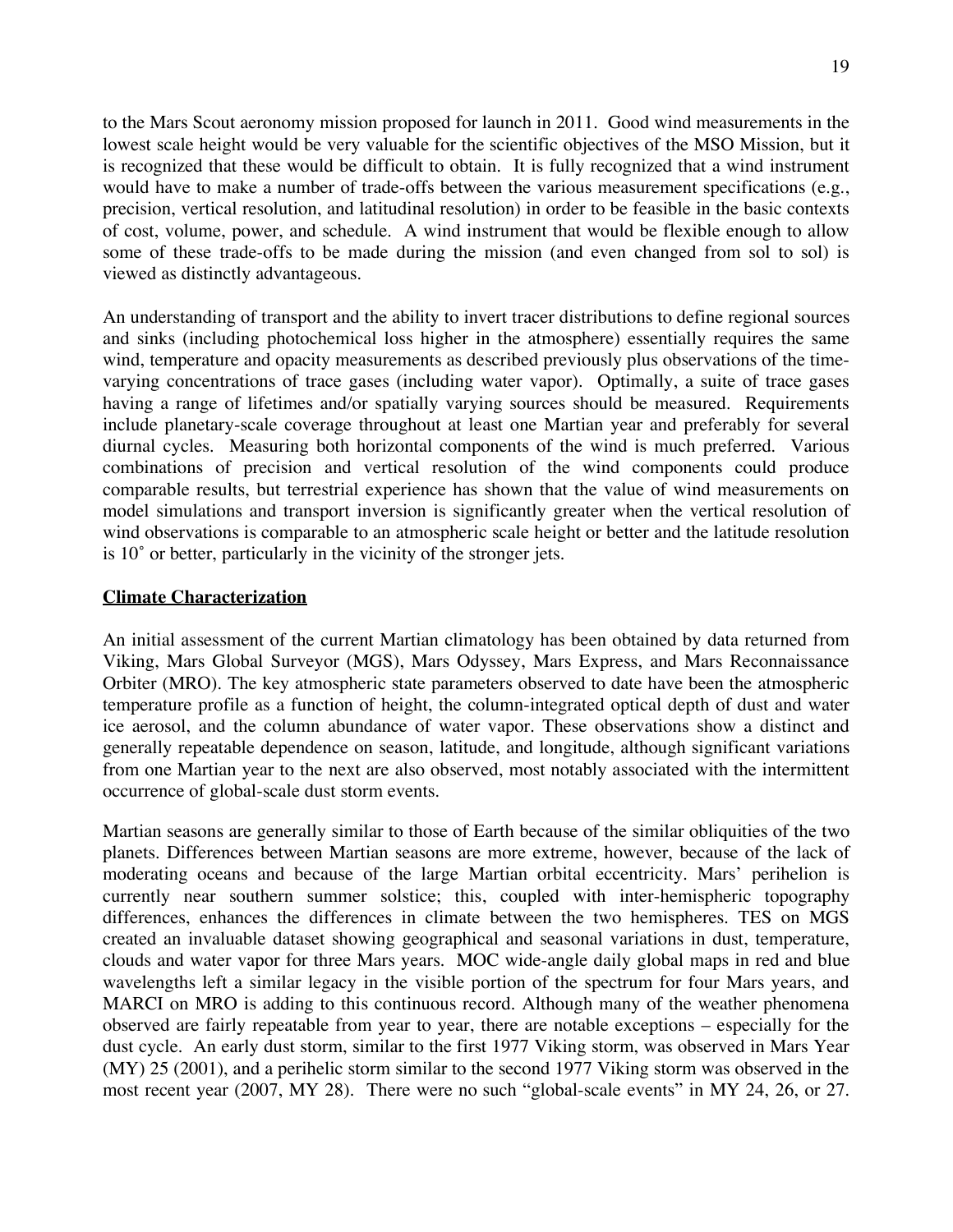20

Large regional storms moved from the northern hemisphere to the South Pole in MY 26 and MY 27. Although valuable data on these events have been obtained by MGS and MRO, the reasons for the large interannual variations in dust activity are still obscure. They may be related to changes in surface albedo due to deposition and removal of dust that can be monitored by a wide-angle camera similar to MOC and MARCI.

The inter-hemispheric asymmetry extends to the Martian water cycle: the northern hemisphere is moister than the southern hemisphere. This is partly related to the fact that the perennial north polar cap is a major source for atmospheric vapor, but asymmetric transport of the vapor also plays a major role. The aphelion cloud belt that forms in the ascending branch of the Hadley Cell during northern summer appears to act as a block, preventing the transport of water to the southern hemisphere. No such impediment exists to transfer in the opposite direction during southern spring and summer, and so there is in effect a pump moving water from south to north at this time.

Although much progress has been made, knowledge of the current climatology is limited by lack of observations in several key areas. Most importantly, there are currently no missions planned after Mars Express and MRO capable of global-scale monitoring of the atmospheric state. This is a serious shortfall. A long baseline of observations is crucial to understanding the current climate and the physical mechanisms that govern it, both to be able to model past climates, and to successfully predict the current atmospheric state for future robotic and manned landings. Given that globalscale dust storm events occur intermittently only about once every three martian years, it is likely that at least ten Mars years of observations would be needed to adequately define the variability associated with that important process. A continuous record of at least that length would be preferred to better understand the feedbacks and cause-and-effect relations between processes on seasonal and year-to-year time scales, but minimizing the gap in observations after MRO and Mars Express is the next best option. Therefore, it is important to include atmospheric monitoring on MSO, which represents the next possible chance for such observations.

Other aspects of the current climate not well sampled so far by observations are diurnal variations (for example, both MGS and MRO observe only afternoon and early morning local time), direct measurements of wind velocity, and the vertical distribution of aerosols and water vapor. Full coverage of the diurnal cycle would greatly help the identification of wavemodes and the modeling of the water cycle including condensate clouds. The addition of wind observations would be an essentially new observation that would provide important new constraints for circulation models. Information on the vertical distribution of aerosols would greatly improve both the modeling of heating rates and the knowledge of circulation patterns through tracer motions.

*Measurement Goals:* The most important observations to make for climate monitoring are:

- Atmospheric temperature
- Optical depth of dust and water ice aerosols
- Wind velocity
- Water vapor abundance
- Surface pressure, temperature, and albedo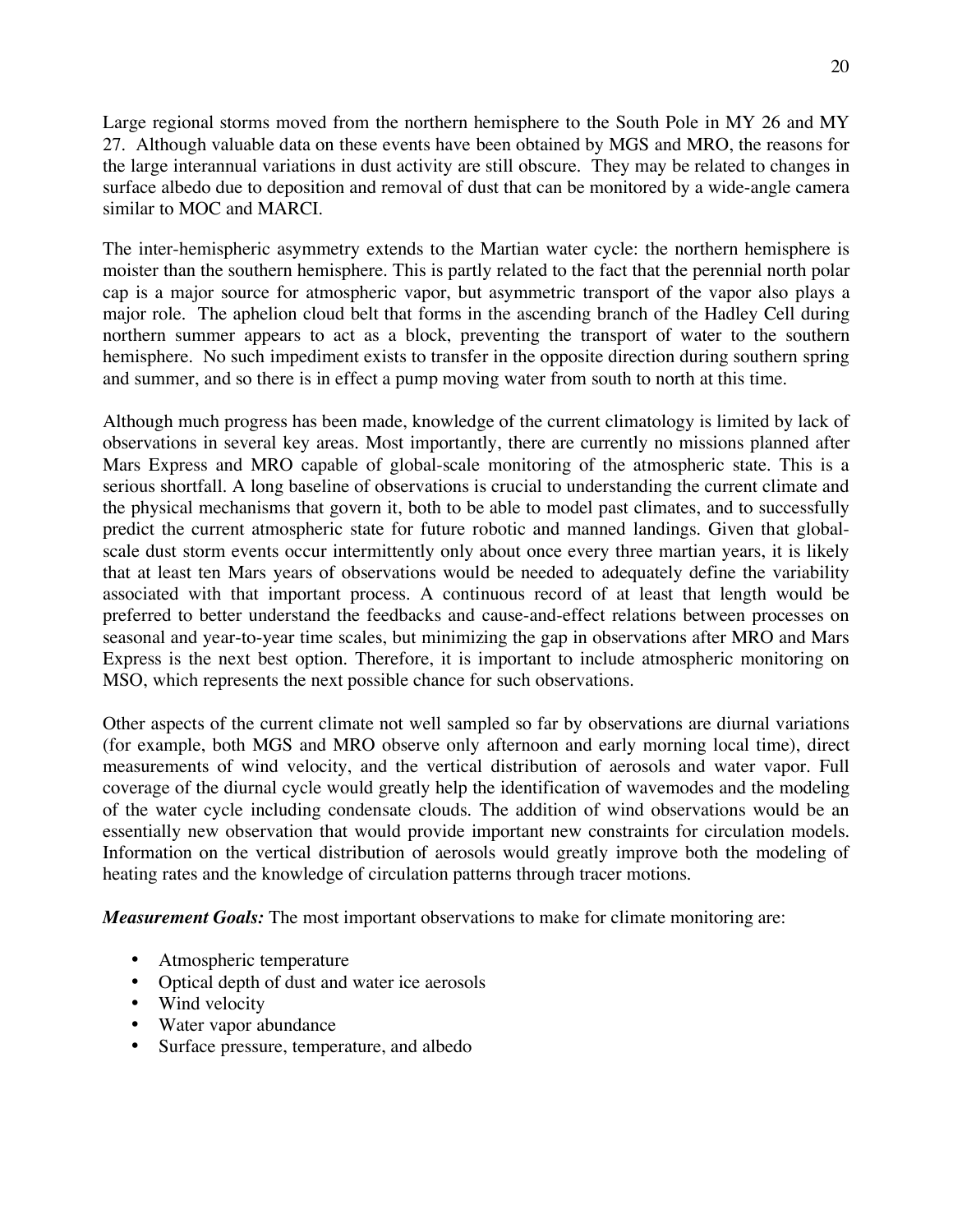Each of the above quantities (except for the surface values) should be determined as a function of height with a vertical resolution of at least a pressure scale height (10 km minimum, 5 km preferred) over a broad vertical range (from the surface to at least 60 km). The desired spatial coverage and resolution is driven by the size and extent of features important to climate characterization. Global coverage, obtained with near-continuous ( $\sim 85\%$  or better) observations at least every 5°–10° of latitude along the orbit track is required so that phenomena such as regionalscale dust storms and the polar vortex are adequately resolved. Climate phenomena change on time scales ranging from a day or less (e.g. waves, evolution of dust storms) to seasonal (e.g. formation and decay of polar hoods and aphelion season water ice cloud belt), to interannual (e.g. occurrence of global-scale dust storm events and redistribution of surface dust). Therefore, observations with global coverage should be taken on a nearly daily basis for at least one Martian year, and preferably for several Martian years.

#### **Mesoscale Atmospheric Processes**

Observations of Martian atmospheric phenomena at the mesoscale level (i.e., from several to hundreds of kilometers) were first obtained by the camera systems onboard the Mariner 9 orbiter. Although the Viking orbiter cameras expanded significantly upon both the number of observations and the scope of phenomena imaged, it was only with the arrival of MGS that such data were obtained with both global and systematic coverage. Through the use of discrete dust and water ice aerosol clouds (or lack thereof) and their subsequent evolution, researchers have been able to examine a range of mesoscale processes that include frontal systems, transient eddies, boundary layer stresses, volatile transport, and aerosol microphysics. Although such studies have revealed repeatability for some of the observed phenomena (e.g., cross-equatorial storms, polar storm fronts), significant spatial and interannual variability is also seen. This includes the poorly understood transition of common localized lifting of dust to the less frequent global-scale events.

Despite the insight provided by the MGS record from 1997 through 2006, a longer temporal baseline is critical for further characterizing the annual and the interannual behavior of mesoscale processes in the Martian atmosphere. Fortunately, the Mars Reconnaissance Orbiter (MRO) has been able to fill the void left by MGS in terms of instrument capability and coverage. However, the unexpected loss of MGS raises the possibility of a lack of observing capability in the post-MRO era. Neither the other current missions (Mars Odyssey, Mars Express) nor those planned (Mars Scout 2011) possesses the same capability for global monitoring. A gap in the continuous record will have the particular consequence of greatly hampering efforts to study the interannual variability of processes that only occur ever few years, such as the aforementioned development of global dust events. As a result, MSO would offer the first and best opportunity to continue the observational record of atmospheric mesoscale processes.

A missing facet of mesoscale studies enabled by MGS and MRO global observations is that of diurnal variations; the orbits of MGS and MRO allow for the (nadir) viewing of only two local times. Because a variety of mesoscale phenomena are sensitive to time-of-day effects (e.g., solar insolation, downwelling radiance, and abundance of water vapor), the ability of MSO to sample the diurnal cycle would offer a significant enhancement to the MGS-MRO record by adding another dimension of information. In addition, the value of diurnal coverage by MSO would be greatly amplified by any overlap in operations with MRO. By providing direct comparison of the same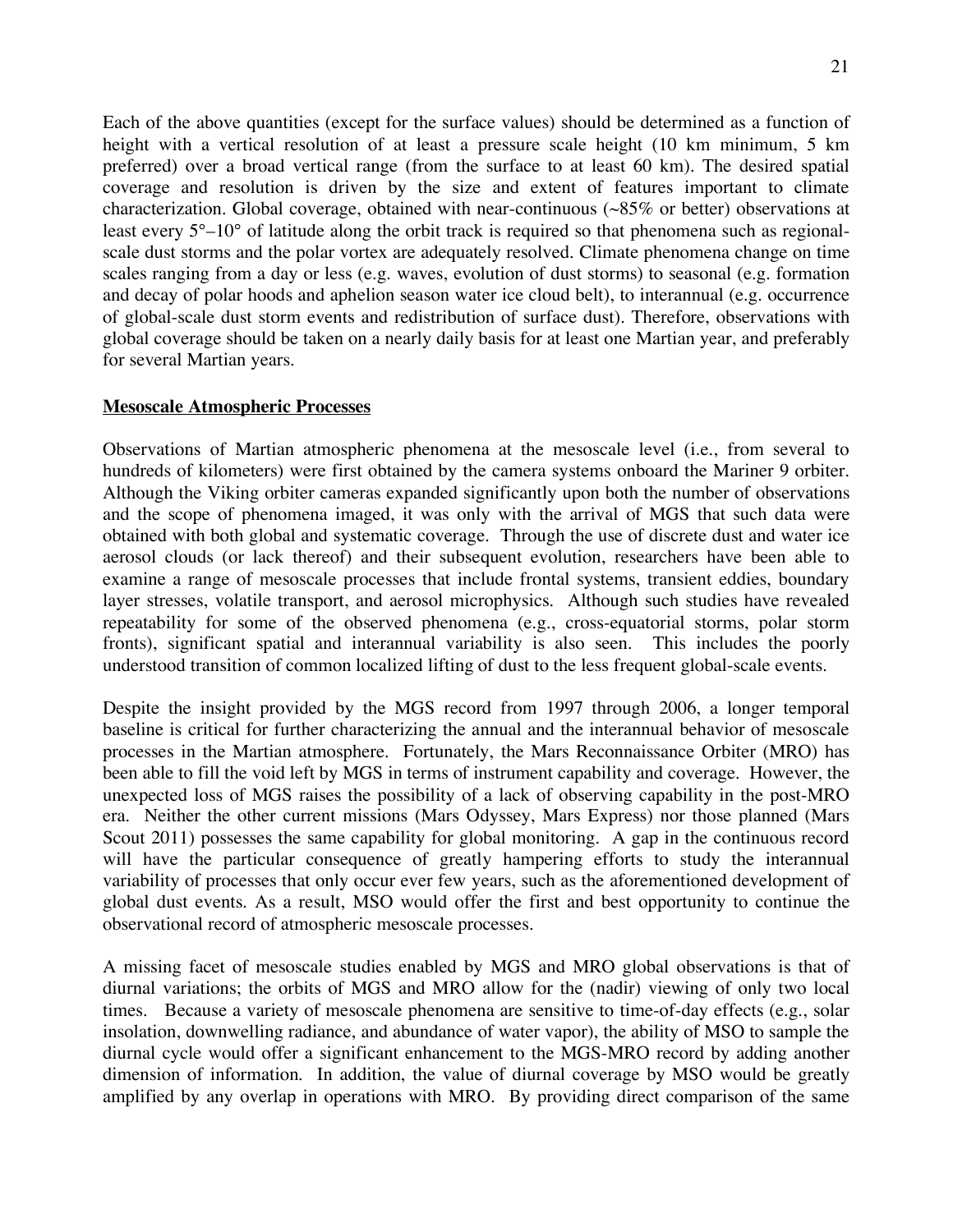location within the same Martian day (as opposed to doing so on a climatological basis), one could much better isolate the diurnal variation of the observed phenomena (e.g., dust lifting center, eddy activity) from the sol-to-sol evolution.

*Measurement Goals:* The key aspects of the MGS-MRO atmospheric mesoscale observations that should be included in an MSO capability are:

- Ability to observe continuously
- Limb-to-limb coverage with a resolution of  $\sim$  1–2 km at nadir (5–10 km on the limb)
- Ability to discriminate between condensate and dust aerosols

The above requirements would produce a global map of Mars, and limb observations at 26 longitudes every day.

### **5.3 Surface Change Science**

The surface science objectives of the MSO mission are focused on the surface properties and morphologies associated with surface-atmosphere interactions and surface change. Experience has shown that these changes occur on both local and regional scales, and can occur on intermittent, seasonal, and year-to-year time scales. Some of the most dynamic changes occur in the polar regions, but numerous changes occur in the equatorial and mid-latitudes, associated with aeolian, mass wasting, impact, and possibly, volatile release, activity.

### **Regional and Local Changes**

A variety of changes have been observed that involve process occurring at regional scales. The most conspicuous of these are widespread albedo changes associated with regional and global dust storms. These albedo changes are caused by the deposition and removal of thin layers of surface dust. This process can, however, have significant implications for the long-term evolution of the Martian surface, acting as the major element of contemporary erosion and geologic change. Observed changes in surface albedo also provide the best indication of Martian wind transport on a global scale. These changes directly influence surface temperatures, which in turn influence the global circulation. Wind stress is enhanced in darkened areas and decreased in brightened areas, which can produce a positive feedback mechanism by which the albedo changes strengthen the winds that generate the changes. Recent models predict a year-to-year global change in surface air temperatures as a result of these changes in surface heating that may play an important role in climate fluctuations on yearly, decadal, or longer timescales.

A variety of small (10's to 100's of meter)-scale features, including dust devil tracks and slope streaks, exhibit regional differences in their spatial occurrence and temporal variability. These features are readily observed at 2–5 meters/pixel resolution, and their occurrence has been well documented using MOC imaging. Convective vortices - dust devils – may form an important component of the dust lifting processes on Mars. These features have high tangential winds and strong vertical velocities, and are very efficient at lifting dust from the surface and raising it to high altitudes. This process is less size-dependent than near-surface wind stress lifting. Dust devil tracks provide an excellent means of observing the surface-atmosphere interface across the planet. Dust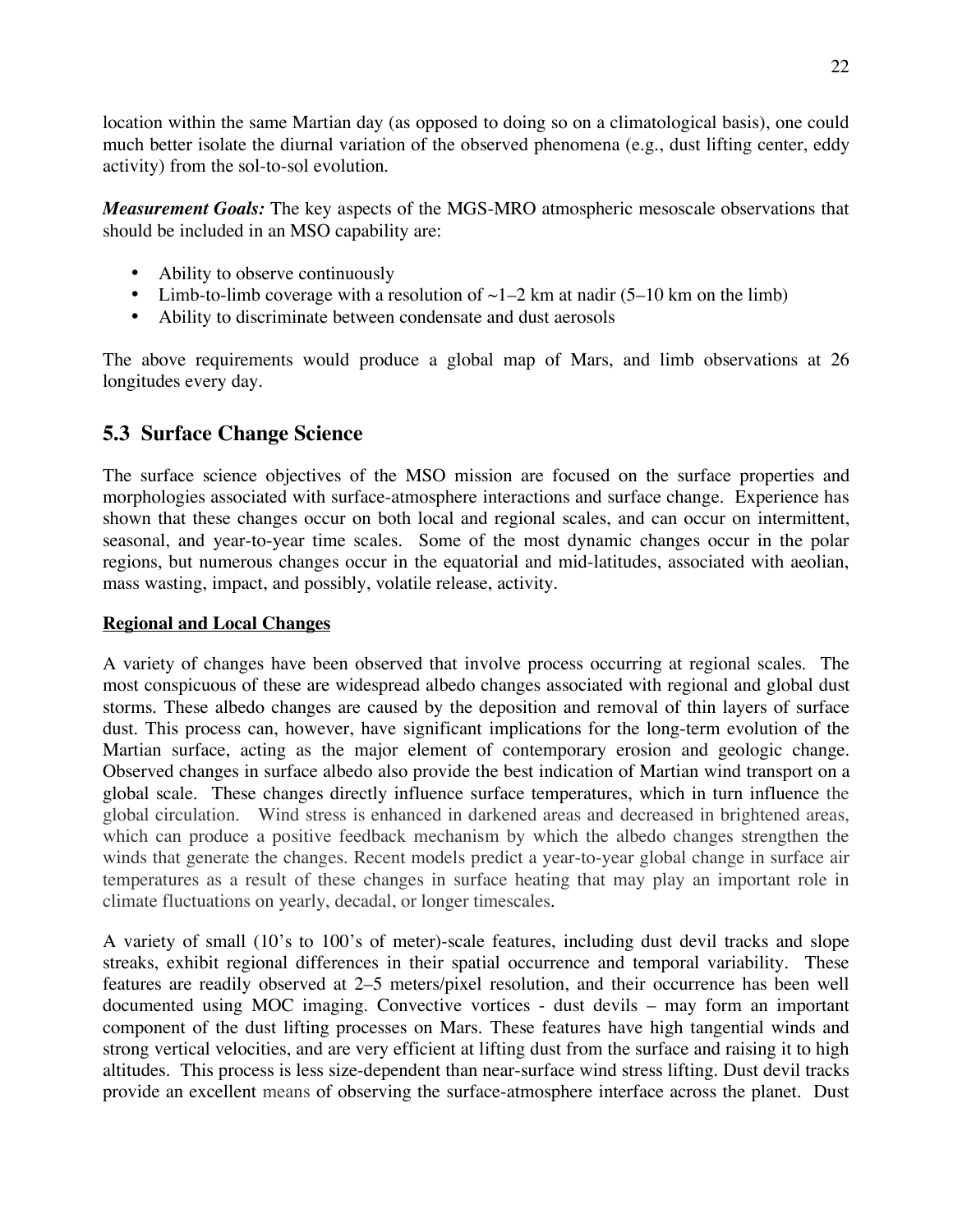devils may play an important role in lifting surface dust and raising the global opacity, which can then lead to enhanced global heating and wind velocities, which may then trigger regional dust lifting, leading to large-scale dust storms. Dust devils may also be an important component of the long-term global dust cycle, acting to lift dust and prevent its long-term accumulation. Previous mapping has demonstrated that dust devils, as observed through imaging of dust devil tracks, vary in occurrence on both seasonal and year-to-year timescales. A long-term record of these features, acquired through meter-scale imaging, is critical to developing models of the current climate and its interannual variability.

Slope streaks on Mars are a class of active surface process that were first observed by the Viking Orbiters, and have been shown to have wide distributions using MOC imaging. These features are 10's to 100's of meters wide and are strongly correlated with regions of low thermal inertia. Two types of models have been suggested: dry mass movement in the form of dust avalanches and wet liquid flow that transports or stains the surface material. Recent HiRISE imaging shows that these features transport significant amounts of materials, with some having meter-thick deposits, and are often associated with localized disturbances (i.e. rock falls). Long-term observations of these active features would provide a means of studying active processes on Mars, and determining the nature of the role of volatiles in this activity.

A final example of small-scale processes that occur on regional and global scales is the formation of small impact craters over time. The current impact flux has been observed using MOC highresolution and wide-angle images, which revealed the formation of 20 new impact craters 2 to 150 meters in diameter that formed during the decade of MGS observations. The impact flux rate is currently only weakly constrained by the MOC data; MRO CTX and MARCI observations will extend this record, but the capability for a decade-long survey of impacts from wide-angle imaging, together with the ability to inspect the morphology of these fresh craters at meter-scales, would significantly improve the statistical determination of the current crater flux. Of particular interest would be the formation of modest sized (5–50 m diameter) craters in the mid- and high-latitude regions to use as probes into the martian sub-surface in regions of potential near-surface ground ice.

In addition to small-scale features that occur on regional scales, a variety of small features are of interest in determining the nature of the current Martian surface and the role of volatiles in highly localized environments. Examples of these features include gullies, with the potential for isolated, current activity, avalanches and rock falls, and dune motions. These processes occur very infrequently or at rates that require long-term monitoring at meter-scales to detect changes at the expected rate of motion on Mars. When these changes occur however, they have been observed, or are expected, to occur at spatial scales of meters to tens of meters, allowing their occurrence to be detected and studied with meter-scale imaging. While rare, the occurrence of these changes is critical to our understanding of the occurrence and magnitude of volatile release from the subsurface and the current rate of surface evolution. For example, repeated MOC imaging of young gully features revealed the occurrence of several cases where changes, potentially due to the release of volatiles, were detected of the course of several years. Several models have been proposed for gully formation, including discharge of liquid water from sub-surface aquifers, the melting of pore ice that diffused inward from the atmosphere during periods of colder temperatures, or melting of a snow layer deposited during periods of higher obliquity when surface ice was stable at these latitudes are the most plausible. Long-term monitoring of gullies is a high-priority for determining their current activity and for testing these models of gully formation.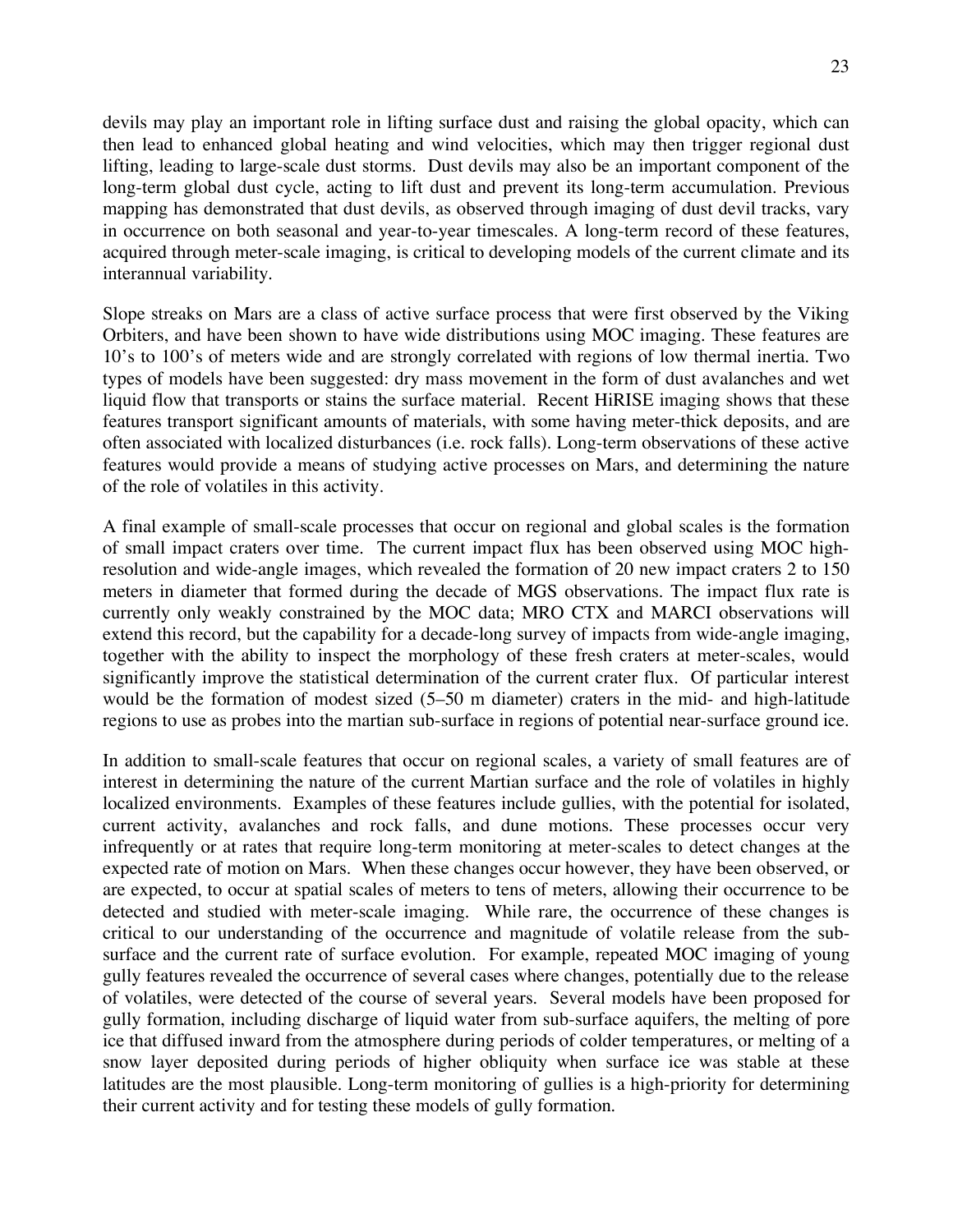24

A wide range of surface morphologies have been observed with meter-scale imaging, including intracrater and polar layered deposits, fluvial features ranging from chaotic outflows, streamlined islands, eroded terraces, to deltaic deposits, mid-latitude mantles and morphologies potentially related to glacial process, and a full range of aeolian features. MOC imaged approximately 5% of the surface at 3–6 m/pixel resolution. The MRO HiRISE will image far less. Clearly, a vast fraction of Mars remains to be observed at meter-scale resolution. Given the suite of discoveries made to date by MOC and HiRISE, it is likely that additional discoveries and insights would be obtained from meter-scale imaging of the remainder of Mars.

*Measurement Goals:* For the observation of albedo changes, wide-angle imaging at 50–100 meters/pixel is required along with calibrated broadband solar reflectance from multiple emission angles to separate surface and atmospheric components. For the observation of morphology changes, the scale of features to be observed is typically 5–100 meters for gullies, layers, slope streaks, dust devil tracks, and small impact craters. These features could be detected and their occurrence and distribution mapped using imaging at 1 meter/pixel.

### **Polar Regions**

The polar regions of planets are especially sensitive to processes that modify climate patterns because of the strong seasonal modulation of insolation in those areas. For example, the effects of global warming on Earth are strongest in the polar-regions. Following discovery of layered terrains in the Martian polar-regions by space missions in the 1970s the principal conjecture concerning their significance is that they are associated with changes in climate induced by astronomically induced changes in orbital parameters. Perturbations of Mars' orbit by the gravitational forces from other planets cause the inclination of its rotational axis, the eccentricity of its orbit, and the longitude of perihelion to vary with periods of tens of thousands to millions of years. These in turn affect the distribution of insolation on the planet. The effects are largest at the poles where phase changes occur, and the Martian volatile cycles therefore respond strongly. In particular, the near vicinities of the two perennial caps – the portions of the caps that survive their respective summer seasons – contain clues as to climate variations on Mars.

The region surrounding the north polar perennial cap is of special interest because this cap is a major source of atmospheric water on Mars at the present time. It is presumed that the layers that underlie the perennial cap consist of mixtures of water ice with varying amounts of dust or sand that were deposited in the past during favorable combinations of orbital parameters. However, it is difficult to extrapolate to previous combinations of orbital parameters until the processes that are currently active are fully understood. The mass balance of the perennial north polar cap (i.e. whether it is gaining or losing water currently) has still not been definitively determined from the data that are currently available. Profiles of wind speed and water vapor concentration as functions of latitude and altitude would help resolve the issue by allowing estimates of the flux of water returned to the cap in late summer and autumn. Circulation models that are constrained by observations of the current north perennial cap water cycle could then be used with other combinations of orbital parameters to extrapolate the Martian water cycle to past and future climates.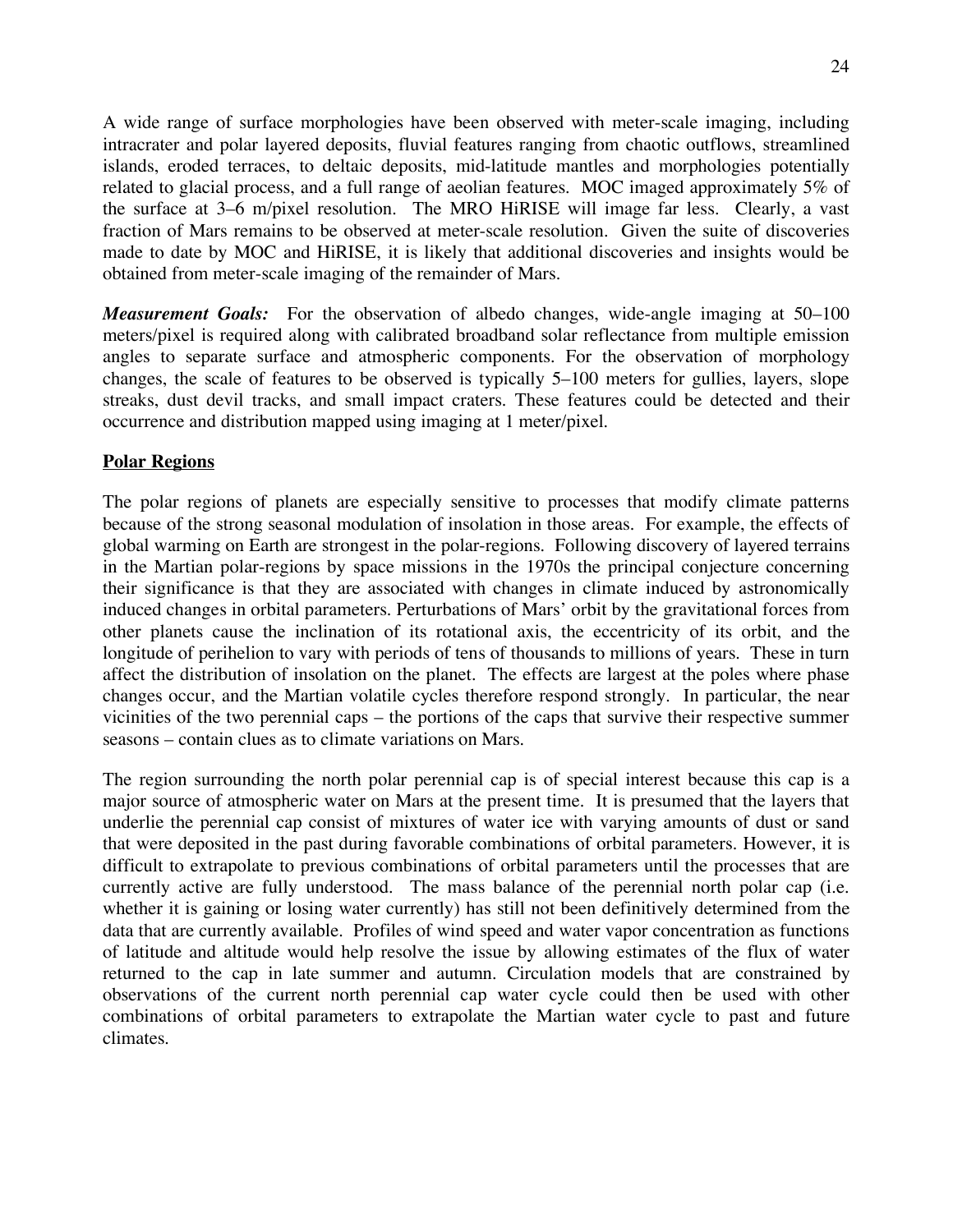The south perennial cap unlike its northern counterpart consists of a veneer of  $CO<sub>2</sub>$  ice perhaps 10– 20 meters thick set on a basement that consists mostly of water ice. The residual cap  $CO<sub>2</sub>$  ice remains relatively dust free through the summer, and the resulting high albedo prevents its sublimation. The frost surface in the south cap consists of a bewildering range of morphologies (popularly referred to as "Swiss cheese") including often-complex collapse features surrounded by flat mesas as well as complex ridges and valleys resembling fingerprints. Up to six individual layers can be identified in the various structures. Observations from MY 24–27 reveal that the pits grew larger during the four-MY MGS mission. For a large subclass of the features the rate of increase in diameter is about 4 meters / pixel / MY, requiring a minimum resolution of 2 meters / pixel for measurement. These results indicate that there are components to the  $CO<sub>2</sub>$  cycle that have periods of decades or centuries and suggest that there is a net transfer of  $CO<sub>2</sub>$  from the Residual South Polar Cap to the atmosphere averaged over the year.

There is strong evidence that we have not just happened to observe the residual south cap at the exact time of its disappearance. Comparisons of images of the residual cap obtained by Mariner 9 (MY 10) and MGS (MY 24) clearly show that a significant area that is currently covered with residual  $CO<sub>2</sub>$  frost was unfrosted in the former year. Therefore some process, currently unknown, led to net deposition of CO<sub>2</sub>. Taken together, the current erosion of the "Swiss cheese" mentioned earlier and the net deposition of frost in the past suggest a component of climate change with a time scale of decades that is not understood. This cycle has strong implications for the Martian water cycle because exposure and sublimation of the water ice beneath an area from which  $CO<sub>2</sub>$  frost has been removed could be an important factor. Deciphering these clues would require continuous monitoring of the residual south cap for decades both at high resolution (>2 meters/pixel) and lower resolution (> 500 meters/pixel).

*Measurement Goals:* High-resolution imaging of the residual polar caps at 2 meters per pixel or better is required. This could be accomplished with an imager with 1 meter per pixel resolution if the air mass to the pole is 2. Wide-angle imaging of the residual caps at resolution of 500 meters per pixel with a minimum of red and blue filters is also desired for monitoring larger areas.

### **5.4 Summary of Science Measurement Goals**

Below is a summary of the measurement goals for all quantities as recommended by the SDT.

| Photochemistry                |             |                |                     |
|-------------------------------|-------------|----------------|---------------------|
| Quantity                      | Sensitivity | Vertical range | Vertical resolution |
| H <sub>2</sub> O              | $10$ ppby   | $0 - 60$ km    | $5 \text{ km}$      |
| H <sub>2</sub> O <sub>2</sub> | $100$ pptv  | $0 - 40$ km    | $5 \mathrm{km}$     |
| CO                            | ppmy        | $0 - 60$ km    | $5 \mathrm{km}$     |
| $O_3$                         | ppby        | $0 - 40$ km    | $5 \mathrm{km}$     |
| <b>Isotopic Measurements</b>  |             |                |                     |
| Quantity                      | Sensitivity | Vertical range | Vertical resolution |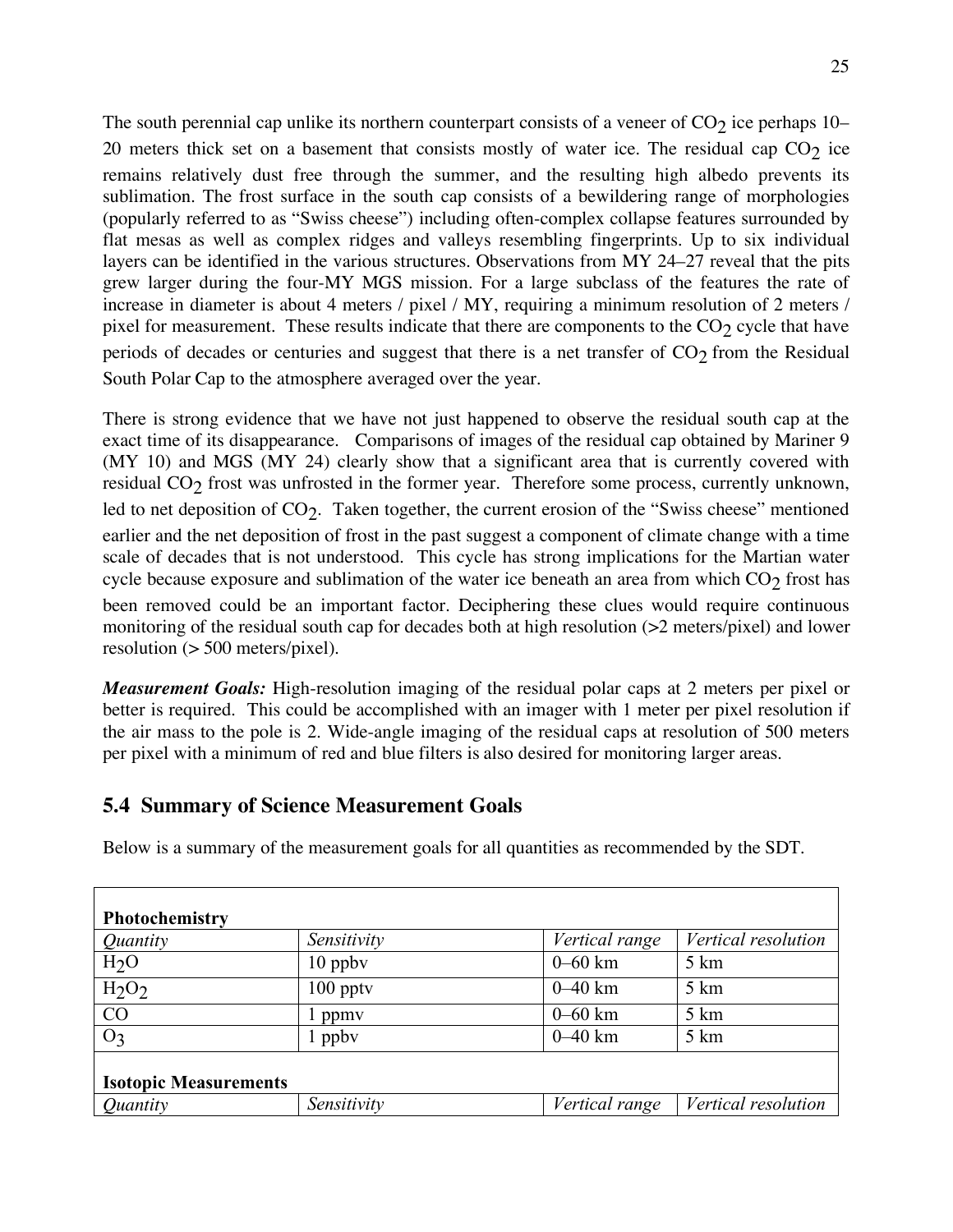| $\overline{D/H}$ (in H <sub>2</sub> O)                        | 5% precision, 10% accuracy        | $0 - 40$ km    | 5 km                |
|---------------------------------------------------------------|-----------------------------------|----------------|---------------------|
| $13C/14C$ (in CO <sub>2</sub> )                               | $0.5\%$ precision, $2\%$ accuracy | $0 - 20$ km    | 5 km                |
| $\overline{16}$ O/18O (in CO <sub>2</sub> , H <sub>2</sub> O) | 0.5% precision, 2% accuracy       | $0 - 20$ km    | 5 km                |
| $17O/18O$ (in CO <sub>2</sub> , H <sub>2</sub> O)             | $0.5\%$ precision, $2\%$ accuracy | $0-20$ km      | 5 km                |
| <b>Trace Gases</b>                                            |                                   |                |                     |
| Quantity                                                      | Sensitivity                       | Vertical range | Vertical resolution |
| Methane                                                       | 50 pptv                           | $0 - 60$ km    | 5 km                |
| Other species                                                 | $1$ pptv                          |                |                     |
| <b>Atmospheric State</b>                                      |                                   |                |                     |
| Quantity                                                      | Sensitivity                       | Vertical range | Vertical resolution |
| Temperature                                                   | 2 K precision, $2 K$ accuracy     | $0 - 80$ km    | 5 km                |
| Wind Velocity (2-D)                                           | 10 m/sec precision                | 5-80 km        | $10 \text{ km}$     |
| <b>Aerosol Optical Depth</b>                                  | $0.05$ precision<br>visible<br>at | $0 - 60$ km    | 5 km                |
| (dust and water ice)                                          | wavelength                        |                |                     |
| Water Vapor                                                   | 10% precision, 10% accuracy       | $0 - 60$ km    | 5 km                |
| <b>Surface Properties</b>                                     |                                   |                |                     |
| Quantity                                                      | Sensitivity                       | Vertical range | Vertical resolution |
| <b>Surface Temperature</b>                                    | 1 K precision (at 240 K)          |                |                     |
| Solar-band<br>integrated<br>albedo                            | 5% precision                      |                |                     |

**Table 2**. Recommended measurement goals for MSO.

In addition to the above, mapped quantities should be obtained with at least 90% coverage along the orbit track, amounting to at least every 5° of latitude along-track. Mapped quantities include all photochemical products, methane, atmospheric state quantities, and surface properties.

Imaging capability should include a high-resolution camera with 1 meter per pixel resolution and a wide-angle camera with 500 meters per pixel resolution and at least red and blue color channels.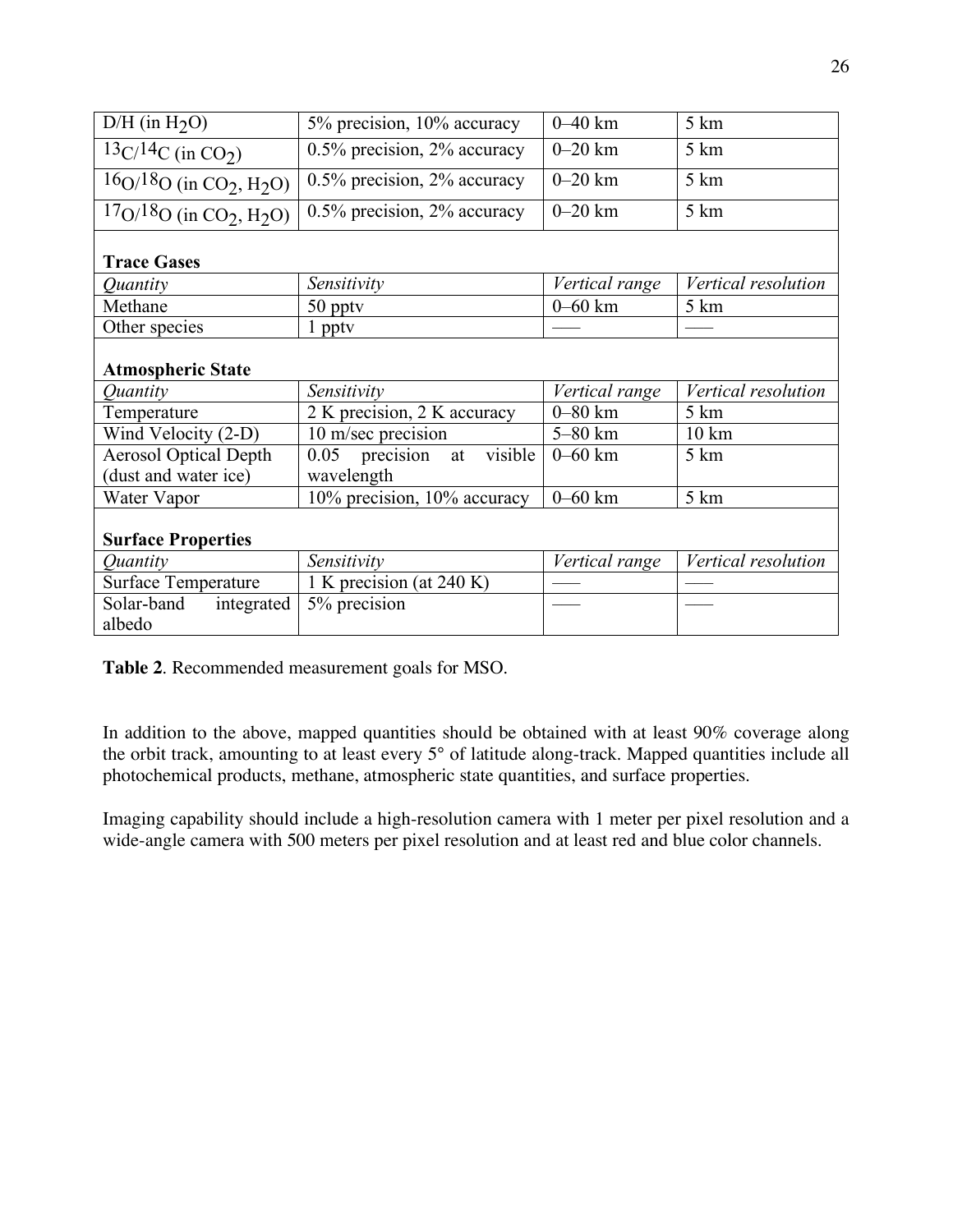### **6. MSO MISSION IMPLEMENTATION**

### **6.1 Sample Payload**

In order to gain an understanding of the technical and resource requirements of MSO, the MSO team has been working with a set of strawman instruments that represent one possible response to the Plan A requirements detailed by the MEPAG SAG-2 report. This strawman payload, based on capabilities demonstrated either at Mars or in studies of the Earth's upper atmosphere, is comprised of five instruments:

#### **Solar Occultation FTIR spectrometer**

A solar occultation FTIR spectrometer would characterize the composition of the Martian atmosphere from the surface to an altitude of 100 km. The global coverage of this instrument is controlled by the inclination of the spacecraft orbit. As the inclination increases poleward of 74°, frequency of sampling, particularly at low and mid latitudes, is compromised. The orbit trades have been studied by the project and are discussed below. The utility of combining a bright source and very high spectral resolution for surveying atmospheric trace gases is well demonstrated in observations of the upper atmosphere of Earth

#### **Sub-millimeter spectrometer**

A sub-millimeter spectrometer would have a dual purpose: 1) Determine the wind velocity by measuring the Doppler shift of spectral features along the line of sight to the limb, and 2) It would measure the concentrations, locations and dispersal characteristics of specific atmospheric signatures, including water, as well as the temperature distribution of the atmosphere. The global atmosphere would be sampled on a daily basis, through several seasonal cycles. Observations over at least 1 Mars year are required to enable the diurnal and seasonal cycles to be distinguished.

#### **Wide-angle camera (MRO/MARCI-like)**

The wide-angle camera would provide daily global monitoring of the distribution of atmospheric dust and ices, together with surveys of the surface albedo. This would continue the synoptic monitoring of the surface and atmosphere carried out by MGS and MRO.

#### **Thermal IR spectrometer system**

A visual/infrared spectrometer with moderate spectral resolution would provide daily global measurements of the atmospheric dust and ices for correlation with the species and temperature measurements from the sub-millimeter spectrometer. This instrument would also carry out mineralogical studies and provide inputs for global atmospheric simulation models.

#### **High-resolution camera (HiRISE-class or TBD)**

A camera system with similar capability and mass to the MRO-HiRISE instrument, would provide additional surface coverage beyond that achievable with MRO, and allow for continued and longerterm monitoring of active processes. A HiRISE-class (sub-meter resolution) imager is desired for the continued certification (beyond MRO) of future landing sites.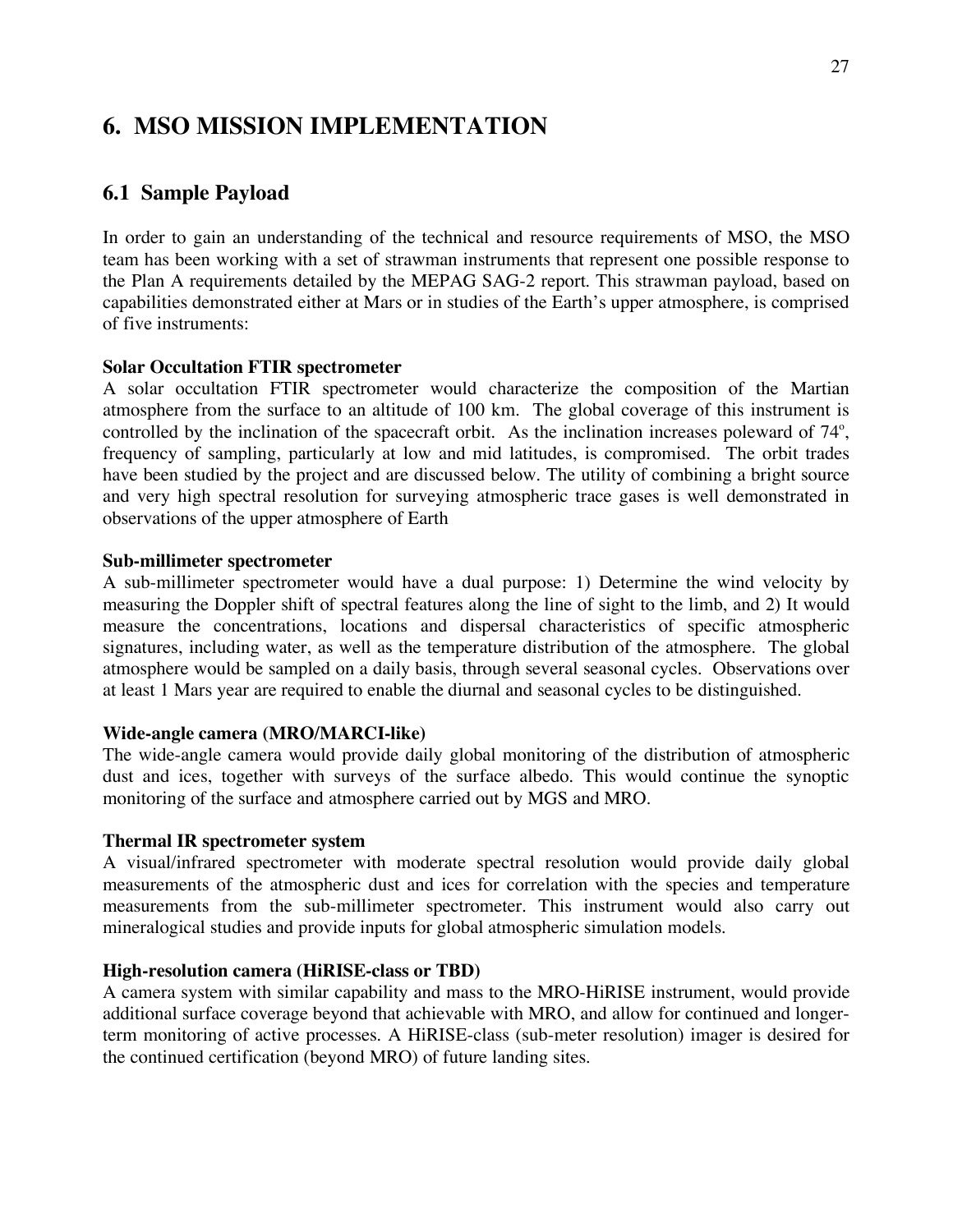### **6.2 Mission and Spacecraft Design**

The MSO mission would be a 10 Earth year on-orbit mission. After a nine-month cruise, MSO would be propulsively inserted into a 1-sol Mars orbit and then aerobrake for approximately 6 to 9 months, followed by about 1 month of spacecraft and instrument commissioning. Accelerometer measurements made during aerobraking would complement the characterization of upper atmospheric structure carried out by previous Mars orbiters (MGS, ODY, MRO) during their aerobraking phases and, most likely, of the high-altitude observations by a still operating Mars Scout aeronomy mission. Observations by the 2011 Mars Scout would aid the monitoring of the Mars atmosphere during the MSO aerobraking phase, which occurs during that part of the Mars year when great dust storms can occur, increasing densities at aerobraking altitudes (> 100 km).

MSO would enter a circular orbit of approximately 300 km altitude and  $82.5^\circ$  inclination, and spend approximately 1 Mars year in a Science Emphasis phase, before increasing its altitude to approximately 400 km. It would stay in this higher (circular) orbit for the next seven Earth years, in a Telecom Emphasis phase. Atmospheric science and landing site selection observations would continue throughout this latter phase, but with potentially lesser frequency than in the science phase. MSO could provide relay to a 2013 lander, e.g. EXOMARS (ESA), and 2016 lander/orbiter (NASA and/or ESA - tentative). The mission timeline (Figure 1) depicts the key mission events.



**Figure 1:** MSO Mission Timeline, depicting the key geometric events and other missions expected to be present at Mars during MSO's operational time frame.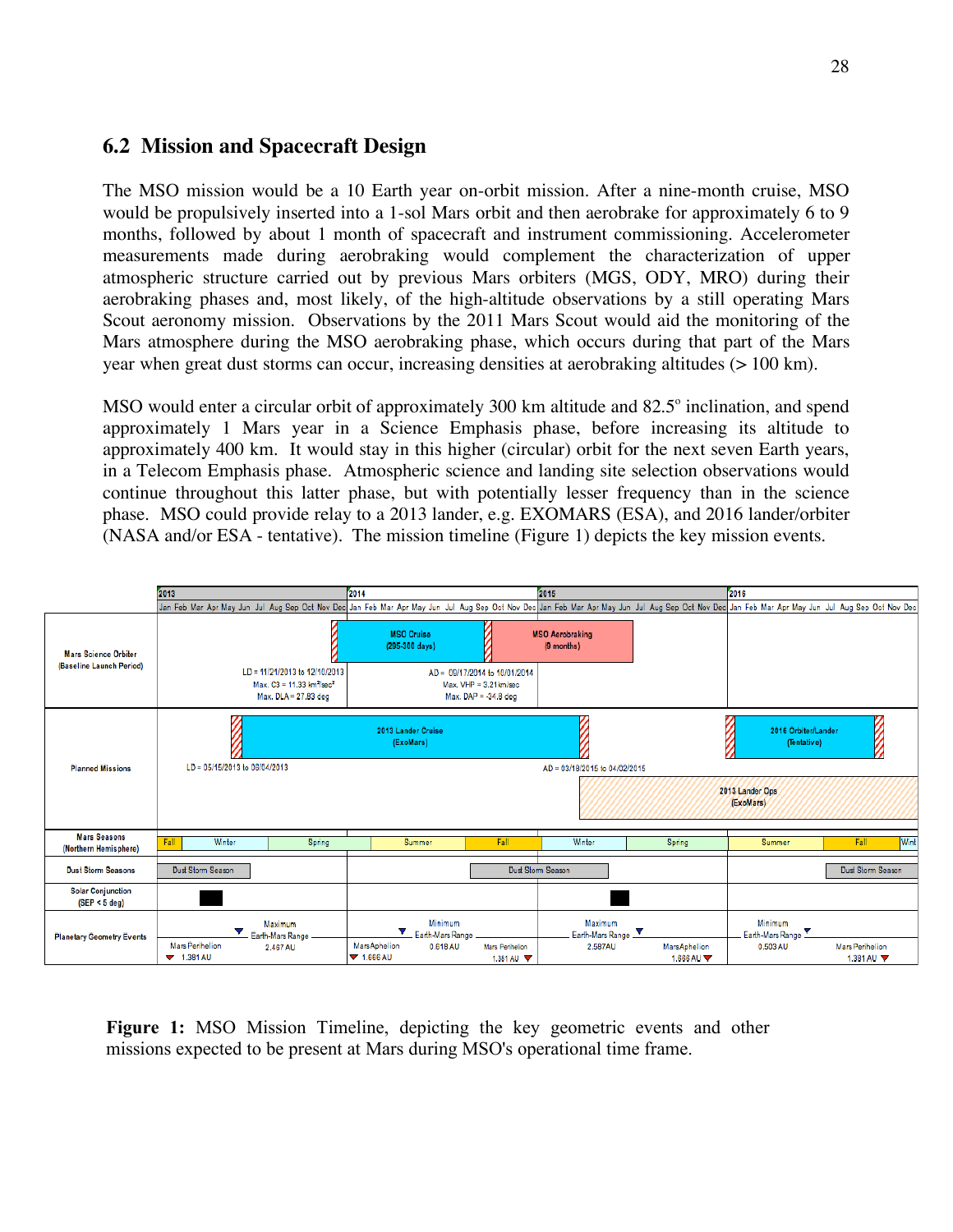#### **Orbit Tradeoffs**

Orbit selection is driven by a combination of science and relay communication requirements. Like MRO, science data would be preferentially taken from a low altitude. At 300 km, a near-circular orbit results in approximately 13 revolutions per Earth day. The high-resolution camera and the FTIR trace gas instrument prefer significantly different orbit inclinations. In order to allow the camera to have global access and to have robust relay capability and adequate critical event coverage, high (high-inclination) inclinations are desired. On the other hand, the FTIR collects its best results, with most comprehensive latitude coverage, at 74°. An orbit trade study was performed to ensure the primary objectives of both could be met. It was concluded that the optimal orbit inclination to satisfy all mission requirements would be 82.5°. The selected orbit, which is a non-Sun-synchronous walking orbit, would have several advantages for science gathering, but has some impacts on the flight system design. These consist of:

- To obtain optimized high-resolution camera coverage, the orbit need only be slightly adjusted in altitude to achieve the required overlaps of swaths for mapping extended regions (Figure 2).
- The orbit enables the trace gas and atmospheric state instruments to view a full diurnal cycle each season, including solar occultations as needed, over a wide range of latitudes in multiple Mars seasons (Figure 3).
- However, the continuously varying solar beta angle of the orbit (Figure 4) becomes a significant driver for the mounting of the instruments, the trace gas instrument radiator design and placement, and the operational scenarios.

After one Mars year, the orbit would be boosted to a near 400 km altitude for the relay Telecom Emphasis phase. In this orbit, the camera's spatial resolution is slightly reduced and the trace gas observations are marginally degraded. However, this phase constitutes an additional seven Earth years of observing opportunity, extending the mission to almost a full solar cycle, so the cumulative science return is expected to be significant. The telecommunications orbit also meets the safe orbit requirement for planetary protection considerations.



**Figure 2:** The MSO ground tracks during 1 Earth day for a near-circular orbit at  $\sim$  300km, inclination = 82.5<sup>o</sup> and initial node  $= 3AM/3PM$ , (not Sun-synchronous). Each day accommodates approximately 13 revolutions.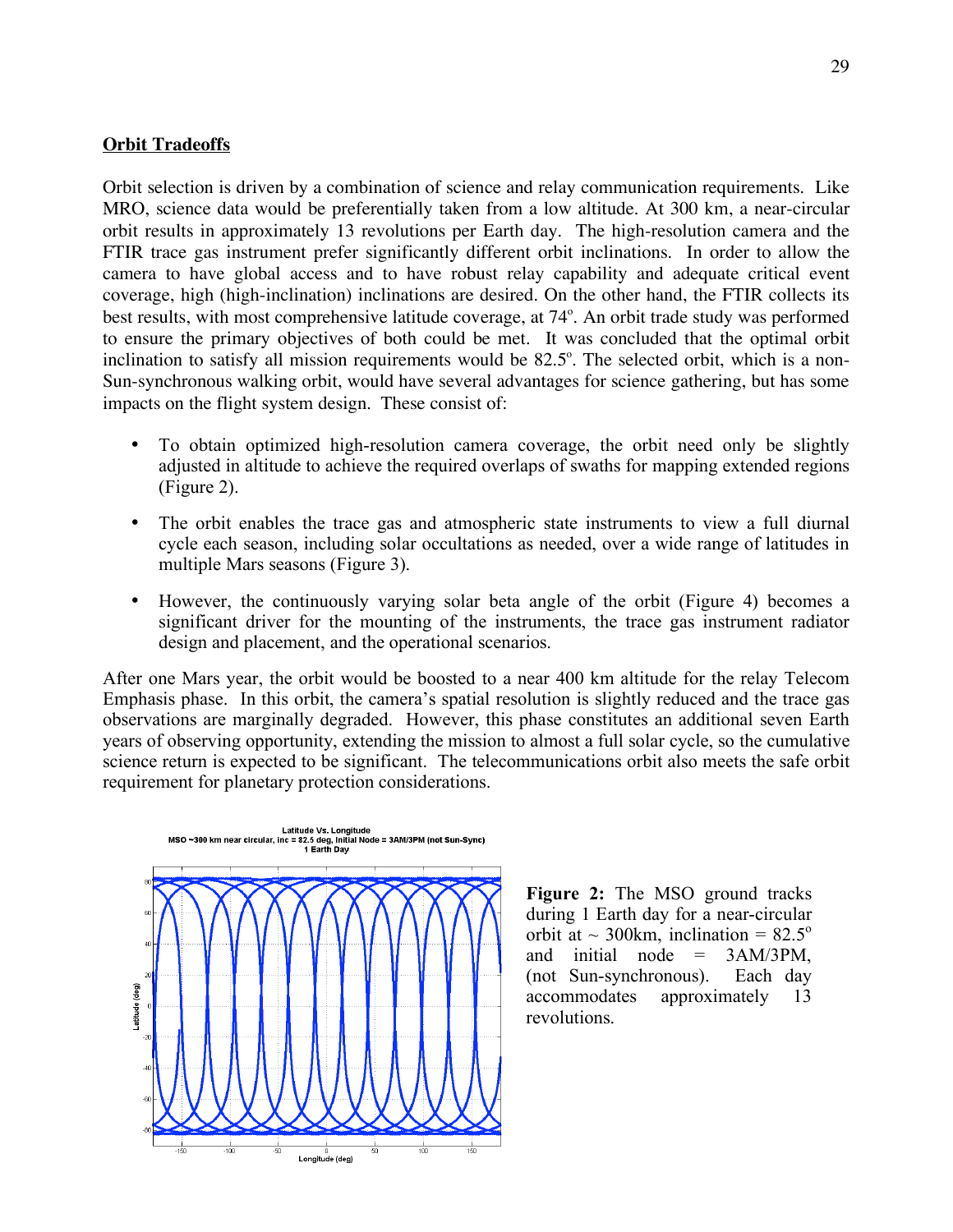

**Figure 3:** Depicts the FTIR instrument latitude access from a  $273x327$  km orbit,  $82.5^\circ$  inclination over one Martian year.

**Figure 4:** The solar beta angle versus mission time for an MSO at  $273x327$  km orbit and  $82.5^\circ$ inclination

#### **Instrument Accommodation**

The MSO Project continues to investigate several approaches to accommodate the strawman payload. One promising configuration is described here.

The spacecraft would nominally maintain pointing with a fixed orientation relative to both nadir and the velocity vector, or ground-track. This pointing strategy results in widely varying Sun positions and any solar occultation experiment would have to be mounted on a two-axis gimbal in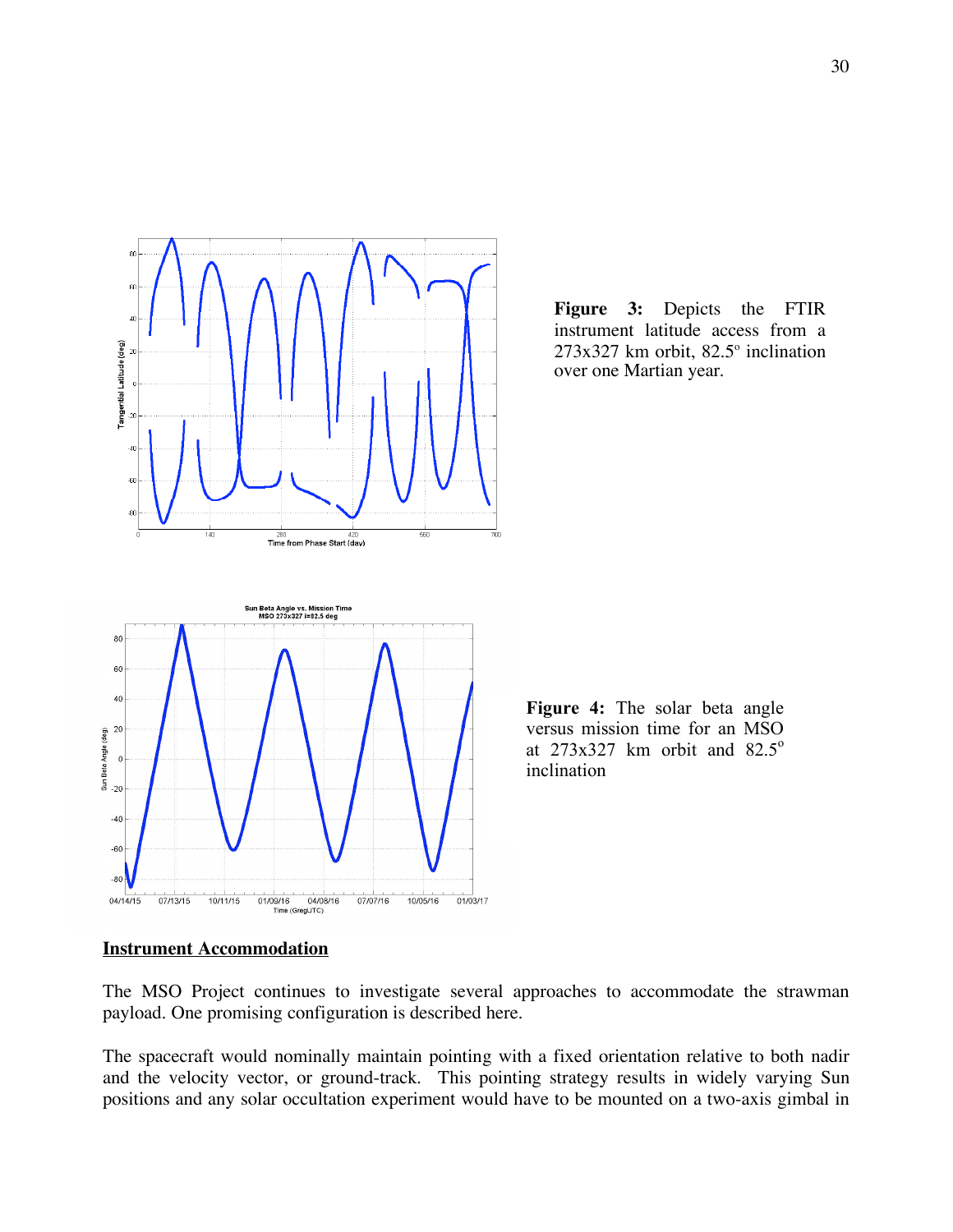order to align with the Sun. If the payload requires a cold, passive radiator, then the spacecraft would need to change its flight direction (alternating between flying forward and flying backwards) on a seasonal basis in order to keep the Sun off the radiator. Nadir pointing instruments such as the cameras would need to be able to handle flying in both directions.

High-resolution imaging would require the spacecraft to temporarily roll off-nadir, as the MRO has been doing routinely during its primary science phase.

The spacecraft would include 2-axis gimbaled solar arrays and a 2-axis gimbaled high-gain antenna. Earth communications would be nominally carried out on a non-interference basis with science observations.

The instruments would be mounted to the sides of the spacecraft, distributed around the circumference of a cylindrical structure.

### **Observing Environment**

- (1) Trace gas observations require a quiet spacecraft. It is anticipated that articulations or mechanical actions on the spacecraft may introduce vibrations and therefore may not be permitted during occultation measurements.
- (2) The trace gas experiment requires cooling. The passive thermal radiator assumed in the MSO configuration would prohibit viewing by this radiator of the Sun, Mars or any spacecraft surface. In this concept, the instrument should be gimbaled to align with the Sun during occultation measurements and to keep the radiator pointing towards the cold sky.
- (3) High-resolution imaging also requires a quiet spacecraft as well as alignment of the camera with the ground-track to allow push-broom images.
- (4) To accommodate these very different viewing requirements, instrument operations would be time-multiplexed.
- (5) The wind instrument requires the spacecraft to keep a constant position angle with respect to the velocity vector and the limb during its observation.

### **Schedule**

The proposed MSO development schedule is shown below (Figure 5). The development phase durations and associated products are based on NASA project management requirements and lessons learned from recent planetary missions. Early schedule milestones include the Instrument Announcement of Opportunity release in early 2008 and the Mission Concept Review by the Fall of 2008.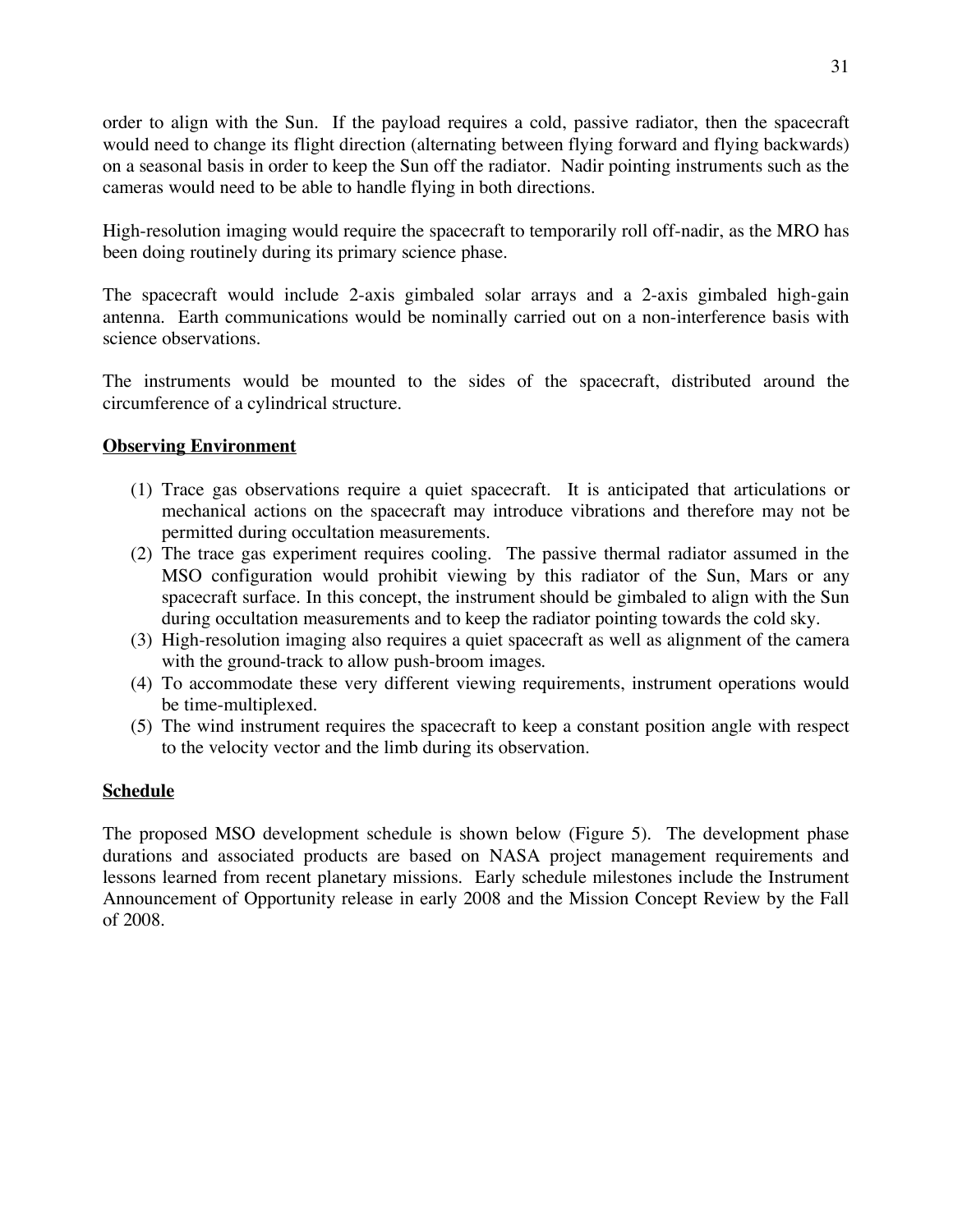

**Figure 5. Proposed** MSO development schedule.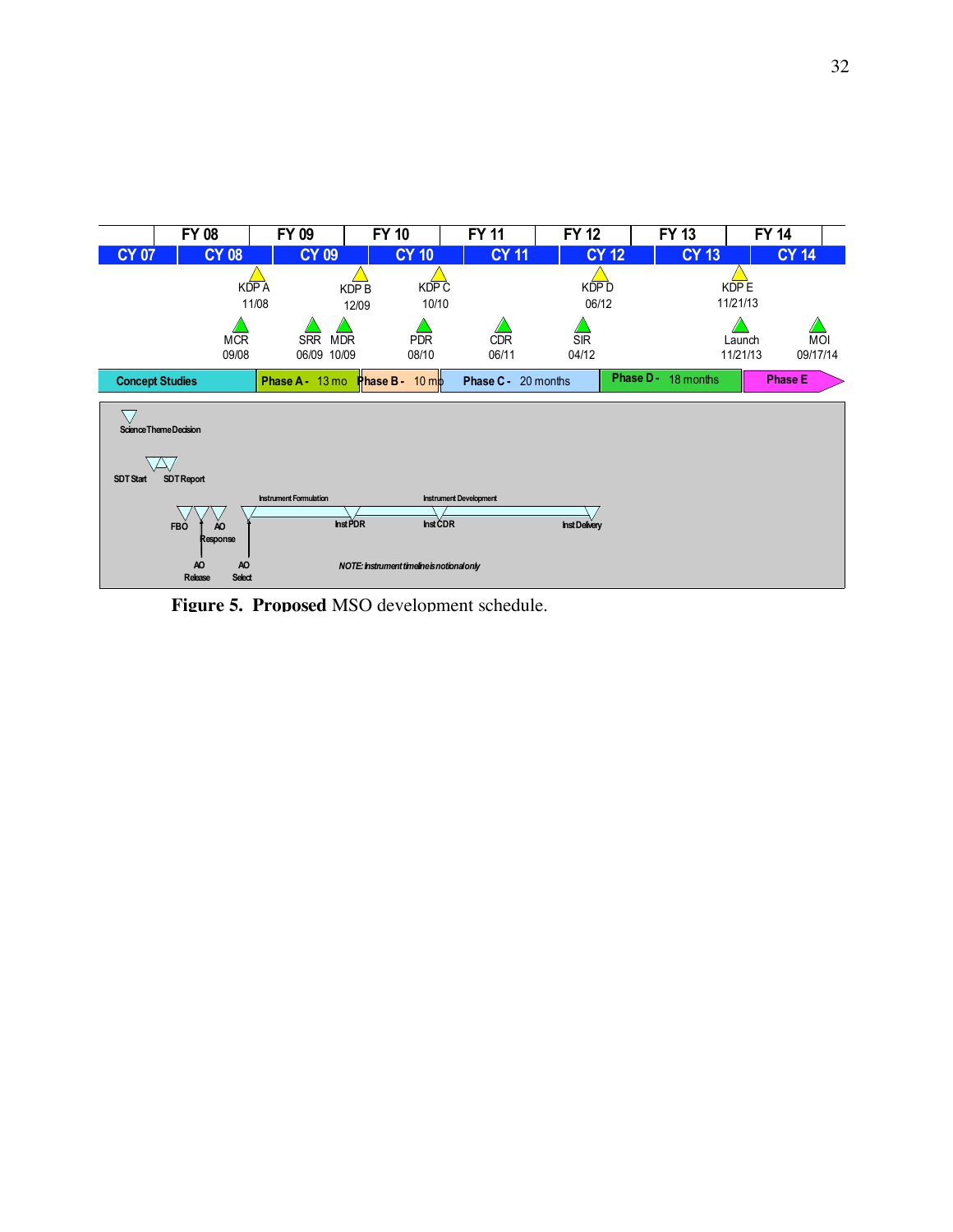### **7. ISSUES AND CONCERNS**

### **7.1 Scope and Payload Affordability**

The SDT was told by the MSO Project that the main constraint on the payload was not mass or power, but cost of the payload. The instrumentation and subsystems that would be required to carry out the five major objectives of MSO (atmospheric composition, atmospheric state, surface change, landing site certification, and telecommunications) is significant in scope and requires use in some cases of newly developed technology, with the need for increased reserves. The MSO SAG-2 had also noted that the desired (called core) payload was beyond the guidelines that had been provided to the project. There was hope that a contributed instrument would enable all key instruments to be accommodated. Certainly, there are international partners who have the technology to contribute key instruments to MSO, including any of the three major instruments identified below. While the SDT hopes that NASA would seek out and pursue contributions to the payload from potential partners worldwide, the SDT was uncomfortable relying on the hope that such a contribution would materialize. In addition, there was some concern that the temptation to invite participation on a noncompetitive basis might lead to an instrument that did not have the required measurement capabilities. Thus the SDT recommends that the required capabilities for the core payload are well specified, and that all instrument proposals, including proposed contributions, are competitively evaluated.

Three instruments tend to dominate the strawman payload: 1) a highly sensitive solar-occultation instrument driven by the need to map spatial variations in known trace gases and to detect the suspected, but not yet proven, presence of trace gases whose source could be geochemical or biochemical in nature; 2) a sub-millimeter spectrometer driven by the need to map key trace gases, even in the presence of dust, and to measure winds; and 3) a very high resolution (sub-meter) camera desired for landing site certification. The SDT notes two points: 1) a high resolution (onemeter class) camera could address the MSO surface change science objectives; and 2) the observations of trace gas concentrations and winds are a critical pairing for understanding transport itself and the trace gas distribution, including potential regional sources of bio/geochemically important gases. The SDT thus suggests that NASA either support the use of MSO for future landing site certification by providing the funding for the more capable camera or remove the requirement, with the attendant reliance on imaging for site certification necessarily provided by current orbiters like MRO. The SDT emphasizes that accommodation of a more capable imager is a cost, and not a mass, issue for a 2013 MSO.

### **7.2 Flight System Complexity**

The viewing requirements needed to accomplish the MSO objectives likely involve widespread solar occultation observations, nearly continuous limb viewing measurements, and surface imaging. These lead naturally to a spacecraft that would need to return a large volume of data, that would need to accommodate competing fields of view (possibly including radiators) of its various instruments, and whose orbit would not be fixed in local time. Such requirements could lead to a very complicated operations scenario and possibly a situation in which the spacecraft is overconstrained, resulting in a loss of key science data or in other undesirable trade-offs in data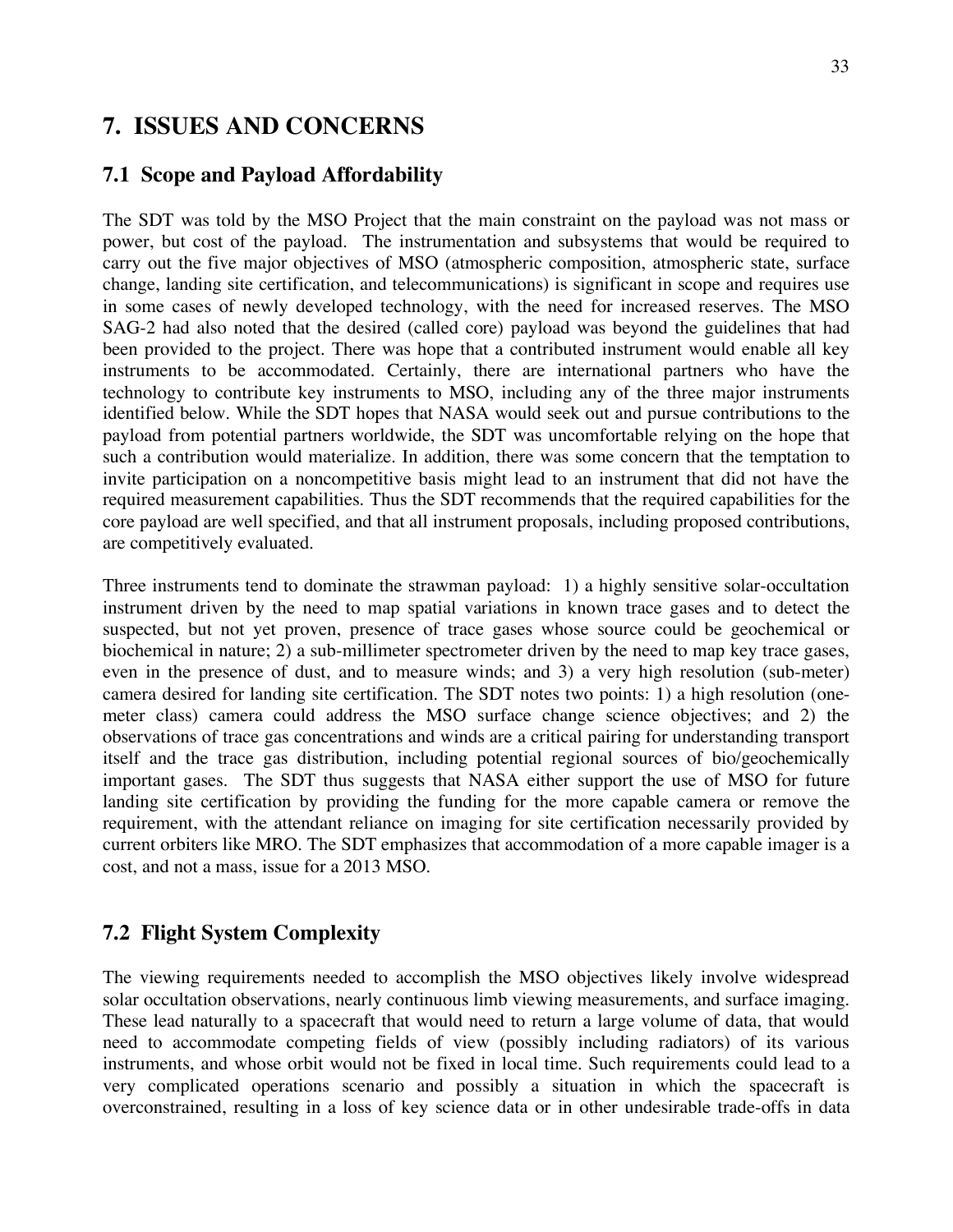acquisition. The SDT recommends that the implementation for MSO avoid these pitfalls and that the MSO Project continue to investigate the more promising concepts in this regard. NASA may wish to consider trade-offs between instrument and spacecraft capabilities (e.g., providing mass and dollars to include a small pointing mirror in an instrument). The group did not have time to investigate how this might be described in an AO or, for that matter, to investigate in-depth alternate spacecraft/mission configurations. However, selection of an instrument payload in advance of choosing a spacecraft implementation would help avoid major problems later.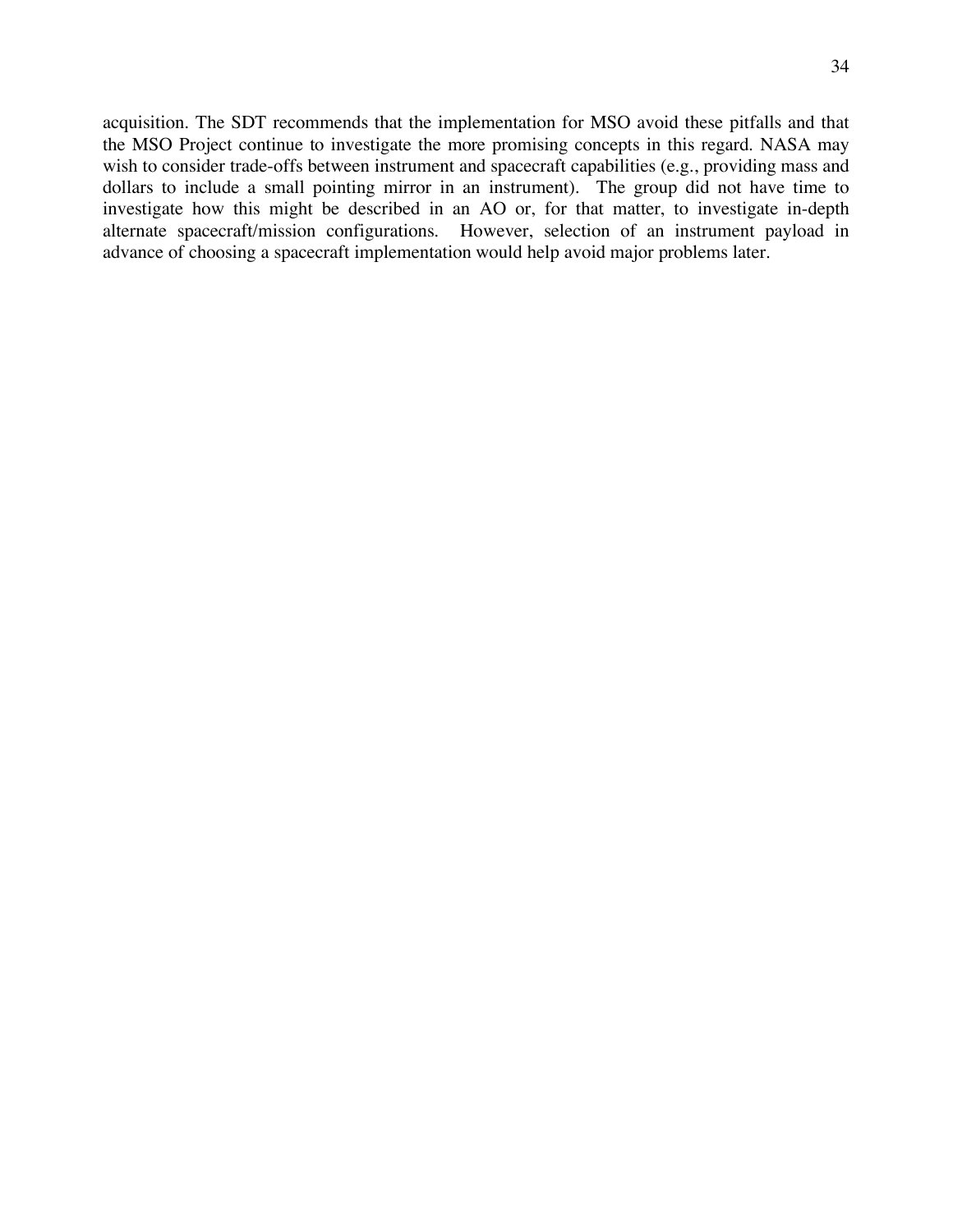## **APPENDIX 1. MSO Science Definition Team (SDT)**

| <b>SDT Members</b>        | <b>Affiliations</b>                            |
|---------------------------|------------------------------------------------|
| Michael Smith (Chair)     | <b>NASA Goddard Space Flight Center</b>        |
| Don Banfield              | <b>Cornell University</b>                      |
| <b>Jeffrey Barnes</b>     | Oregon State University                        |
| Philip Christensen        | Arizona State University                       |
| R. Todd Clancy            | Space Science Institute                        |
| Philip James              | University of Toledo (retired)                 |
| <b>James Kasting</b>      | Pennsylvania State University                  |
| Paul Wennberg             | California Institute of Technology             |
| Daniel Winterhalter       | <b>JPL</b>                                     |
| Michael Wolff             | Space Science Institute                        |
|                           |                                                |
| <b>Ex Officio Members</b> | <b>Affiliations</b>                            |
| Michael Meyer             | Mars Program Lead Scientist, NASA Headquarters |
| John Mustard              | <b>MEPAG Chair, Brown University</b>           |
| <b>Richard Zurek</b>      | <b>JPL</b>                                     |
| Janis Chodas              | <b>MSO Project Manager, JPL</b>                |
| <b>Tomas Komarek</b>      | <b>MSO Mission Concept Manager, JPL</b>        |
|                           |                                                |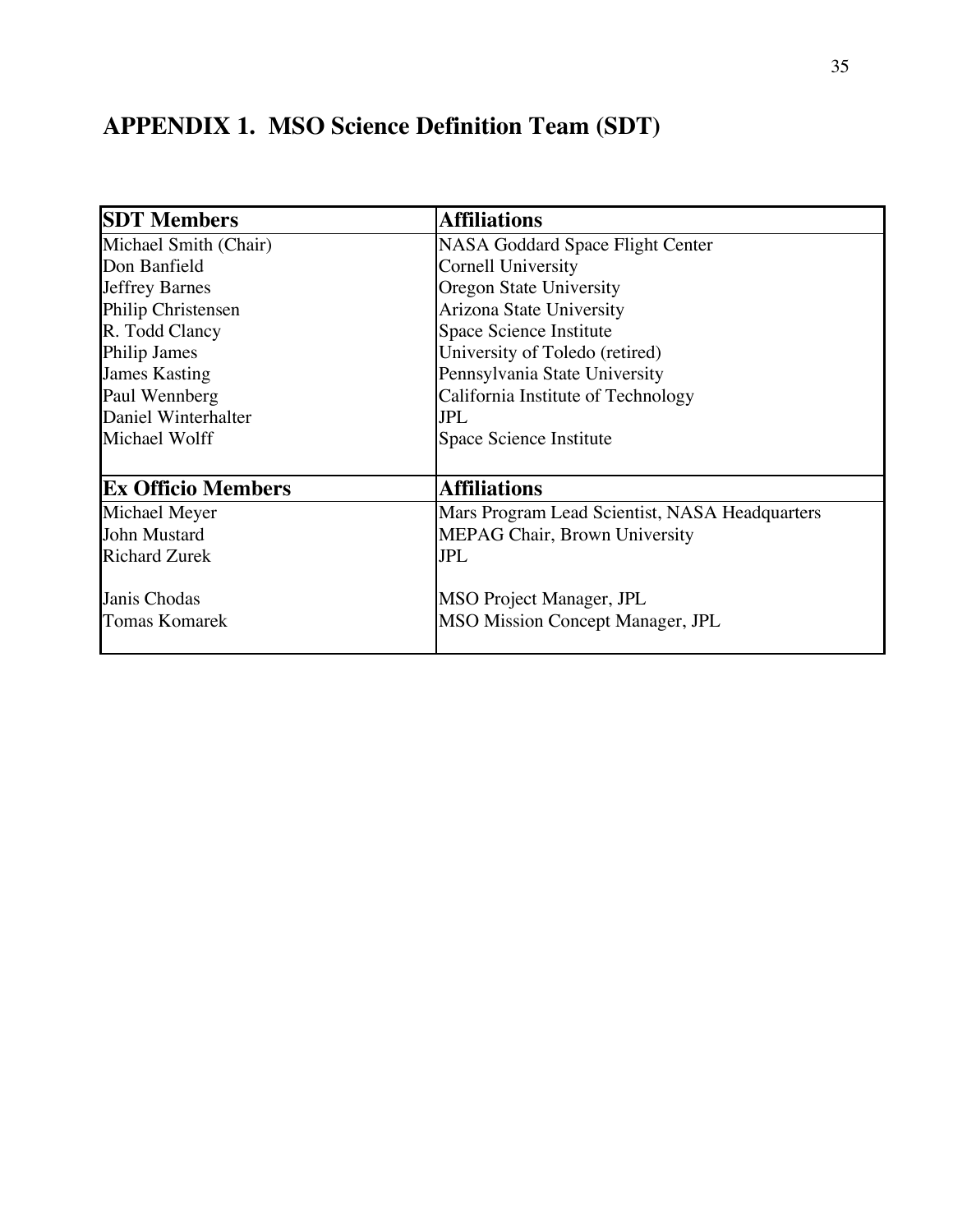### **APPENDIX 2. TRACING MSO REQUIREMENTS TO MEPAG INVESTIGATIONS**

Listed below are the main science objectives proposed for MSO as determined by the SDT. Beside each science objective is listed the MEPAG investigations that would be addressed by that objective. The numbering of MEPAG investigations is taken from the February 2006 report from MEPAG [*Mars Science Goals, Objectives, Investigations, and Priorities: 2006*].

#### **Atmospheric Composition**

*Photochemistry:* IA3, IA4, IB2, IB3, IB4, IIA3, IIB1 *Methane and Other Subsurface Source Gases:* IB1, IB3, IB4, IC2, IC4, IIB1 *Isotopic Ratios:* IB2, IB3, IC2, IIB1, IIB4 *Trace Gas Inventory:* IA3, IB1, IB3, IC2, IIB1

### **Atmospheric State**

*Dynamics, Transport, and Wind:* IA1, IA4, IIA1, IIA3, IIB2, IIC2 *Climate Characterization:* IA1, IA4, IIA1, IIA3, IIB2, IIC2, IIIA1 *Mesoscale Atmospheric Processes:* IA1, IIA1, IIA2, IIC2

#### **Surface Change Science**

*Regional and Local Changes:* IA1, IIB5, IIIA2, IIIA5 *Polar Science:* IA1, IA2, IIB5, IIIA1, IIIA5

The table below gives the reverse mapping. Under each MEPAG investigation listed are the MSO observations that would provide direct, new information. Note that only those MEPAG investigations that would be directly address by MSO science observations are listed.

### **Goal I: Determine if life ever arose on Mars**

*Investigation IA1 (Current distribution of water in all its forms on Mars)* Water vapor abundance as a function of height, location, season, local time Water ice cloud optical depth as a function of height, location, season, local time Wind velocity as a function of height, location, season, and local time Daily global imaging Imaging of gullies and other possible sites of water release Imaging of swiss cheese terrain and other polar morphologies *Investigation IA2 (Geologic history of water on Mars)* Imaging of swiss cheese terrain and other polar morphologies *Investigation IA3 (Phases containing C, H, O, N, P, and S)* Trace gas inventory Photochemistry species mapping *Investigation IA4 (Potential energy sources available to sustain biology)* Climate characterization Photochemistry species mapping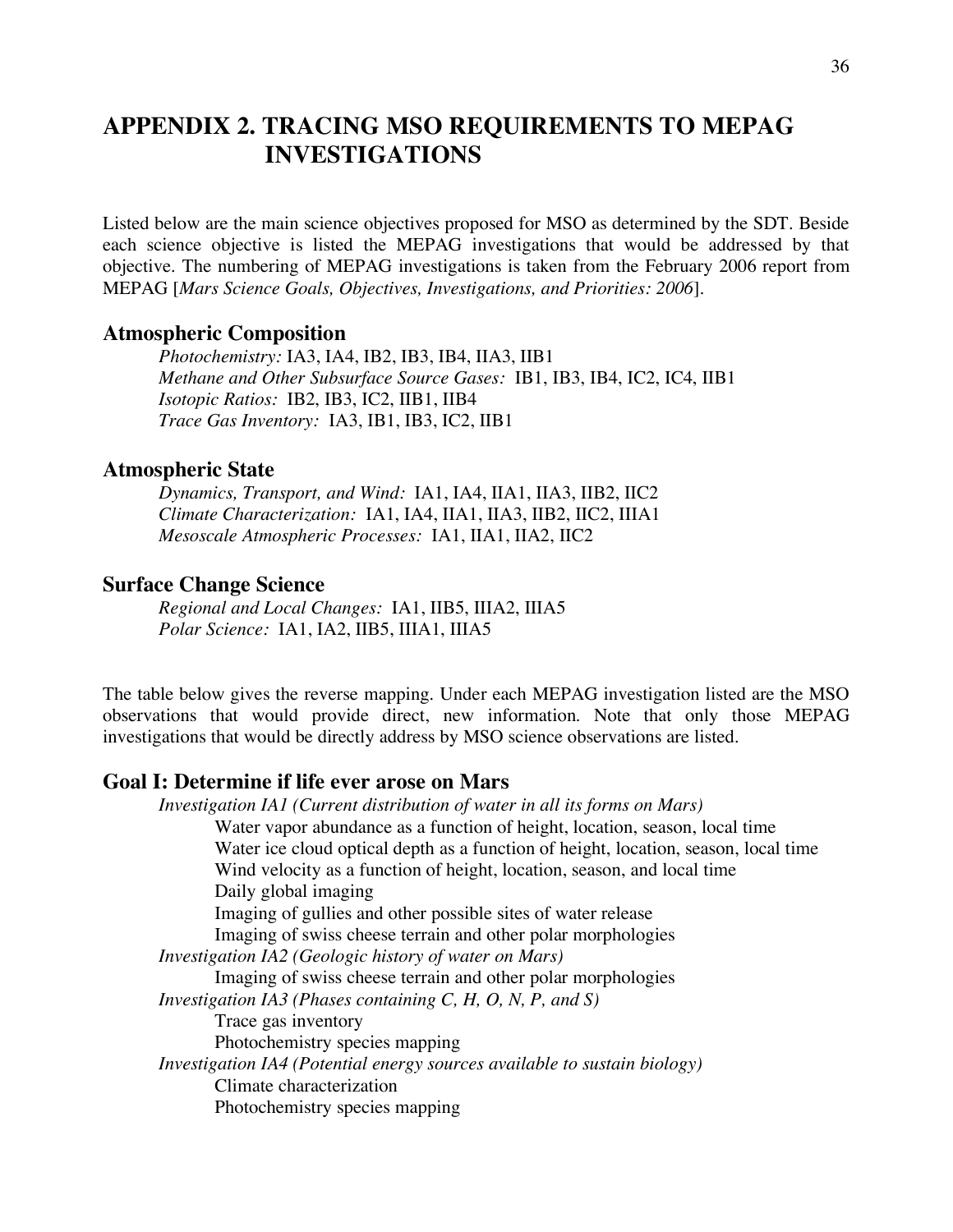*Investigation IB1 (Distribution of organic carbon)* Trace gas inventory *Investigation IB2 (Distribution of inorganic carbon)* Photochemistry species mapping Isotope characterization *Investigation IB3 (Links between C and H, O, N, P, and S)* Photochemistry species mapping Trace gas inventory and mapping Isotope characterization *Investigation IB4 (Preservation of reduced compounds on near-surface through time)* Photochemistry species mapping *Investigation IC2 (Spatial distribution of chemical and/or isotopic signatures)* Trace gas inventory and mapping Isotope characterization *Investigation IC4 (Temporal chemical variations requiring life)* Trace gas inventory

### **Goal II: Understanding the processes and history of climate on Mars**

*Investigation IIA1 (Processes controlling the present distribution of water, CO2, dust)*

Climate characterization Wind velocity as a function of height, location, season, and local time Water vapor abundance as a function of height, location, season, local time Daily global imaging *Investigation IIA2 (Search for microclimates)* Daily global imaging *Investigation IIA3 (Production/loss, reaction rates, distribution of photochemical species)* Photochemistry species mapping Climate characterization Wind velocity as a function of height, location, season, and local time *Investigation IIB1 (Isotopic, noble gas, trace gas composition of present atmosphere)* Photochemistry species mapping Trace gas inventory Isotope characterization *Investigation IIB2 (Escape rates of key species)* Climate characterization Wind velocity as a function of height, location, season, and local time *Investigation IIB4 (Physical and chemical records of past climates)* Isotope characterization *Investigation IIB5 (Stratigraphic record of climate change)* Imaging of swiss cheese terrain and other polar morphologies *Investigation IIC2 (Monitor lower atmosphere, 0-80 km, on synoptic scales)* Climate characterization Wind velocity as a function of height, location, season, and local time Daily global imaging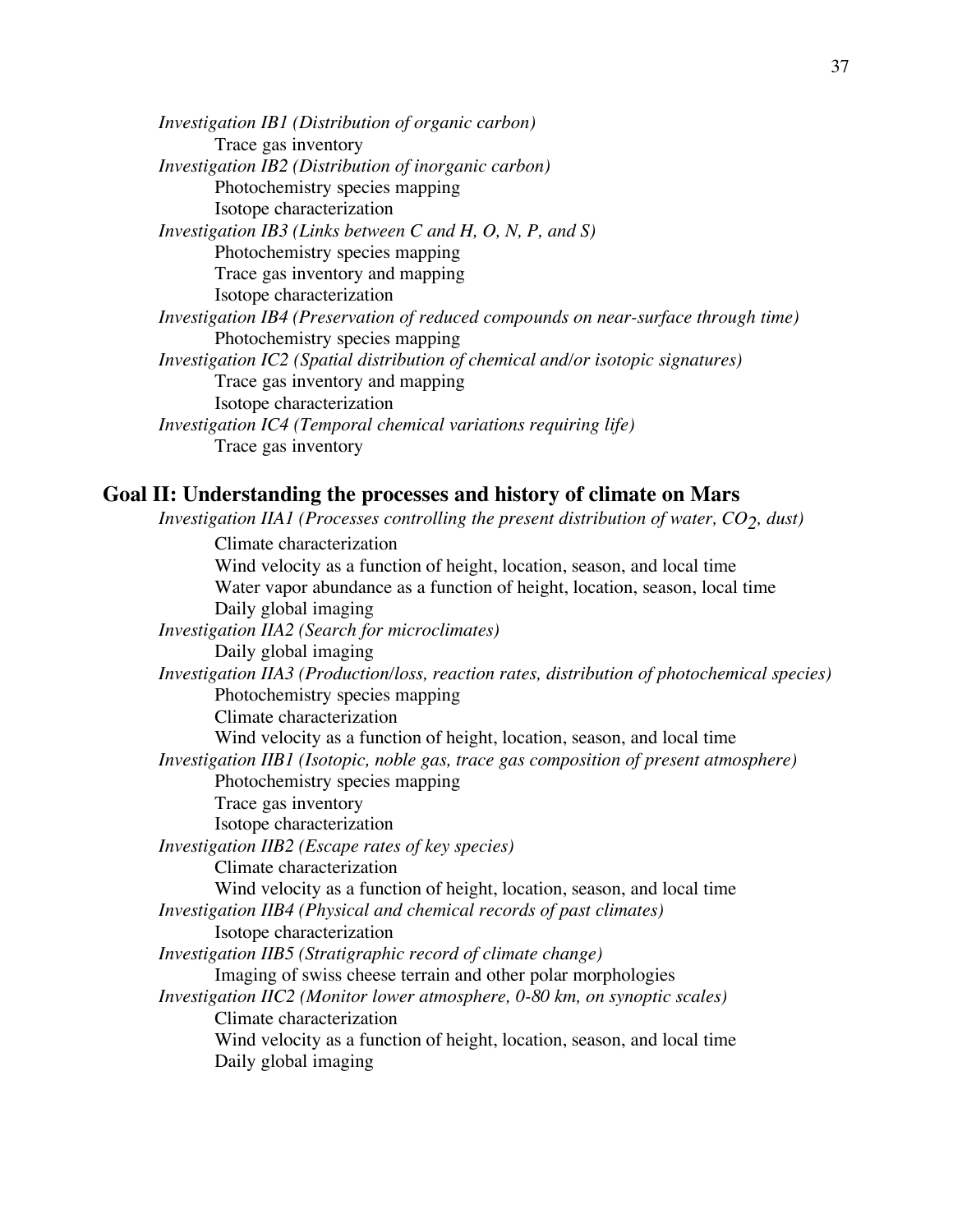### **Goal III: Determine the evolution of the surface and interior of Mars**

*Investigation IIIA1 (Present state, distribution, and cycling of water, volatiles)* Climate characterization Imaging of swiss cheese terrain and other polar morphologies *Investigation IIIA2 (Fluvial, subaqueous, other sedimentary processes)* Daily global imaging Imaging of dunes, ripples, drifts *Investigation IIIA5 (Surface-atmosphere interactions on Mars)* Monitoring changes in albedo patterns Imaging of dunes, ripples, drifts